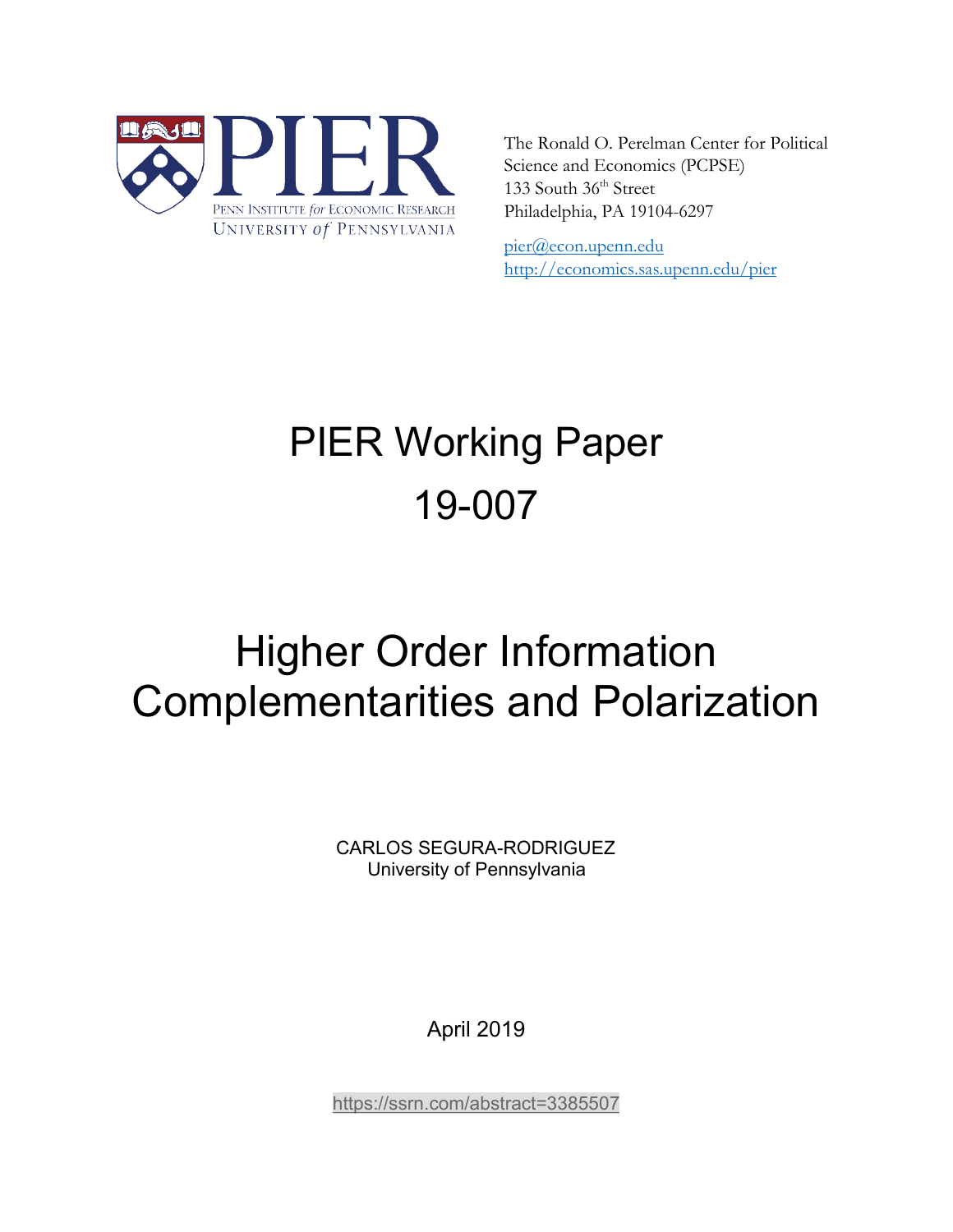# Higher Order Information Complementarities and Polarization<sup>∗</sup> Carlos Segura-Rodriguez †

April 2019

#### **Abstract**

I study endogenous network formation in an environment in which individuals want to forecast a stochastic state and it is costly for them to communicate with others to exchange some exogenously observed information. Due to the existence of information complementarities, individuals' preferences for networks in which they have multiple neighbors cannot be characterized by a linear ranking of the pairwise correlations between their signals. Instead, these complementarities generate a counterintuitive result: for a fixed number of individuals, information structures exist in which all signals are conditionally positively correlated, and these are preferred to a structure in which all signals are conditionally independent. Therefore, it may be that the only strongly stable network consists of two cliques with signals that are highly positively correlated within each clique that generate different beliefs across cliques, even when there are opportunities to exchange information with individuals sharing less correlated signals. Thus, this model exemplifies how homophily and belief polarization can coexist in a rational environment.

**Keywords:** Information, Communication, Endogenous Networks, Homophily, Polarization.

**JEL Classification:** C71, D83, D85.

<sup>∗</sup> I would like to express my thanks to the following people: Ashwin Kambhampati and Peng Shao for early conversations that helped me shape the question I consider in this project; Ben Golub, George Mailath, Andrew Postlewaite, Aislinn Bohren, and Annie Liang for their insightful comments and support throughout the project; and the participants at the UPenn Micro Theory Lunch and the UPenn Econometrics Lunch. Any errors are my own.

<sup>†</sup>University of Pennsylvania, Department of Economics, The Ronald O. Perelman Center, 133 South 36th Street; Philadelphia, PA 19104, cseg@sas.upenn.edu.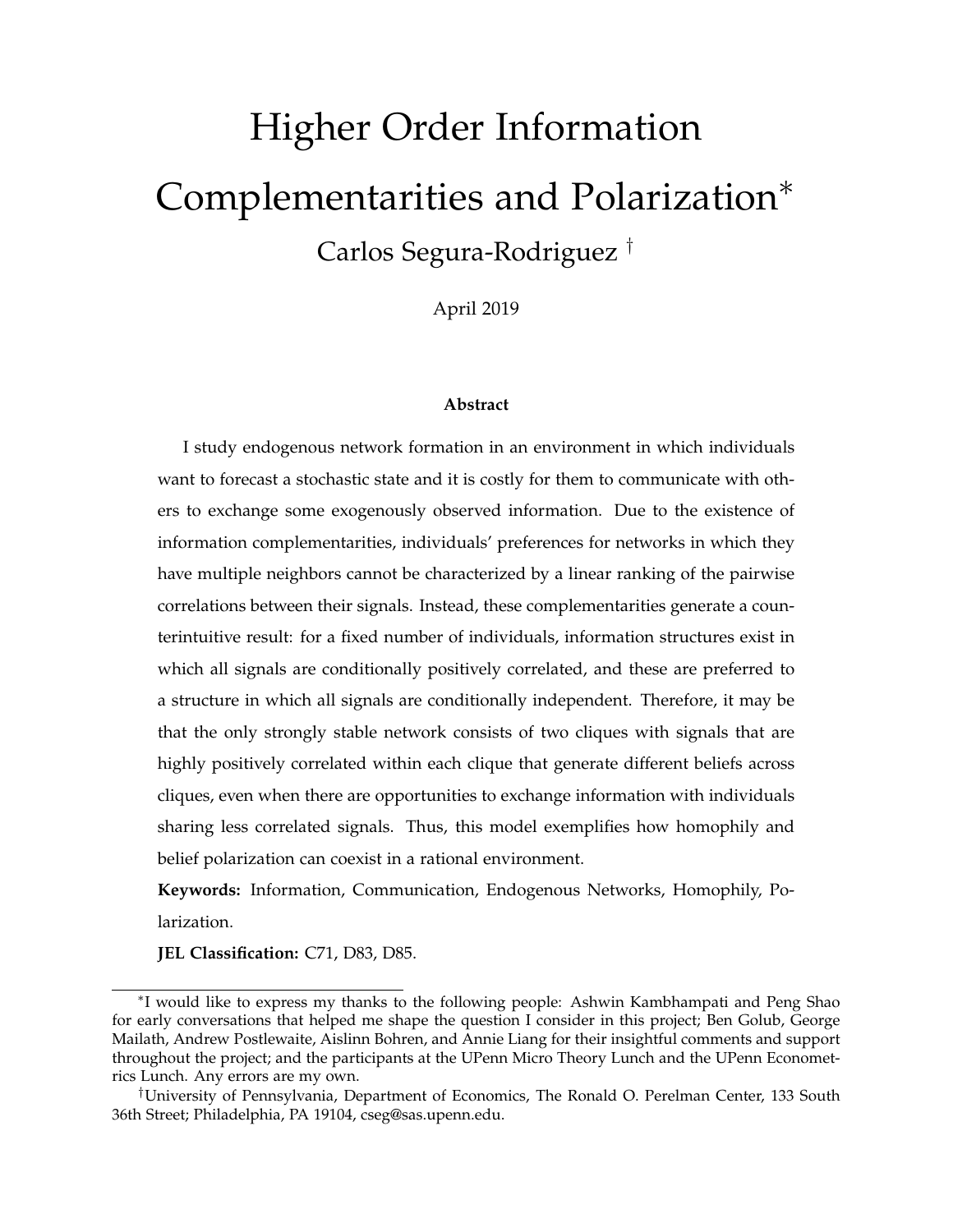# **Contents**

| 1              | Introduction                                                                                     |    |  |  |
|----------------|--------------------------------------------------------------------------------------------------|----|--|--|
|                | 1.1                                                                                              | 3  |  |  |
| 2 <sup>1</sup> | Model                                                                                            | 4  |  |  |
| 3              | <b>Optimal Action and Endogenous Networks</b>                                                    |    |  |  |
| 4              | <b>Higher Order Information Complementarities</b><br>10                                          |    |  |  |
| 5              | <b>Economic Implications</b>                                                                     |    |  |  |
|                | 5.1                                                                                              | 16 |  |  |
|                | Which is the optimal size of a clique? $\ldots \ldots \ldots \ldots \ldots \ldots \ldots$<br>5.2 | 17 |  |  |
|                | 5.3                                                                                              | 18 |  |  |
| 6              | <b>Discussion</b>                                                                                | 22 |  |  |
|                | A Proofs                                                                                         | 24 |  |  |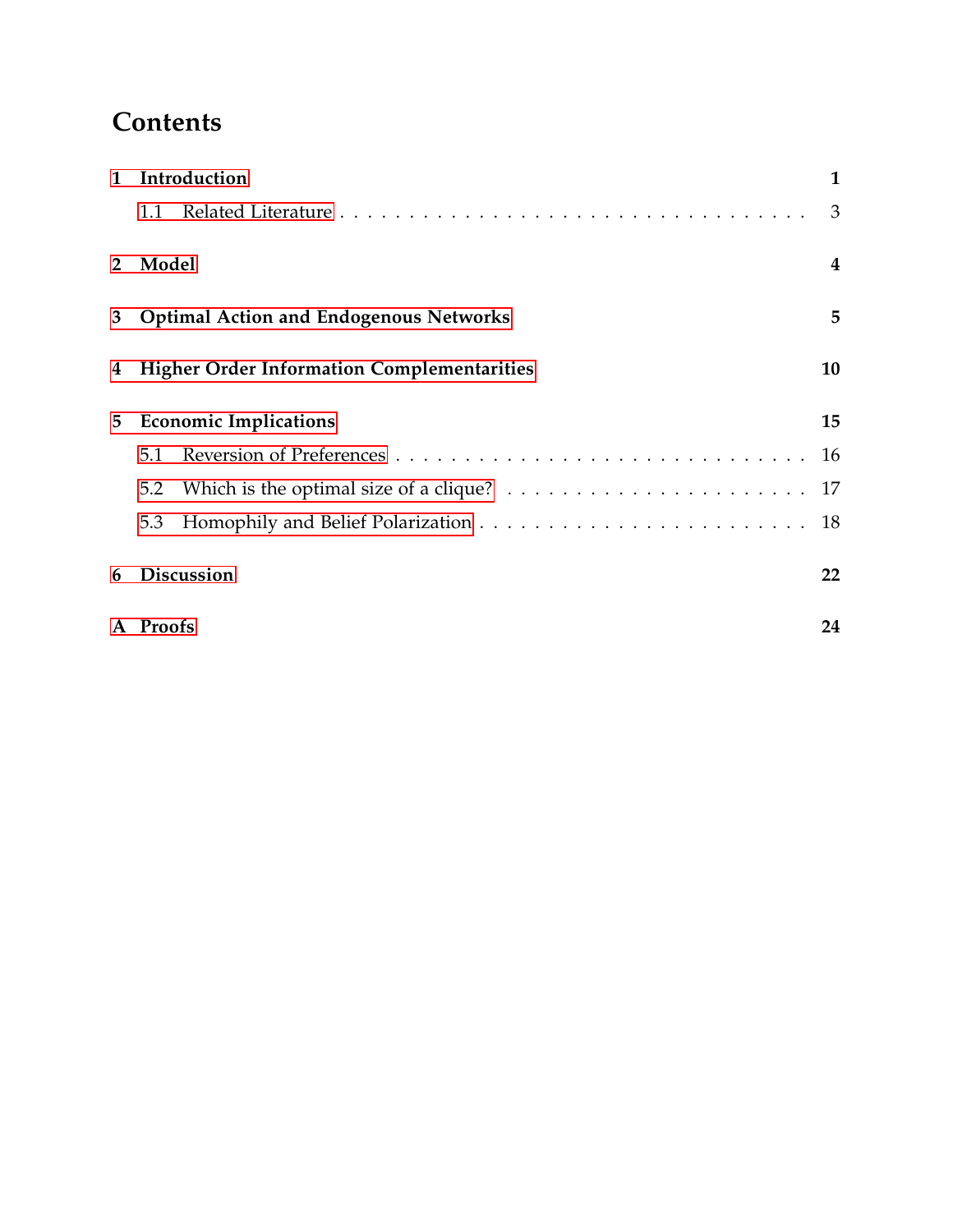# <span id="page-3-0"></span>**1 Introduction**

Homophily and belief polarization are two of the most pervasive characteristics of social networks. Homophily is the tendency of individuals to relate to others with similar backgrounds in terms of characteristics such as ethnicity, gender, religion, and educa- $\text{tion}^1$  while belief polarization is the fact that individuals' beliefs and conceptions about specific matters differ across groups. $^2$  In a frictionless environment in which individuals are completely rational and their objective is to learn, one would not expect homophily and belief polarization to arise since the agents within the various groups would communicate with those who have different beliefs from their own, and information would spread throughout the whole network [\(DeGroot](#page-25-0) [\(1974\)](#page-25-0), [DeMarzo, Vayanos, and Zwiebel](#page-25-1) [\(2003\)](#page-25-1)). The literature has pointed out the distortions in an environment that might disrupt this logic, ranging from different meet-rates across and inside groups, along with the higher returns of being with individuals in the same group [\(Currarini, Jackson, and](#page-25-2) [Pin, 2009\)](#page-25-2), to psychological factors, such as feeling at ease among those with similar backgrounds [\(Kets and Sandroni, 2016\)](#page-26-1).

I investigate a new motive that arises in a fully rational environment in which individuals are only able to communicate their private signals: due to complementarities in information it may be optimal for an individual to communicate with those who have information that is highly correlated with her signal. These preferences originate from the fact that some signal structures allow for forecasting a stochastic state when all signals are positively conditionally correlated with higher precision than when the signals are conditionally independent. As a result, I can find instances in which homophily and belief polarization simultaneously appear in the endogenous network. In my model a finite number of individuals want to forecast a stochastic state about which they are uncertain. Each individual receives a private signal and can decide whether to share his

<sup>&</sup>lt;sup>1</sup>For a summary of the empirical evidence, see, for example, [McPherson, Smith-Lovin, and Cook](#page-26-2) [\(2001\)](#page-26-2).

<sup>&</sup>lt;sup>2</sup>For example, despite strong scientific evidence that the planet is warming, in large part due to human activity, a partisan divide exists in public opinion as to whether or not this is true [\(Dunlap, McCright, and](#page-25-3) [Yarosh](#page-25-3) [\(2016\)](#page-25-3)).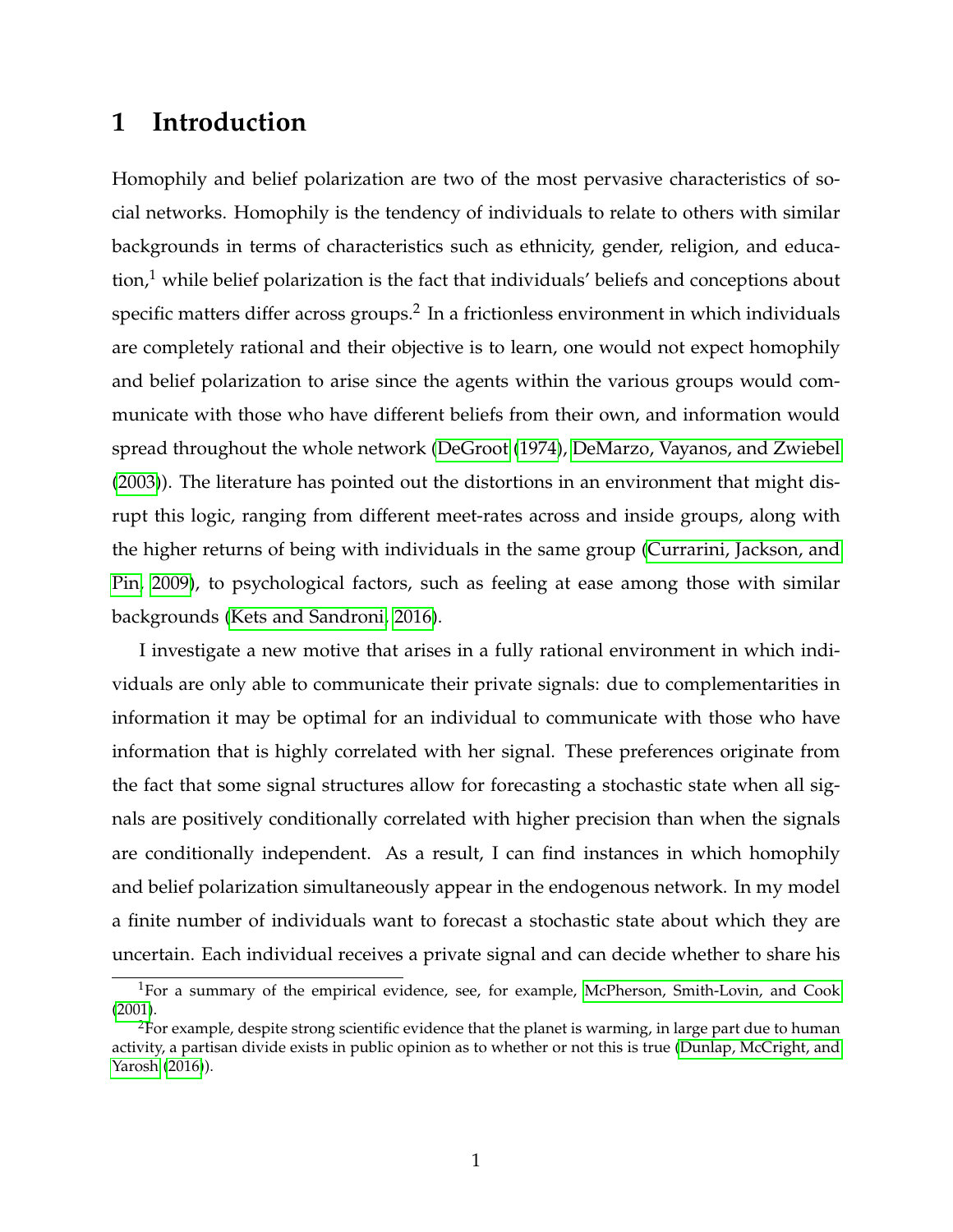signal with others. If two individuals agree to engage in costly communication,  $3$  a new social link is created. Communication decisions such as these generate a social network. For the sake of simplicity, I assume that individuals face a quadratic loss when forecasting, so their objective is to pick the right set of links to minimize the communication cost plus the conditional variance given the information they gather.

I prove that for generic correlation matrices, the only network that satisfies a strong definition of stability, due to [Dutta and Mutuswami](#page-25-4) [\(1997\)](#page-25-4), is a network of disconnected cliques. Focusing only on disconnected cliques, I characterize the conditions under which *n* > 2 signals generate a very precise forecast of the state. It turns out that there is a continuum of correlation matrices such that observing all the signals will allow individuals to learn the state perfectly, and many of these matrices contain only positive correlations.<sup>4</sup> These complementarities in information can be very powerful. For any number of signals *K*, there are information structures such that after observing all *K* signals, the agents learn the state perfectly, but if they observe any subset of the signals, they learn almost as little as a single individual would.

This approach leads to new economic insights. First, I present an example where the indirect preferences become reversed: an individual's preferences over who he wants to share information with depends on the number of people with whom he wants to communicate. Second, the size of the cliques in the stable network is limited only by the cost of forming links; if this cost is small enough, it is always possible to find a correlation matrix for which the unique strongly stable network consists of a clique containing all the individuals.

Finally, homophily and belief polarization can coexist in my model's environment. For each small  $\delta \geq 0$ , there is a two-block matrix, with all intra-clique correlations larger than a threshold  $\tilde{\rho} > 0$ , for which the unique strongly stable network consists of the two cliques and the ex-ante expected value of the squared difference of the forecasts between the two cliques is larger than  $\delta$ . Due to the information complementarities, individuals with similar information optimally communicate between themselves, emulating the

<sup>&</sup>lt;sup>3</sup>Time and resources have to be spent in order to communicate with other individuals.

<sup>&</sup>lt;sup>4</sup>This result is robust in the sense that the variance reduction is continuous in the correlations.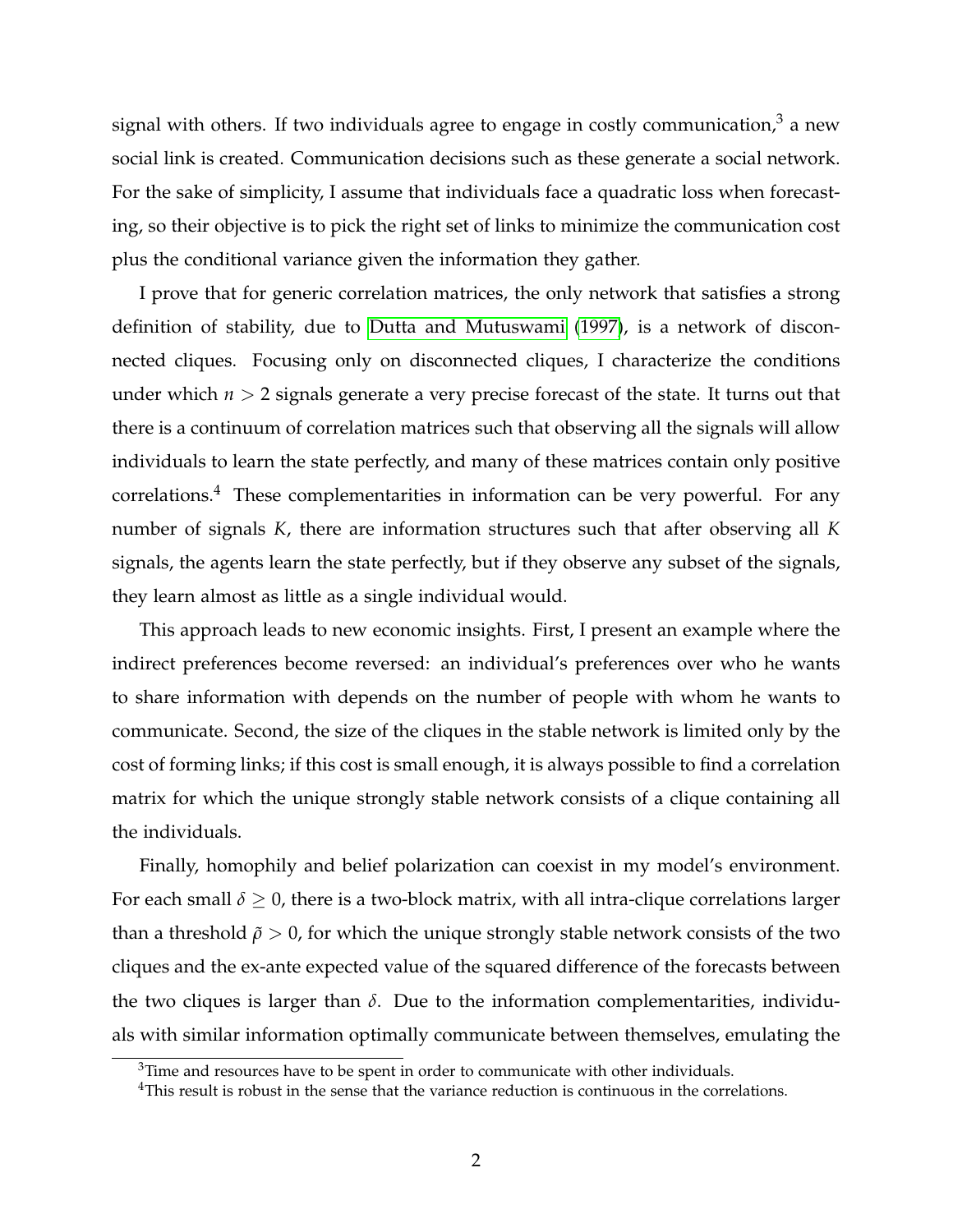homophily patterns that have been found in social networks. At the same time, as the individuals' forecasts are different across cliques, for an external observer it will appear as if the cliques' beliefs are polarized. An interesting applied insight is that these phenomena are easier to sustain when the cost of communicating is smaller, and certainly this cost has decreased in recent years due to the surge in online social networks; and during this time belief polarization has simultaneously increased.

I show that in my model these two phenomena are closely associated since higher levels of belief disagreement require higher intra-clique correlations. On one hand, an upper bound for the intra-clique posterior variance is the posterior variance between any pair, and this variance decreases with respect to the correlation. On the other hand, a low correlation between two individuals in a clique means that they can provide more information to the individuals in the other clique, making it more difficult to deter deviations.

## <span id="page-5-0"></span>**1.1 Related Literature**

As noted above, my result can be considered a new explanation for the homophily phenomenon (see [Currarini, Jackson, and Pin](#page-25-2) [\(2009\)](#page-25-2)[,Kets and Sandroni](#page-26-1) [\(2016\)](#page-26-1)). [Golub and](#page-25-5) [Jackson](#page-25-5) [\(2012\)](#page-25-5) show that homophily can reduce the speed of learning when individuals are only able to take averages of their neighbors' beliefs. My work focuses on what kinds of networks can be formed when only signals, and not beliefs, can be communicated, and I show how this may result in the presence of homophily in the endogenous stable network.

There is a growing literature that studies how individuals acquire signals in similar Gaussian environments. [Sethi and Yildiz](#page-26-3) [\(2016\)](#page-26-3) ] study an environment where individuals do not know other priors and choose whom to observe, so they can simultaneously learn about the state and others' priors. [Liang, Mu, and Syrgkanis](#page-26-4) [\(2017\)](#page-26-4) study information acquisition patterns by two agents, a myopic one and a fully rational one, when the agents can decide sequentially which signals to acquire from a set of correlated signals that identify the state. [Kambhampati, Segura-Rodriguez, and Shao](#page-26-5) [\(2018\)](#page-26-5) study the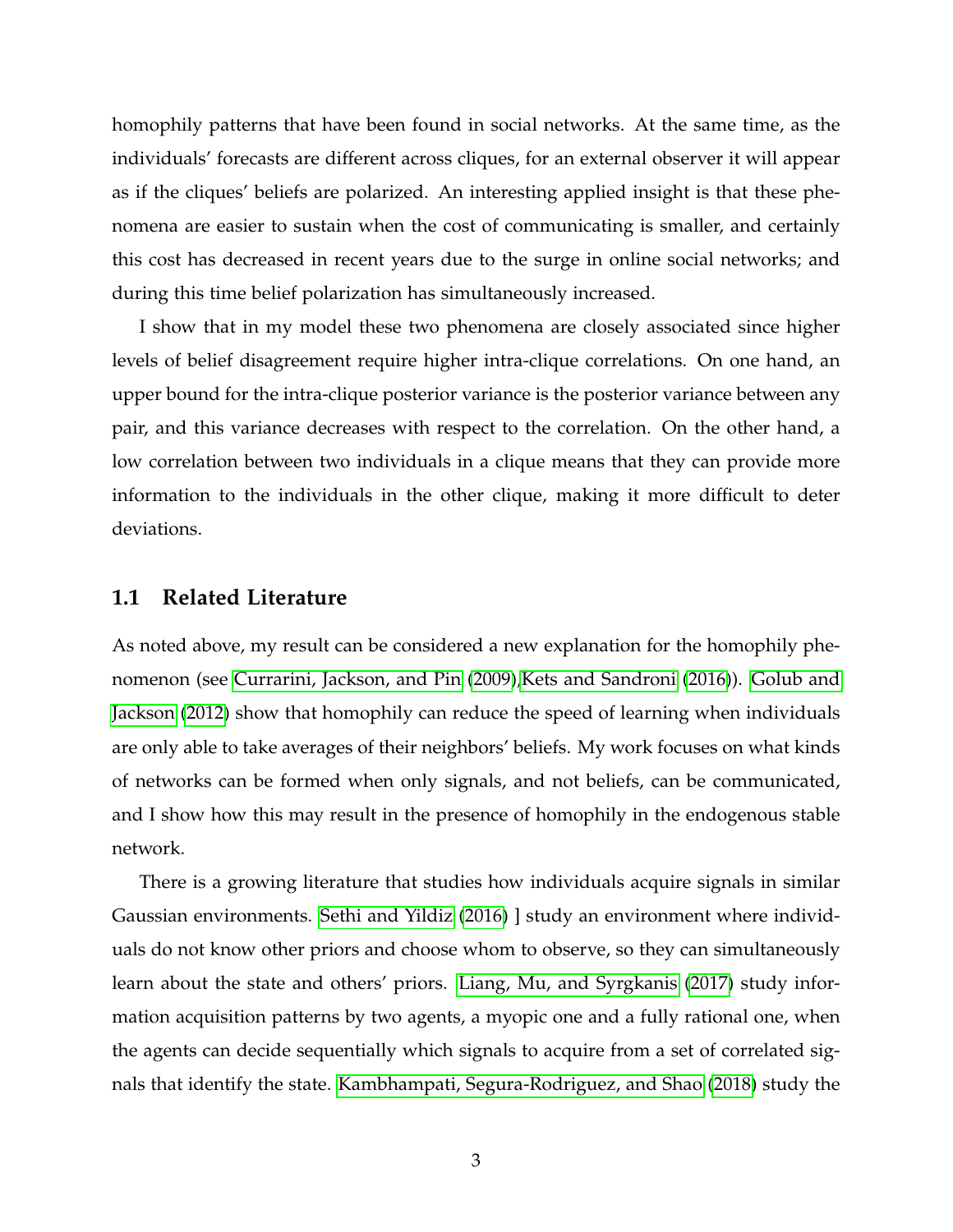inefficiency patterns that can arise in a stable matching, when individuals can decide with whom to match and how many signals to acquire from a correlated information structure after they are matched.

The paper whose results resemble mine the most is [Sethi and Yildiz](#page-26-6) [\(2018\)](#page-26-6). In their environment individuals have different priors and can decide whom to observe over every period. The prior realizations are both correlated between individuals in the same group and independent across groups. Their main result is that when the intra-group correlation is large enough, individuals will observe only others in the same group. In contrast to the complementarities of information I describe, the explanation for homophily in their environment is that individuals understand other biases better when the correlation between their priors is high. There is previous work (e.g., [Meyer and](#page-26-7) [Strulovici](#page-26-7) [\(2015\)](#page-26-7)) that has focused on finding the right measure of interdependencies for non-Gaussian environments with more than two signals. I contribute by showing that in any information environment, the correlation structures of signals that do not provide new information or that lead to perfect learning cannot be summarized by simple linear rankings of the pairwise correlations.

## <span id="page-6-0"></span>**2 Model**

I study a society with a finite number of agents  $\mathcal{N} = \{1, ..., N\}$ ,  $N \ge 2$ . Individuals are uncertain about a stochastic state,  $\theta \in \mathbb{R}$ , which they want to forecast. They evaluate their estimate using a quadratic loss function; that is, if their forecast is  $a \in \mathbb{R}$  they receive a utility equal to  $u(a,\theta) = -(a-\theta)^2$ .

I assume that all the agents share a common prior belief that follows a Normal distribution, with mean *µ<sup>θ</sup>* and precision *τ<sup>θ</sup>* . Each agent privately observes an unbiased Normal signal, *y<sup>i</sup>* , with precision *τ*. I allow the individuals' signals to be correlated in any feasible way. Its correlation matrix, which I denote by  $\Sigma$ , only needs to be a positive semidefinite matrix, and, in particular, it does not have to be invertible. Explicitly, the vector of signals is distributed according to: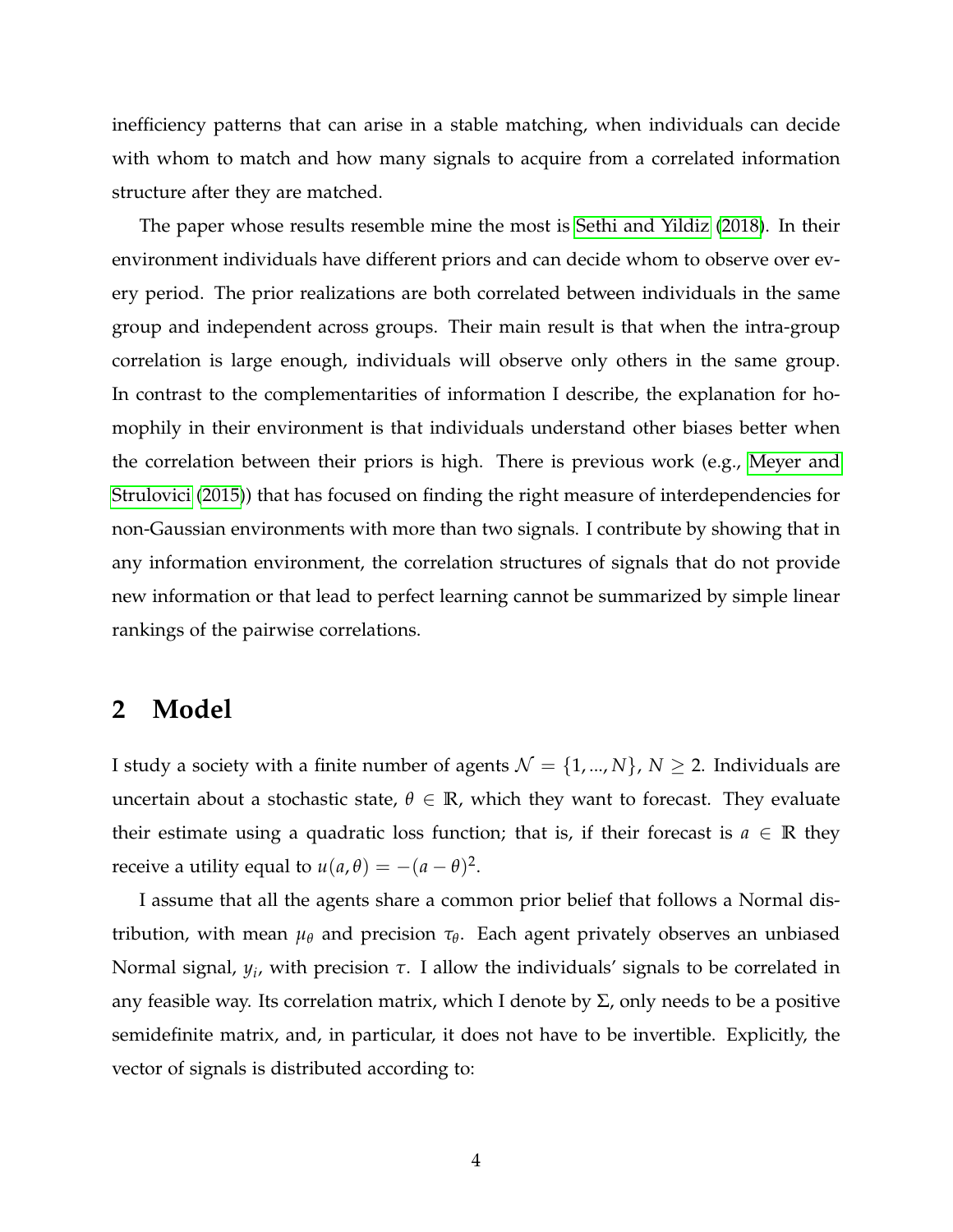$$
\begin{pmatrix} y_1 \\ \vdots \\ y_N \end{pmatrix} \sim N \left( \begin{pmatrix} \theta \\ \vdots \\ \theta \end{pmatrix}, \tau^{-1} \begin{bmatrix} 1 & \rho_{12} & \cdots & \rho_{1N} \\ \vdots & \vdots & \ddots & \vdots \\ \rho_{N1} & \cdots & \cdots & 1 \end{bmatrix} \right).
$$

Individuals can communicate with others and learn their signal realizations. Communication is a costly activity: if an agent communicates with *K* other individuals, he has to pay a cost  $c(K)$ , with  $c$  an increasing function.<sup>5</sup> I impose three restrictions in the communication protocol. First, individuals must decide with whom to communicate before they observe the realization of their own signals. Second, communication between two individuals actually occurs only if both of them agree to communicate. Finally, individuals can communicate only the realization of their signals, not their beliefs.<sup>6</sup>

The communication links that are created define a network in the set  $\mathcal N$ . The endogenous network is represented by the matrix *g*, where  $g_{ij} = 1$  if agents *i* and *j* communicate and 0 otherwise.

The timing in the model is summarized in Figure [1.](#page-7-1) Each individual first decides with whom to communicate. Once the communication network has formed, Nature draws the individuals' signals. Upon observing their own signals, the agents communicate, and, with the signals gathered, each individual chooses a forecast *a*.

<span id="page-7-1"></span>

| Individuals | Nature draws | Individuals | Individuals choose |
|-------------|--------------|-------------|--------------------|
| form links  | signals      | communicate | forecast a         |
|             |              |             |                    |

Figure 1: Timing in the model.

# <span id="page-7-0"></span>**3 Optimal Action and Endogenous Networks**

The objective of this section is twofold. First, I describe the optimal agents' forecast after observing any set of signals. Second, I characterize the shape of the communication

<sup>&</sup>lt;sup>5</sup>If communication were without cost, individuals would communicate with everybody since observing more signals would allow them to make a better forecast.

<sup>&</sup>lt;sup>6</sup>One possible interpretation for this assumption is that individuals can only communicate information they can support with evidence.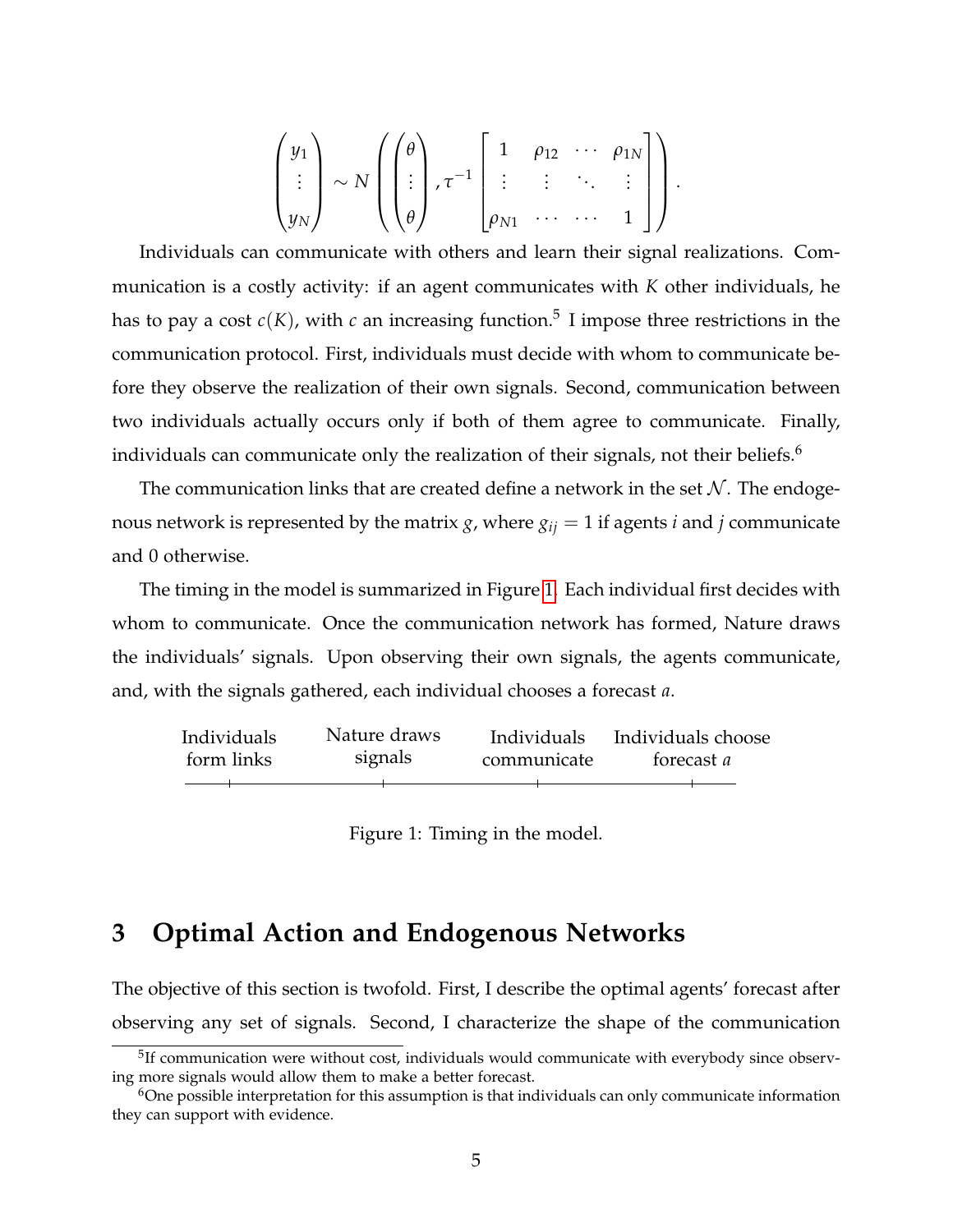network that endogenously arises. I do not model how each communication link forms, but I require that the resulting network must satisfy a strong notion of stability.

Fix a network *g*. Agent *i* observes her own signal and her neighbors' signals—that is, she learns the signals received by  $N_i(g) = \{j : g_{ij} = 1\} \cup \{i\}$ . Since individual *i* suffers a quadratic loss, her optimal forecast is equal to the conditional expectation, and her expected utility, which I denote by  $U_i(g)$ , is equal to the negative of the posterior variance minus the communication cost she has to pay,  $c(|N_i(g)| - 1)$ . In the Normal environment the posterior variance is independent of the signals' realization and can be expressed in a simple closed form solution. Lemma [1](#page-8-0) formalizes this discussion.<sup>7</sup>

<span id="page-8-0"></span> ${\bf Lemma~1}$  *Fix agent i and a network g. Let*  $\Sigma_{N_i(g)}$  be the correlation matrix between the signals  $i$  observes. For any signal realization  $x_{N_i(g)}$ , individual i's optimal action is  $a = E[\theta \mid x_{N_i(g)}],$ *and individual i's expected utility is*

$$
U_i(g) = U_i(N_i(g)) = -Var\left(\theta \mid x_{N_i(g)}\right) - c(|N_i(g)| - 1).
$$

Let B be a base of the null space of  $\Sigma_{N_i(g)}.$  If  $1'_1$  $\int_{N_i(g)} B = 0$  then

$$
Var(\theta | x_{N_i(g)}) = (\tau 1'_{N_i(g)} \Sigma^+_{N_i(g)} 1_{N_i(g)} + \tau_{\theta})^{-1},
$$

where  $\Sigma_{\scriptscriptstyle{N}}^{+}$  $\overline{N}_i(g)$  *is the Moore-Penrose pseudoinverse of*  $\Sigma_{N_i(g)}$ *, and if*  $1'_i$  $N_{i(g)}B \neq 0$  *then Var*(*θ* |  $x_{N_i(g)}) = 0.$ 

I use the Moore-Penrose pseudoinverse, a generalization of the inverse of a matrix, to account for the possibility that the correlation matrix of a group of signals is singular. When the correlation matrix is invertible this generalization coincides with the inverse of the matrix, and if it is singular it can be thought of as an approximation of the inverse by the inverse of nearby positive definite matrices. $8$  The lemma provides two important insights. First, an agent, conditional on the number of signals, prefers the set of signals with the highest sum of the entries in  $\hat{\Sigma}_{N_i(g)}^+$ . As the inverse of a matrix is a highly nonlinear function, no simple ranking of the pairwise correlations corresponds to the in-

<sup>&</sup>lt;sup>7</sup>The proof of this lemma and all others not in the main text can be found in Appendix [A.](#page-26-0)

 ${}^8$ Formally, for any symmetric matrix *A*,  $A^+ = T(\lim_{\delta \to 0} (D^2 + \delta^2 I)^{-1}D)T'$ , where  $D$  is a diagonal matrix and *T* is an orthogonal matrix such that  $A = TDT'$ . Its proof can be found on page 23 [Albert](#page-25-6) [\(1972\)](#page-25-6).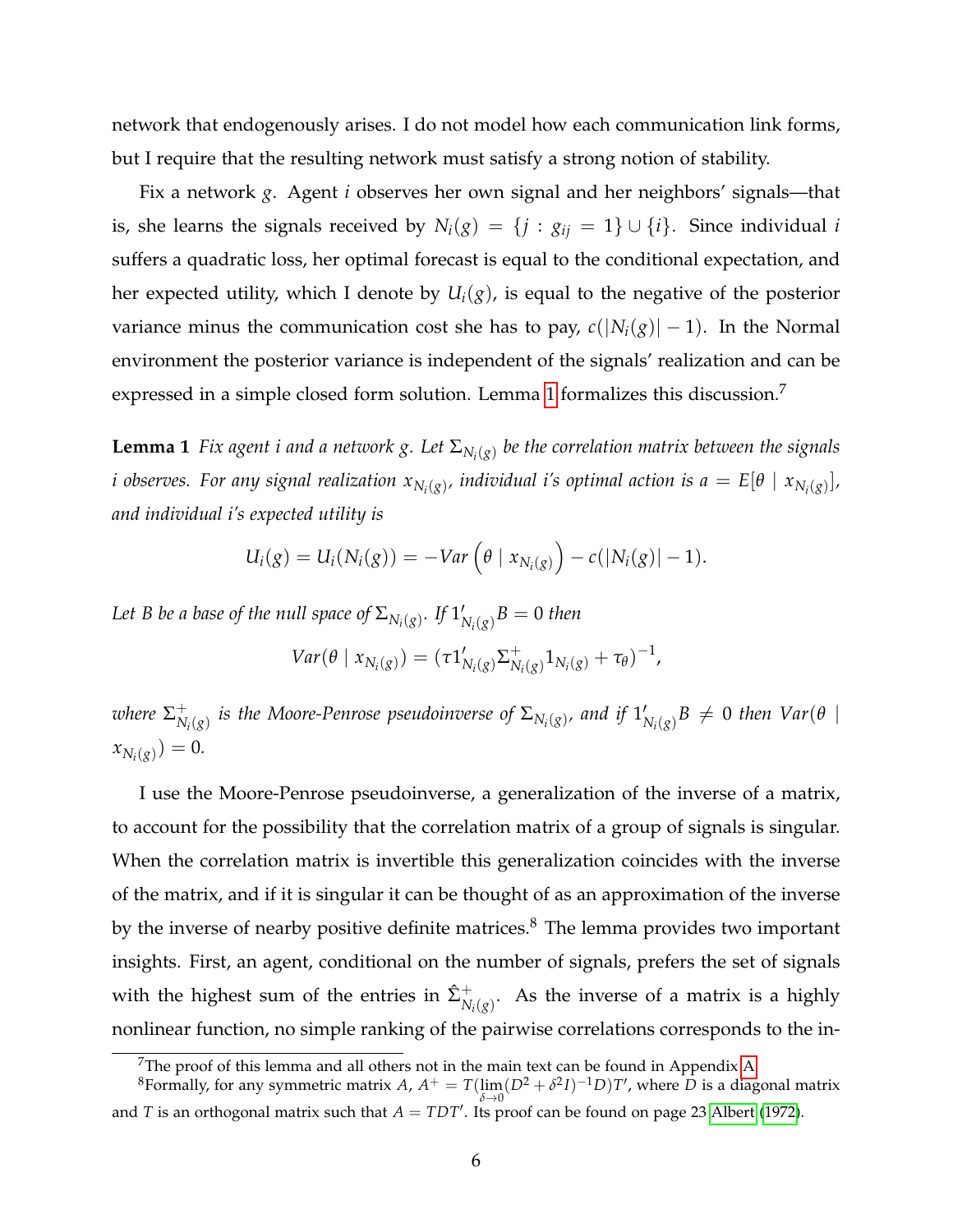dividual's preferences over groups of signals. I analyze in Section [4](#page-12-0) the relation between the pairwise correlations and the individuals' preferences. Second, an individual's utility depends only on the neighbors she has. In particular, an agent is indifferent as to the choice od networks as long as she has the same set of neighbors. This fact will be critical for my network characterization.

In my environment there are two ways in which an individual's utility can be equal in two different networks,  $g$  and  $g'$ . The first one occurs when the individual has the same number of neighbors in the two networks and  $1'_{N_i(g)}\Sigma_{N_i}^{-1}$  $\frac{-1}{N_i(g)} 1_{N_i(g)} = 1'_l$  $N_i(g')$   $\Sigma_{N_i(g)}^{-1}$  $\frac{1}{N_i(g')} 1_{N_i(g')}$ . The second occurs if the difference in communication costs is offset by the difference in the posterior variances. While the first occurs only in a zero measure space, the second one can be destroyed by a small perturbation in the cost function. To avoid these peculiar cases I introduce the following assumption.

## <span id="page-9-0"></span>**Assumption 1** If individual i's neighbors differ in two networks g and g', then  $U_i(g) \neq U_i(g')$ .

Since I know the payoff for any individual in any possible network, I can characterize which networks endogenously arise. I require that the endogenous network be strongly stable, a concept introduced by [Dutta and Mutuswami](#page-25-4) [\(1997\)](#page-25-4). $^9\,$  I say that a network is strongly stable [\(Dutta and Mutuswami, 1997\)](#page-25-4) if there is no coalition that can strictly improve the utility of each of its individual members by merely creating extra links within the coalition or cutting an existing link that is held by someone in the coalition. Formally,<sup>10</sup>

**Definition 1** *A network g is strongly stable with respect to U if there is no S*  $\subseteq$  {1, ..., *N*} *or network g*<sup>0</sup> *that satisfies*

- *If*  $g'_{ij} = 1$  *and*  $g_{ij} = 0$  *then*  $i, j \in S$ .
- If  $g'_{ij} = 0$  and  $g_{ij} = 1$  then either  $i \in S$  or  $j \in S$ .

 $9$ I could ask for a weaker solution concept such a pairwise stability, a notion introduced by [Jackson](#page-26-8) [and Wolinsky](#page-26-8) [\(1996\)](#page-26-8). This alternative notion only requires that no pair has incentive to deviate, but this requirement is too weak for my interests.

 $10$ There is another notion of strong stability due to [Jackson and Van den Nouweland](#page-26-9) [\(2005\)](#page-26-9). The only difference is that the group will deviate if it can weakly increase the utility of all its members and strictly increase the utility of at least of one of them. Assumption [1](#page-9-0) makes both definitions equivalent in my environment.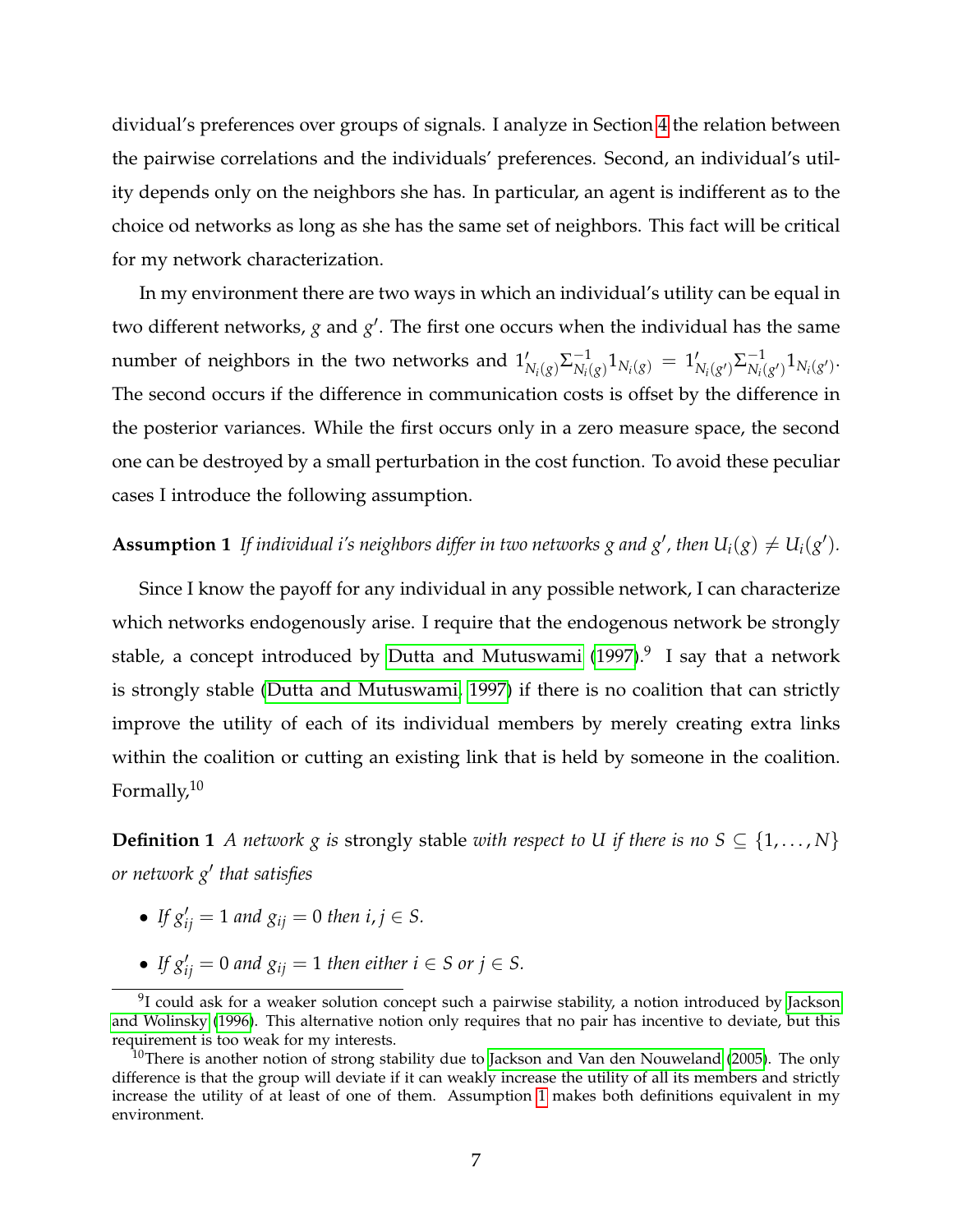$\mathcal{S} \text{ such that } \forall i \in S, U_i(g') > U_i(g).$ 

Since in my environment all individuals attain the same level of utility when observing the same set of signals, it makes sense to look at networks where if individual *i* has as neighbors both *j* and *k*, then individuals *j* and *k* are neighbors as well. In other words, individuals may have incentive to form closed and disconnected cliques. Definition [2](#page-10-0) formally defines this class of networks. Theorem [1](#page-10-1) shows that a disconnected clique network is the only one that satisfies strong stability.

<span id="page-10-0"></span>**Definition 2** *The network g consists of* disconnected cliques  $g_1, \ldots, g_M$  *if*  $\cup_i g_i = \mathcal{N}$ *, for all*  $i, j \in g_l, g_{ij} = 1$  and if  $i \in g_{l_i}, j \in g_{l_j}, l_i \neq l_j$  then  $g_{ij} = 0$ .

<span id="page-10-1"></span>**Theorem 1** *Suppose assumption [1](#page-9-0) is satisfied.*<sup>11</sup> *There is a unique strongly stable network, and it is a disconnected clique network.*

**Proof** The set  $2^N \setminus \emptyset$  contains all the possible cliques that can be formed. By Lemma [1](#page-8-0) each clique is associated with a unique utility level for each of its members. Since  $2^{\mathcal{N}} \setminus \emptyset$ is a finite set, we can order the utility generated in each of the cliques, from the highest to the lowest.

Form the clique that gives the highest utility (if there are ties, pick one of the largest cliques) and call it *S* 1 . From the cliques without individuals in *S* <sup>1</sup> pick the clique that gives the highest utility (if there are ties, pick one of the largest cliques) and call it *S* 2 . Continue inductively. This process delivers a partition  $S := \{S^1, S^2, \ldots, S^m\}$ . I will show that this partition is strongly stable.

Consider the incentives to deviate for an individual in clique *S* 1 . If individual *i* in clique *S*<sup>1</sup> decides to create links with individuals in *A*<sup>1</sup> and cut links with individuals in  $C_1$ , he will obtain utility as being in group  $S^1 \cup A_1 \setminus C_1$ . However, individual *i* weakly prefers group  $S^1$  over  $S^1 \cup A_1 \setminus C_1$ . Therefore, no player in  $S^1$  can be part of a deviating group. Continuing inductively allows us to conclude that the disconnected clique network defined by *S* is strongly stable.

 $11$ Without Assumption [1,](#page-9-0) the first part of the proof implies that one of the strongly stable networks is a disconnected clique network, but I cannot argue that all strongly stable networks belong to this class.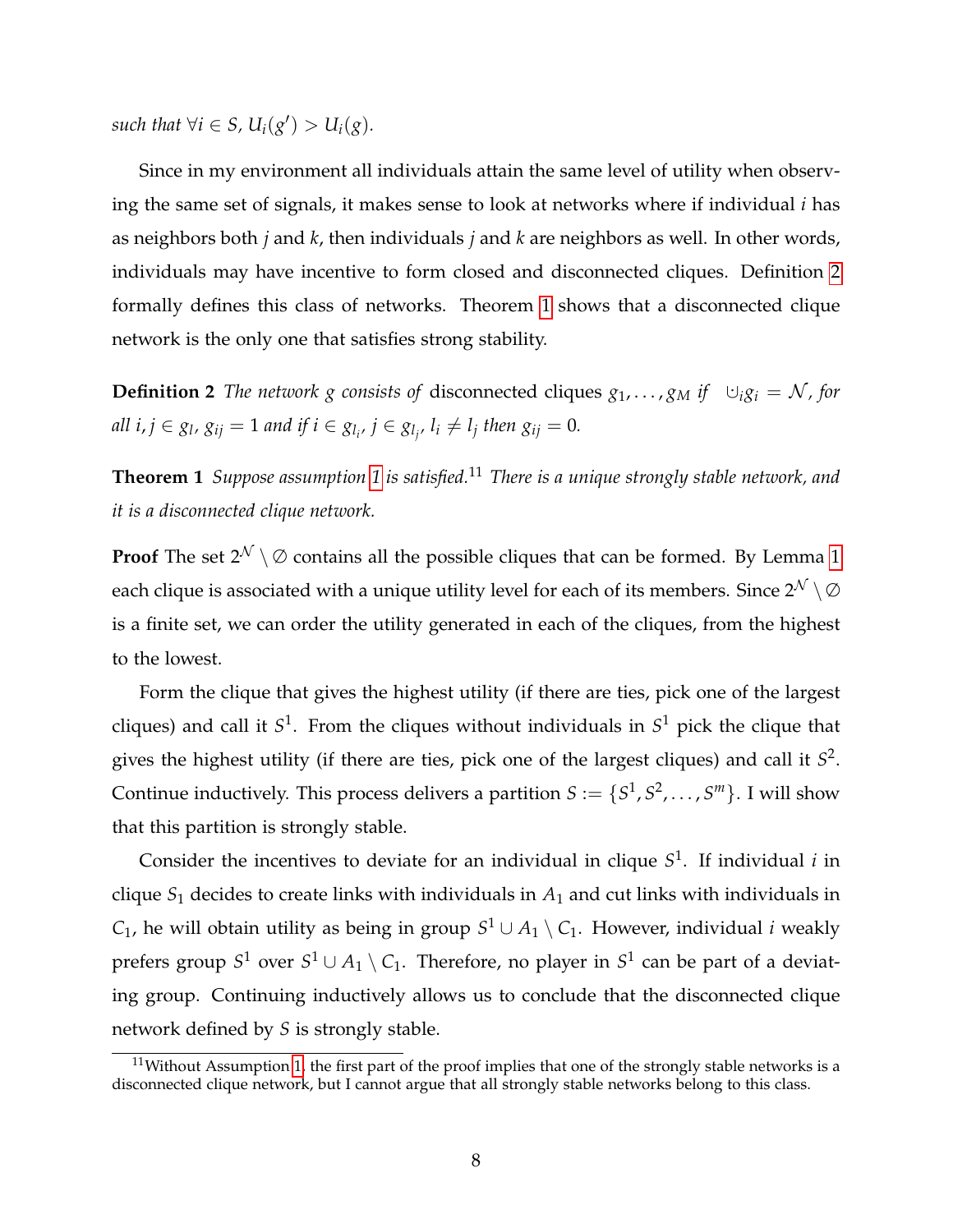To prove uniqueness, I use assumption [1.](#page-9-0) Suppose a network *g* is strongly stable. Take the individuals in  $S_1 = \{i_1^1\}$  $i_1^1, \ldots, i_1^m$  $\binom{m}{1}$ . Let  $D = \{1 \leq l \leq m : \exists k \neq l \in S^1 \text{ with } g_{i^k i^l} = 1\}$ 0 or ∃ $j \notin S_1$  with  $g_{i^l j} = 1$ } and suppose that  $D$  is non-empty. By definition all individuals in *D* are derive a lower utility than would be the case if they formed the clique *S*1. If  $D = S_1$  they have a strict incentive to create the network where clique  $S_1$  forms. If *D*  $\neq$  *S*<sub>1</sub> for all *j* ∈ *S*<sub>1</sub> \ *D*, individual *j* is connected to everyone else in *S*<sub>1</sub> and has no connections outside  $S_1$ . Therefore, the individuals in *D* are able to create the clique  $S_1$ by creating links between individuals in *D* and cutting links with individuals outside *S*1, a network they strictly prefer. This contradicts the assumption that network *g* is strongly stable. Thus it must be that  $g$  contains the disconnected clique  $S_1$ . Inductively we conclude that *g* must be the disconnected clique network defined by *S*.

This result implies that in an environment where individuals can only communicate their own experiences, they will create disjointed clusters of information.<sup>12</sup> From now on I assume that the endogenous network is a disconnected clique network. My objective is to characterize how individuals partition into cliques.

To the best of my knowledge, Theorem [1](#page-10-1) is not a direct consequence of any of the results in the literature. [Jackson and Van den Nouweland](#page-26-9) [\(2005\)](#page-26-9) focuses on studying the set of strongly stable networks when the value function satisfies anonymity. My environment does not satisfy this property; instead, an individual's identity characterizes the complementarity of others' information with his own. [Dutta and Mutuswami](#page-25-4) [\(1997\)](#page-25-4) focuses on finding an allocation rule that delivers strongly stable outcomes. My allocation rule is fixed and does not coincide with the one they proposed.

Since Theorem [1](#page-10-1) implies that the only strongly stable network consists of disconnected cliques, my result is related to the literature on coalition formation. In particular, if I restrict attention to coalitions alone, my environment satisfies the Top Coalition Property introduced by Banerjee, Konishi, and Sönmez [\(2001\)](#page-25-7). Since by assumption [1](#page-9-0) the preferences in my environment are strict, I obtain that the cliques in the network de-

<sup>&</sup>lt;sup>12</sup>The disconnected clique network characterized in Theorem [1](#page-10-1) satisfies other notions of stability. It satisfies pairwise stability, and under Assumption [1,](#page-9-0) it is the only strongly stable network as defined by [Jackson and Van den Nouweland](#page-26-9) [\(2005\)](#page-26-9) and the unique farsighted stable network as defined by [Herings,](#page-26-10) [Mauleon, and Vannetelbosch](#page-26-10) [\(2009\)](#page-26-10).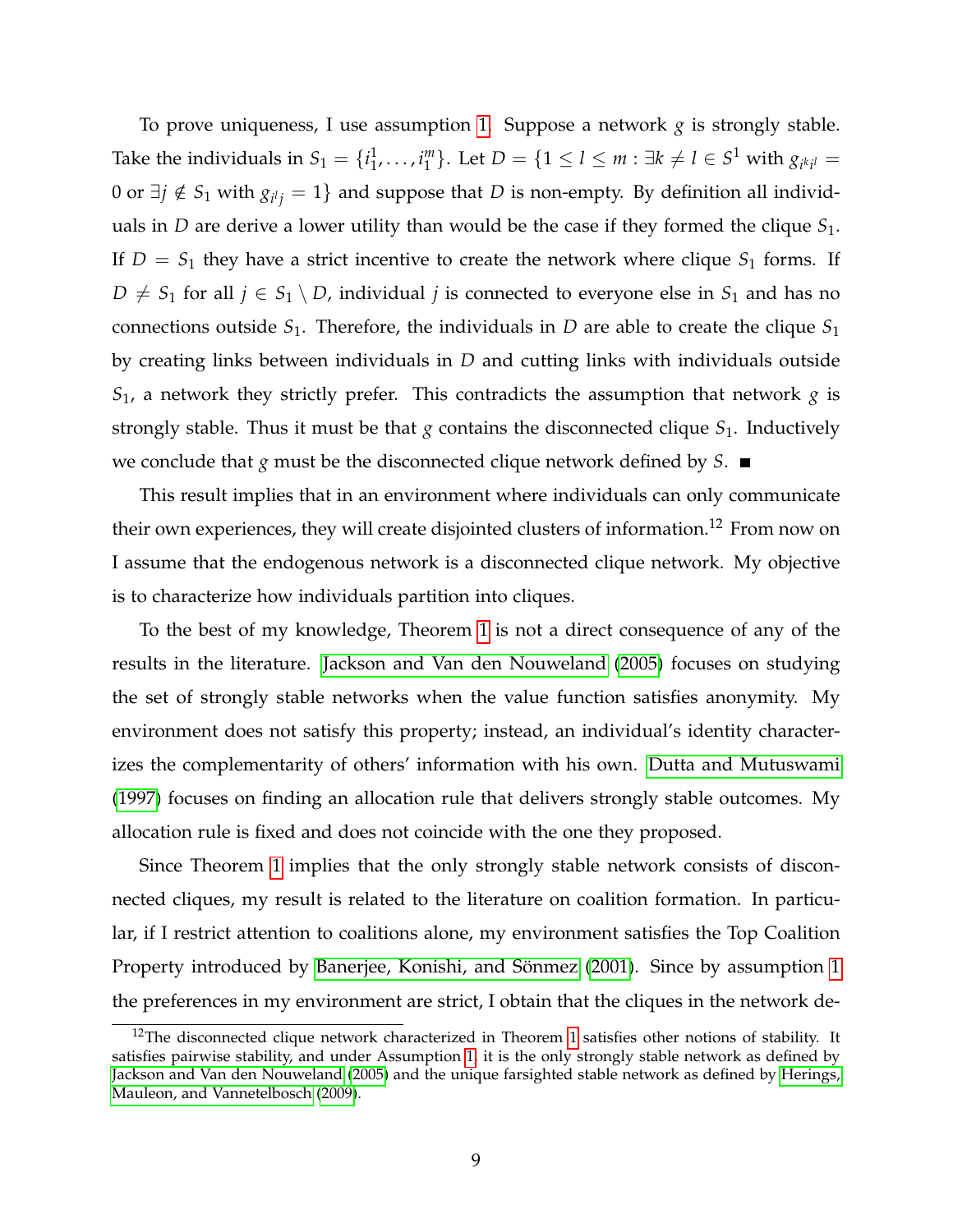scribed in the theorem correspond to the elements of the unique partition in the Core.<sup>13</sup> This means that the strongly stable network maximizes social welfare as well.

# <span id="page-12-0"></span>**4 Higher Order Information Complementarities**

This section studies two questions: How does the posterior variance relate to correlation structure inside any possible clique? And, for a given clique, what is the marginal value of adding a new individual? The answer to these questions will give us some interesting economic insights that I will present and discuss in Section [5.](#page-17-0)

I start by studying how the posterior variance relates to the correlation matrix. Consider first the simple case in which there are only two individuals in a clique,  $\{i, j\}$ . By Lemma [1](#page-8-0) the posterior variance is given by

$$
\frac{1}{\frac{2}{1+\rho_{ij}}\tau+\tau_\theta}
$$

.

This posterior variance has some important properties. First, when the correlation is −1, the posterior variance is 0. The reason is that the realized signals are going to be symmetrically located around the mean, and thus the individuals can perfectly forecast the state by taking the average of the two signals. Second, when the correlation is 1 the reduction of the variance after observing both signals is exactly the same as when observing only one of the signals since the realizations of the signals coincide. Third, the posterior variance is continuous and strictly increases with respect to the pairwise correlation.

I show through a series of results that most of these properties still hold when considering larger cliques. Theorem [2](#page-13-0) establishes that, for any clique size, when a new member is added the resulting posterior variance ranges from 0 to the posterior variance in the original clique. However, the intuition is trickier than when the clique has two agents. The new challenge is that the variance reduction that results when a new signal is observed is not a monotonous function of the correlation coefficients or linear combinations of them, and thus I need to focus my analysis on the correlation matrix

 $13$ See Theorem 2 in Banerjee, Konishi, and Sönmez [\(2001\)](#page-25-7).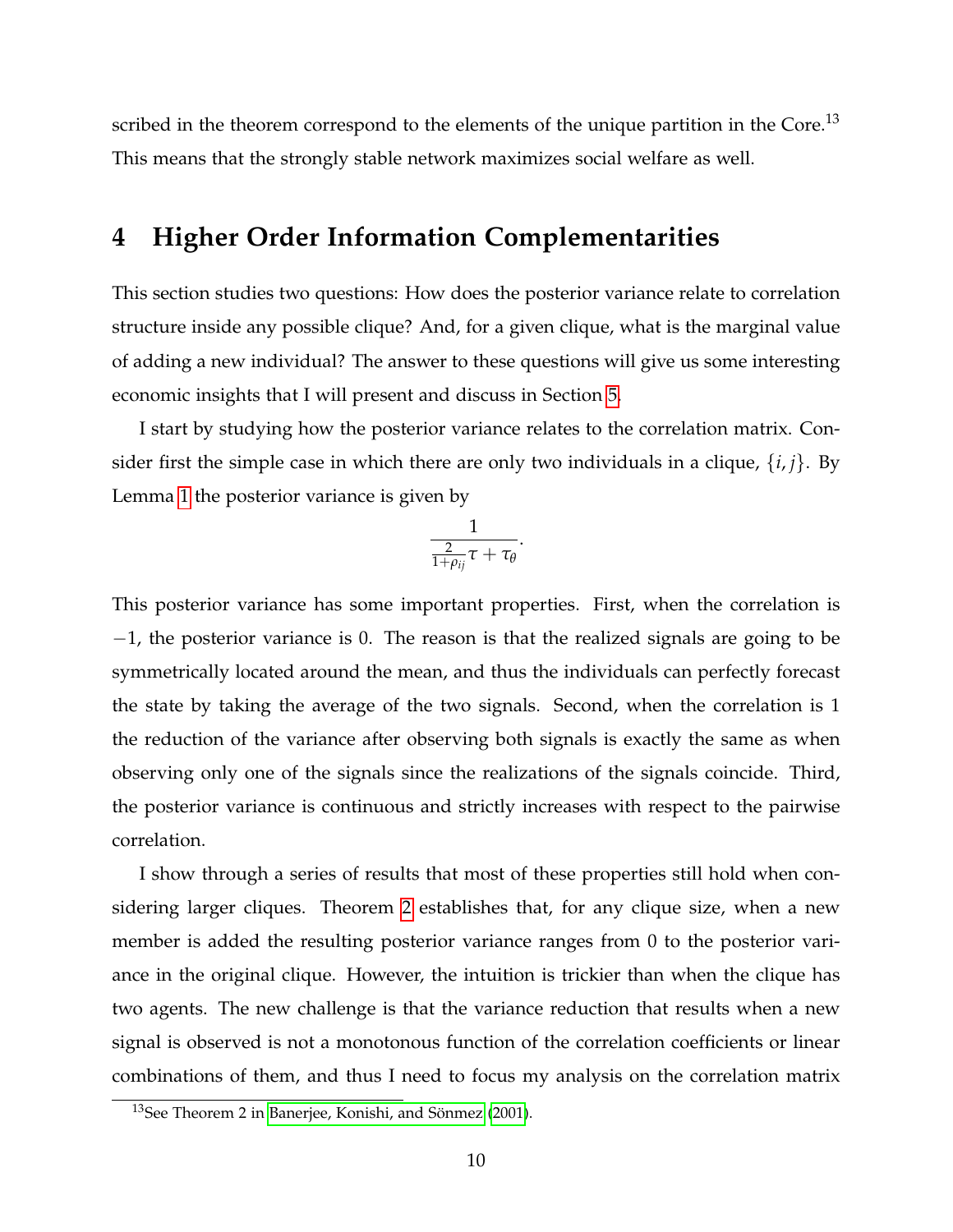itself. The key insight is that the signal observed by an individual provides direct information, and simultaneously it helps, in a nonlinear fashion, in the interpretation of the information provided by others. I call such complementaries *Higher Order Information Complementarities.*

<span id="page-13-0"></span>**Theorem 2** *Let*  $A_{n-1}$  *be a positive definite correlation matrix of dimension*  $(n-1) \times (n-1)$ *and P a vector of dimension*  $(n - 1) \times 1$  *such that P'*  $A_{n-1}^{-1}$  $\frac{-1}{n-1}P \leq 1$ *. Let* 

$$
A_n=\left(\begin{array}{cc}A_{n-1}&P\\P'&1\end{array}\right).
$$

- *1. A<sup>n</sup> is positive semidefinite.*
- 2.  $Var(\theta \mid A_n) = Var(\theta \mid A_{n-1})$  *if and only if*  $\exists \{a_1, \ldots, a_{n-1}\}$  *such that*  $\sum_{k=1}^{n-1}$  $\sum_{k=1}^{n-1} a_k = 1$  and  $P = a_1 A^1 + \ldots + a_{n-1} A^{n-1}$

 $i$  *where A<sup>i</sup> is A*<sub>*n*−1</sub>′s *i-th column. Further, A*<sub>*n</sub> is invertible if and only if*  $\forall i$ *, a*<sub>*i*</sub>  $\neq$  1*.*</sub>

*3.*  $\mathit{Var}(\theta \mid A_n) = 0$  if and only if  $A_n$  is singular and none of the entries of P are equal to  $1.^{14}$ 

The proof of Theorem [2](#page-13-0) consists of two parts. First, by using the Cholesky decomposition of the correlation matrix, I can express the *n*-th signal as a linear combination between the state, the previous  $n - 1$  signals, and independent noise:

$$
y_n = \left(1 - \sum_{k=1}^{n-1} a_{n,k}\right) \theta + a_{n,1}y_1 + a_{n,2}y_2 + \ldots + a_{n,n-1}y_{n-1} + a_{nn}\epsilon_n.
$$

This clearly defines two extreme cases. On one hand, if  $a_{nn} = 0$  and  $1 \neq \sum_{k=1}^{n-1}$  $\prod_{k=1}^{n-1} a_{n,k}$ after observing the *n* signals the individuals in the clique can recover the state perfectly since the state can be expressed as a linear combination of the signals. On the other hand, if  $1 = \sum_{k=1}^{n-1}$  $\sum_{k=1}^{n-1} a_{n,k}$ , observing the first  $n-1$  signals or observing all of them produces the same reduction in the variance since the last signal is just a linear combination of the previous signals and independent noise.

 $14$ I use the normality assumption to prove only the "only if" part of the argument. Therefore, in any setting with unbiased signals, it is possible to identify correlation matrices that generate the extreme values of the posterior variance.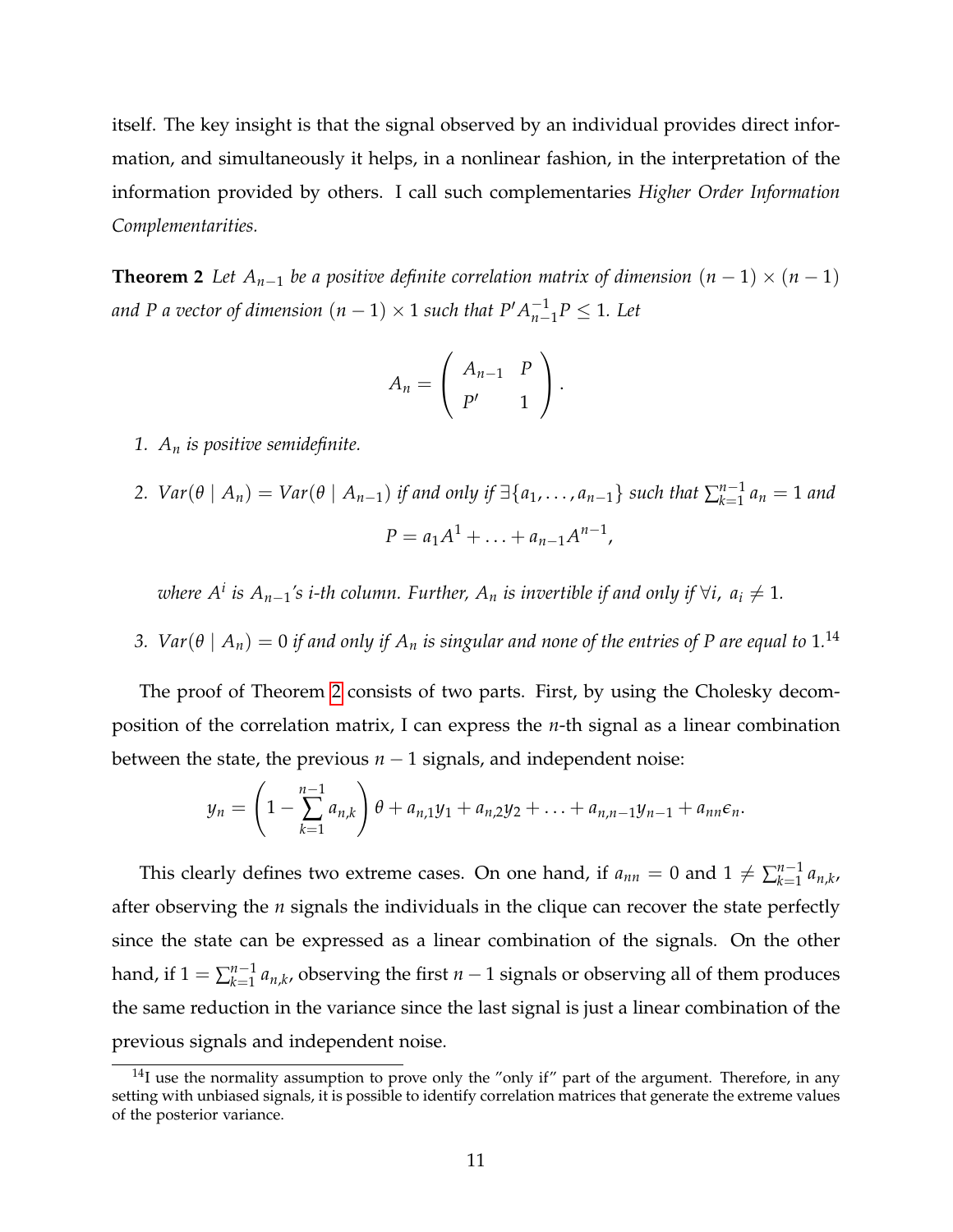The second part of the proof studies how these linear combinations relate to the correlation structure between the *n* signals. First, I show that observing all *n* signals allows individuals to learn the state perfectly if and only if the correlation matrix between the  $n$  signals is singular and all the correlation submatrices are invertible.<sup>15</sup> Second, I show that the *n* − *th* signal does not provide any extra information if and only if the correlation vector between the *n*-th signal and the previous signals can be expressed as a linear combination of the columns of the correlation matrix between the first *n* − 1 signals, where the sum of the weights in the linear combination is equal to 1.

Example [1](#page-14-0) presents interesting insights that are embedded in the result. First, it may be that the individuals learn the state perfectly even when many of the correlations are positive. Second, the amount of information provided by the signals is not a monotonic function of the correlation coefficients. Finally, a correlation matrix does not need to be singular to contain a signal that is redundant.

<span id="page-14-0"></span>**Example 1** *Suppose the correlation matrix is given by*

$$
\begin{pmatrix} 1 & 0 & \frac{\sqrt{2}}{2} \\ 0 & 1 & \frac{\sqrt{2}}{2} \\ \frac{\sqrt{2}}{2} & \frac{\sqrt{2}}{2} & 1 \end{pmatrix}.
$$

*According to Theorem [2,](#page-13-0) perfect learning occurs in a clique with signals that share this correlation pattern since this matrix is singular and all of the correlation submatrices are invertible.*

*Now, suppose the correlation matrix is given by*

$$
\begin{pmatrix} 1 & 0 & 0.5 \\ 0 & 1 & 0.5 \\ 0.5 & 0.5 & 1 \end{pmatrix}.
$$

*In this case the third column of the matrix is a convex combination of the first two columns of the matrix. According to Theorem [2](#page-13-0) this implies that the third person signal is redundant in*

 $15$ The condition that all the correlation submatrices must be invertible has two implications. First, none of the correlations can be 1. Second, any case in which the individuals can learn the state perfectly with fewer than *n* signals must be excluded: *n* must be construed as the smallest number of signals that allow the individuals to learn the state perfectly.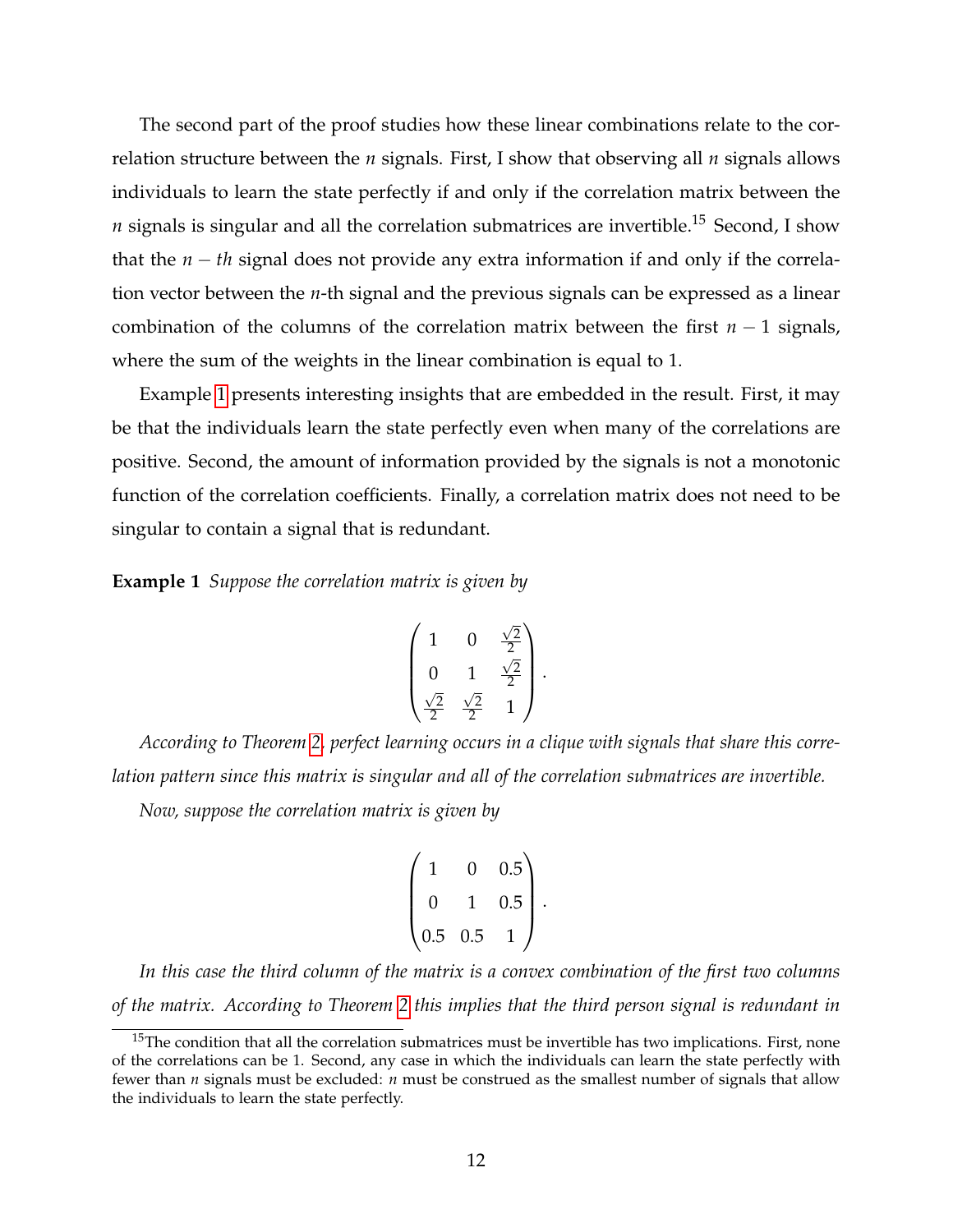*this clique.This happens even when this matrix is invertible.*

<span id="page-15-0"></span>*Furthermore, some of the correlations in the second matrix are smaller than in the first matrix. This exemplifies the argument that the reduction in the variance does not need to be monotonic in the correlation coefficients.*



Figure 2: Ex-post variance for different correlations  $\rho_{13}$  and  $\rho_{23}$  when fixing  $\rho_{12} = -0.2$ ,  $\sigma = 1$  and  $\sigma_{\theta} = 2$ .

Figure [2](#page-15-0) represents the posterior variance as a function of the correlation matrix when there are three signals. In the figure I fix the correlation between  $y_1$  and  $y_2$  and allow the other two correlations to vary. I highlight three properties. First, due to the complementarities in information that I discussed earlier, many correlation matrices that contain only positive correlations generate a small posterior variance. Second, there is a continuum of correlation matrices in which the third signal is redundant. This set corresponds to the hyperplane that connects the two extreme points with a correlation equal to 1, and except for the two extreme points, all matrices in this set are invertible. Third, the posterior variance is not monotone in the pairwise correlations: along the main diagonal the posterior variance is strictly concave, a result that I generalize in Proposition [2.](#page-17-1)

Example [2](#page-16-0) shows how we can use Theorem [2](#page-13-0) to built interesting extreme cases. The example shows that there are information structures for which the posterior variance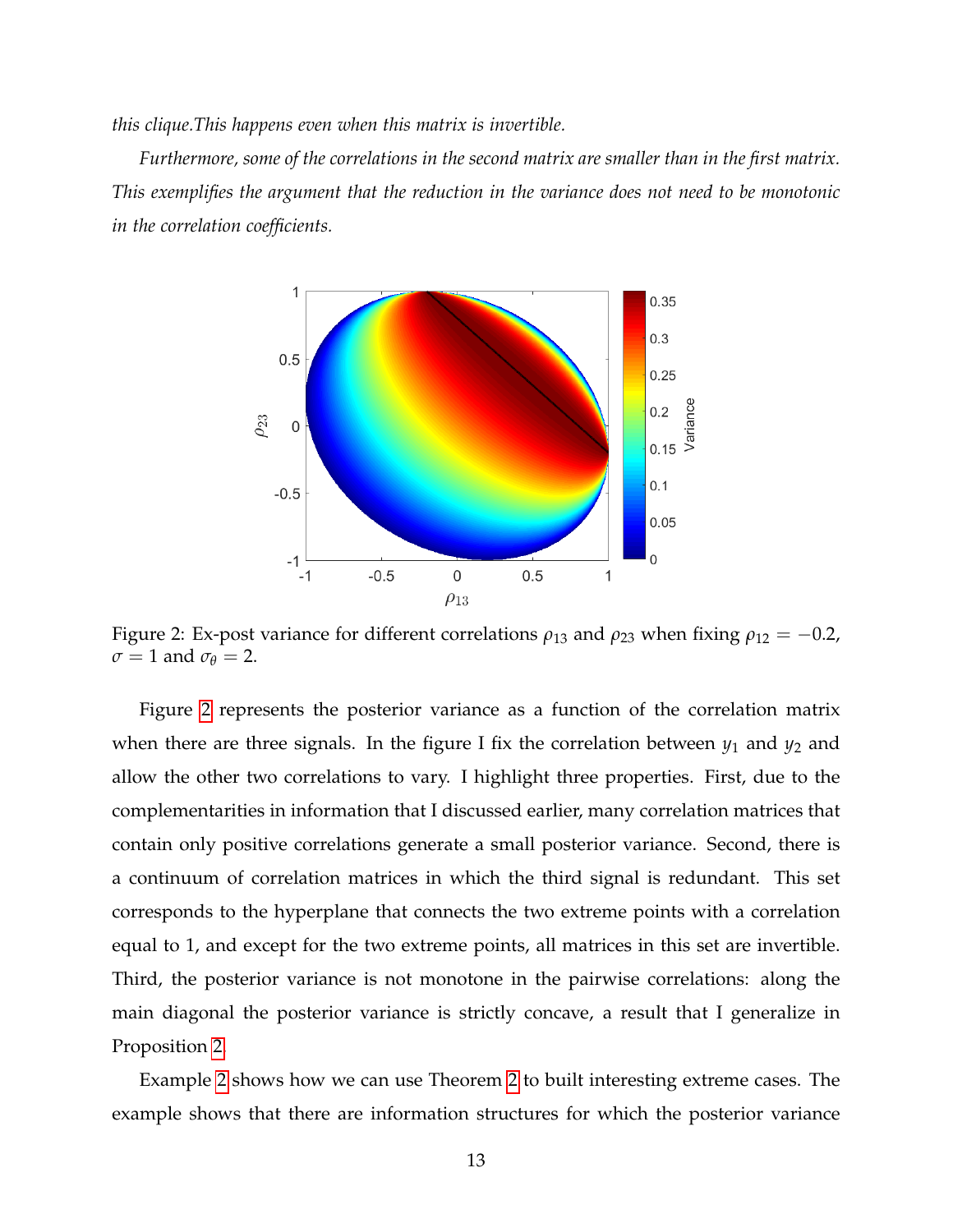of a clique with two or three signals is similar to the posterior variance after observing only one signal, but after observing four signals the clique learns the state perfectly. The key insight from the example is that having small groups that generate little information does not imply that there cannot be larger groups containing these smaller ones that generate plenty of information. I extend this intuition to the case with many signals in my analysis of the economic insights in Section [5.](#page-17-0)

<span id="page-16-0"></span>**Example 2** *Suppose*  $\tau = \tau_{\theta} = 1$ *. Suppose that there is a group with four individuals with correlation matrix*

$$
\Sigma = \left(\begin{array}{ccccc} 1 & 0.9 & 0.982 & 0.9876 \\ 0.9 & 1 & 0.918 & 0.9219 \\ 0.983 & 0.918 & 1 & 0.9994 \\ 0.9876 & 0.9219 & 0.9994 & 1 \end{array}\right)
$$

(1, 2) *is the size-two group with the smallest posterior variance:* 0.4872*. Upon the formation of group* (1, 2, 4)*, the posterior variance only reduces to* 0.4869*, and this is the lowest conditional variance in a group with three agents. However, the posterior variance in the clique with the four individuals reduces to* 0*; that is, the state is learned perfectly.*

I have discussed cases in which adding a new person to a clique either adds or does not add information; I have also looked a cases in which adding a new person allows the clique to learn the state perfectly. Although this is an interesting characterization, I am interested in whether the variance reduction is similar for nearby information structures. Proposition [1](#page-16-1) states a particular form of continuity that holds everywhere except at a finite number of points. I cannot strengthen this result to uniform continuity since the variance reduction is more sensitive to small changes in the correlations when the correlations are positive.

<span id="page-16-1"></span>**Proposition 1** *Let*  $A_n$  *be a correlation matrix of dimension n*  $\times$  *n,*  $A_{n-1}$  *the correlation matrix of the first n* − 1 *signals, and P the correlation vector between the n-th signal and all other n* − 1  $signals$ *. Suppose that either*  $P'A_{n-1}^{-1}$  $\begin{array}{l} \n\overline{\phantom{a}}^{1}P \neq 1 \text{ or } \forall i \in \{1,\ldots,n-1\} \ p_i \neq 1. \ \text{For all } \epsilon > 0, \text{ there} \n\end{array}$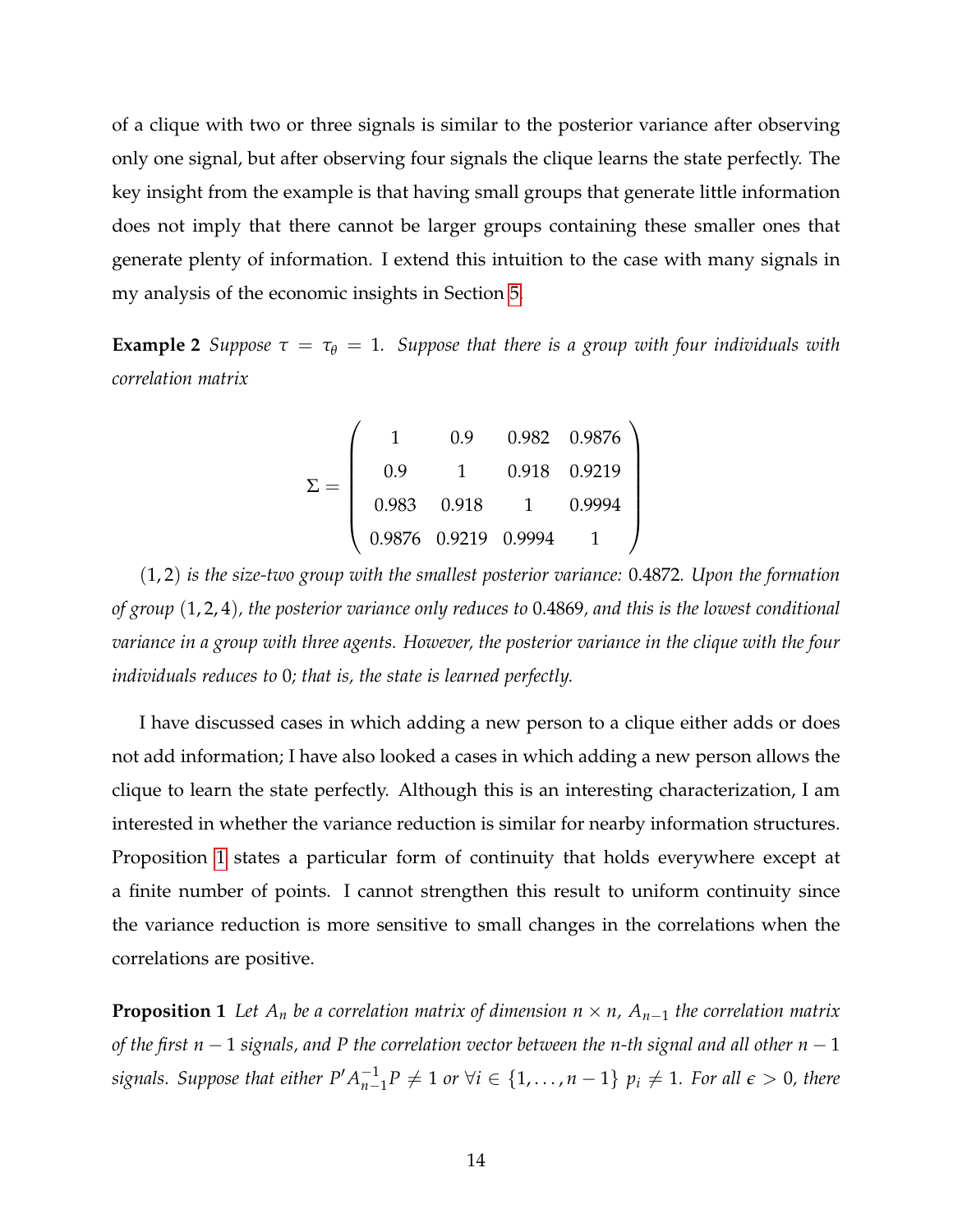$\text{exists} \ \delta > 0 \ \text{such that if } \left\|P - \hat{P}\right\| < \delta \ \text{and} \ \hat{P}' A^{-1}_{n-1}$  $\sum_{n-1}^{-1}$  $\hat{P}$  ≤ 1 *then*  $\left| Var(\theta \mid A_n) - Var(\theta \mid \hat{A}_n) \right| < \epsilon$ ,

 $\nu$ *kere*  $\hat{A}_n$  *is obtained from*  $A_{n-1}$  *by adding*  $\hat{P}$ *.* 

The other interesting question is how much variance reduction the agents can obtain when their correlation matrix is far from the extreme cases described in Theorem [2.](#page-13-0) Proposition [2](#page-17-1) shows that the posterior variance is concave when I consider a particular direction in the set of feasible correlation matrices. In the proposition I show that if the new signal has a uniform correlation with the previous *n* − 1 signals, there exists a positive threshold such that the posterior variance increases for correlations lower than the threshold and it decreases in the opposite case. While the effect for correlations to the left of the threshold follows the intuition from the two signals case, an opposite effect appears for positive correlations when I consider many signals.

<span id="page-17-1"></span>**Proposition 2** *Let*  $A_{n-1}$  *be a positive definite correlation matrix of dimension*  $(n-1) \times (n-1)$ *and let*  $P = (p, ..., p)$  *be the correlation vector between the n-th signal and the previous n – 1*  $signals$  such that  $P'A_{n-}^{-1}$ *n*−1 *P* ≤ 1*. Let A<sup>n</sup> be the resulting n* × *n correlation matrix. Then, ∂Var*(*θ*|*An*)  $\frac{1}{\theta p}$  is negative if  $p > \frac{1}{1'_{n-1}A_{n-1}^{-1}1_{n-1}}$  and it is positive if  $p < \frac{1}{1'_{n-1}A_{n-1}^{-1}1_{n-1}}$ .

## <span id="page-17-0"></span>**5 Economic Implications**

In this section I present the main economic insights from this approach. First, I introduce an example that shows how individuals' preferences concerning their interlocutors can change when clique size is taken into consideration. Second, I show that the fact that a correlation matrix is positive semidefinite does not restrict the maximum size of a clique. Finally, I show that certain information structures endogenously generate cliques of individuals where information is highly correlated and individuals' forecasts differ across cliques. When both of these effects occur simultaneously I say that in equilibrium *homophily* and *polarization* coexist.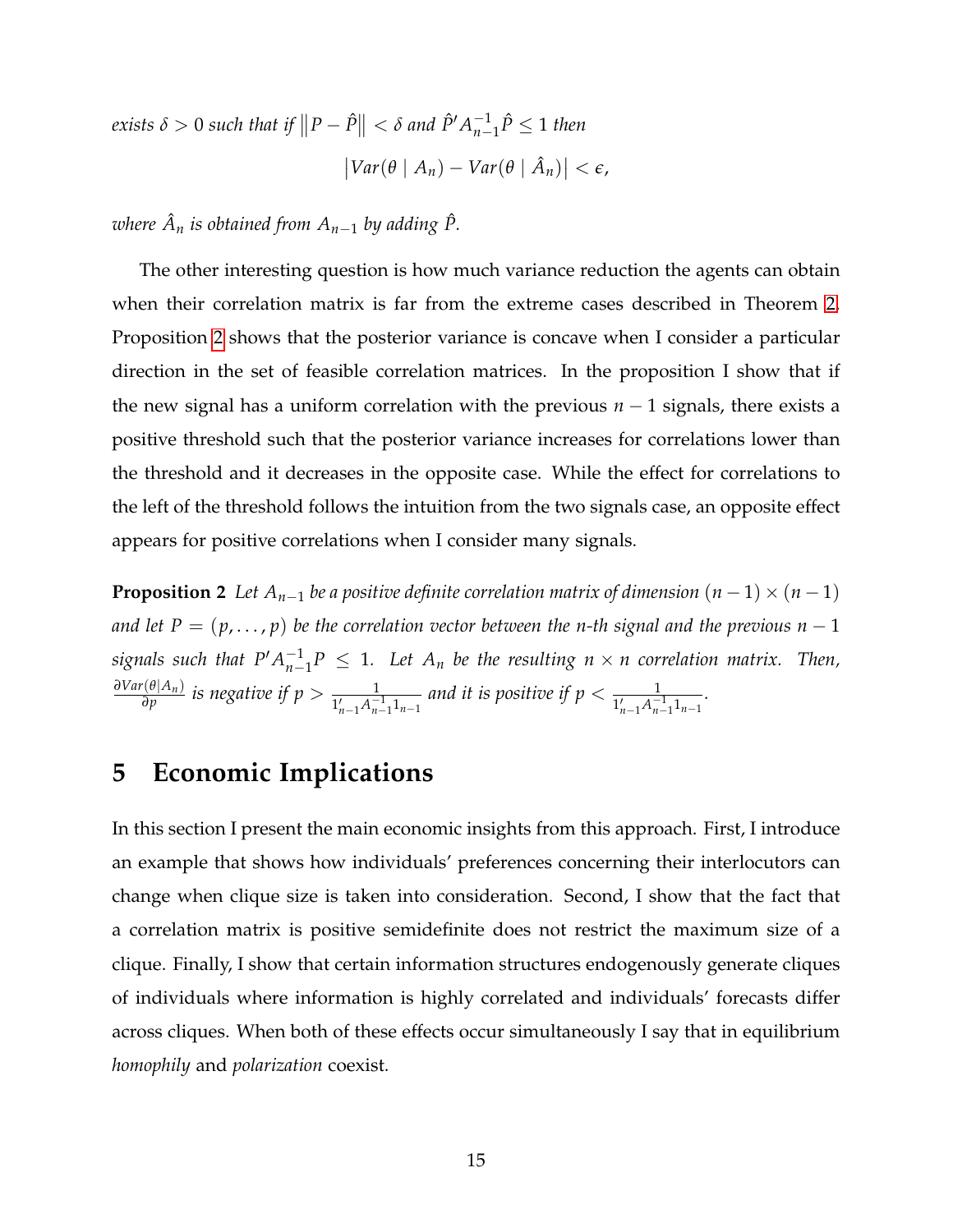## <span id="page-18-0"></span>**5.1 Reversion of Preferences**

An interesting property of this environment is that the reduced form preferences of individuals deciding which group to join depend critically on the size of the potential group. An individual's choice of a partner with whom to form a group of two depends only on partial correlations, while choosing fellow members of a group of three people depends on the inverse of a  $3 \times 3$  matrix. Here I present an interesting example where individuals' preferences in terms of joining a group become reversed when clique size increases.

<span id="page-18-1"></span>Suppose  $\tau = \tau_{\sigma} = 1$  and the signals are correlated according to the network depicted in Figure [3.](#page-18-1) The number in each circle is the identity of the individual, and the numbers next to the edges are the correlations between their signals.



Figure 3: Preferences Reversion Examples.

By Proposition [2,](#page-17-1) an individual considering the formation of only one communication link prefers to join the person who receives the signal that is less correlated with hers. Thus, Player 1 (Player 2) prefers to form a pair with Player 3 rather than with Player 4; that is,

$$
3\succ_{1(2)}4.
$$

Theorem [2](#page-13-0) implies that Player 3 does not add any extra information when he joins the pair (1, 2) since  $\rho_{13} + \rho_{23} = 1 + \rho_{12}$ . But this condition does not hold for Player 4; that is, Player 4 will provide extra information beyond the information shared by Players 1 and 2. Hence, their preferences have reversed:

$$
4\succ_{(1,2)}3.
$$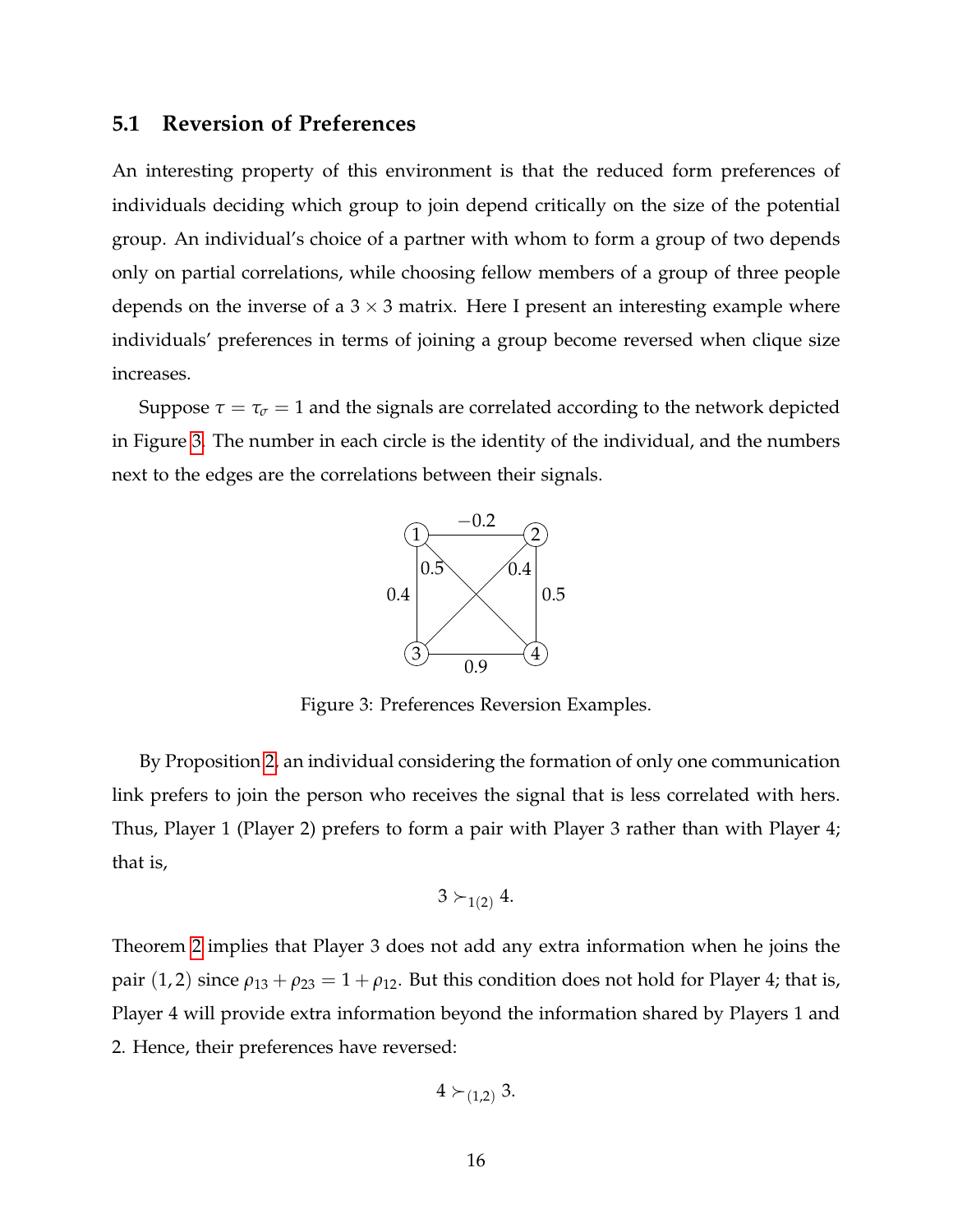Although in this section I introduced a very particular example, it exemplifies a pervasive property of the model. My analysis in Section [4](#page-12-0) shows that a coalition may prefer to include new individuals with whom they have highly correlated information, and this preference depends as well on the identity of the coalition members.<sup>16</sup>

## <span id="page-19-0"></span>**5.2 Which is the optimal size of a clique?**

In this section I tackle the question of whether it is possible to characterize the size of the cliques in a strongly stable network. I show that the fact of the correlation matrix being positive semidefinite does not impose any limit in the size of an endogenous clique. The reason for this is that it is always possible to build a correlation matrix for which any clique of a size  $K - 1$  or less learns nearly the same amount as a single individual, whereas the *K* individuals coalition can figure out the state perfectly.

This matrix can be built in the following way. I start with two individuals with a very high pairwise correlation—say,  $\rho_{12} = 0.99$ , and they learn almost as much as a single individual. By Theorem [2,](#page-13-0) I can add a third individual that does not add any extra information. I can repeat the process any number of times—say, until I have  $K - 1$ individuals in a group. Finally, Theorem [2](#page-13-0) allow us to add a *K*-th individual such that the *K* individuals coalition can learn the state perfectly. This procedure will fulfill my objective unless the last individual is part of coalition with fewer than *K* − 1 individuals in which extra information is created. Lemma [2](#page-19-1) shows that I can pick the last individual such that this is not the case. The critical observation is that I can pick the last signal close to the one that generates a singular matrix and does not provide any extra information. If this is done, the last signal is closed to the hyperplane in which no information is created for any coalition with fewer than *K* individuals.

<span id="page-19-1"></span>**Lemma 2** *For each number of individuals K there exists a correlation matrix* Σ *such that the state is learned perfectly when all signals are observed and, for any subset of signals, an individual can learn almost as much as he can when observing only one signal; that is, for each e* > 0 *and any*

 $16$ Deciding whom to spend free time with is another situation where this result may be applied. An agent may spend time with different groups of friends instead of simultaneously meeting all of them.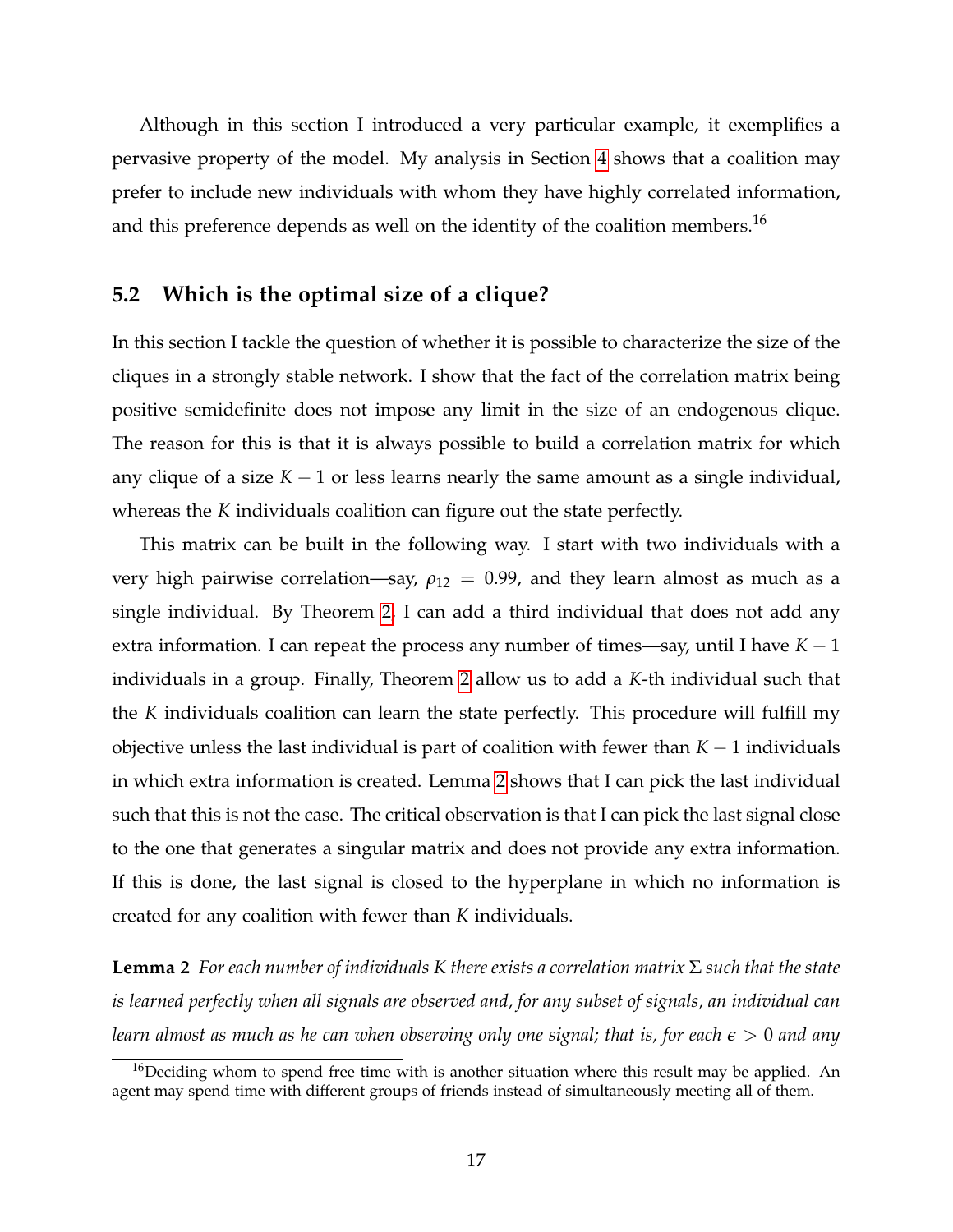$s$ *ubgroup of k individuals with k* < *K*,  $Var(\theta | \Sigma_k) \ge \frac{1}{\tau + \tau_\theta} - \epsilon$ .

This implies that it is always possible to find correlation structures for which the only strongly stable network consists of a clique containing all of the individuals in society. This happens whenever the cost of forming a clique containing all individuals is smaller than the difference between the value of learning the state perfectly and the value of the information an individual can learn by herself. In other words, the fact that the correlation matrix is positive semidefinite does not impose any limit in the optimal size of a clique.

**Theorem 3** Suppose  $c(N-1) < \frac{1}{\tau+\tau_{\theta}}$ . Then there exists a correlation matrix such that forming *one clique with all individuals in it is the only strongly stable network.*

**Proof** Take  $\epsilon =$  $\frac{1}{\tau + \tau_{\theta}} - c(N-1)$  > 0. By Lemma [2](#page-19-1) there exist *K* signals with correlation matrix Σ such that  $Var(\theta | \Sigma) = 0$  and for any subgroup of  $k < K$  signals  $Var(\theta | \Sigma_k) \ge$  $\frac{1}{\tau+\tau_{\theta}}-\epsilon$ . By forming a group with  $k < K$  individuals, each of the individuals in this subgroup obtains a utility smaller than or equal to

$$
-\frac{1}{\tau+\tau_{\theta}}+\epsilon-c(k-1)\leq-\frac{1}{\tau+\tau_{\theta}}+\epsilon<-c(K-1),
$$

which is the utility each of them can obtain by forming the clique with all individuals. If  $\Sigma$  is the correlation matrix of the signals, then the only strongly stable network has a clique with all individuals in it.  $\blacksquare$ 

## <span id="page-20-0"></span>**5.3 Homophily and Belief Polarization**

In this section I analyze how homophily and belief polarization can be rationalized by my model. I first introduce the definition will use for these phenomena.

**Definition 3** *I say that a strongly stable network is*

- *a. ρ*−homophilic *if the correlations between all individuals in a clique are larger than ρ; and*
- *b. δ*−polarized *if the ex-ante expected value of the squared difference of the forecasts between two cliques is at least equal to δ.*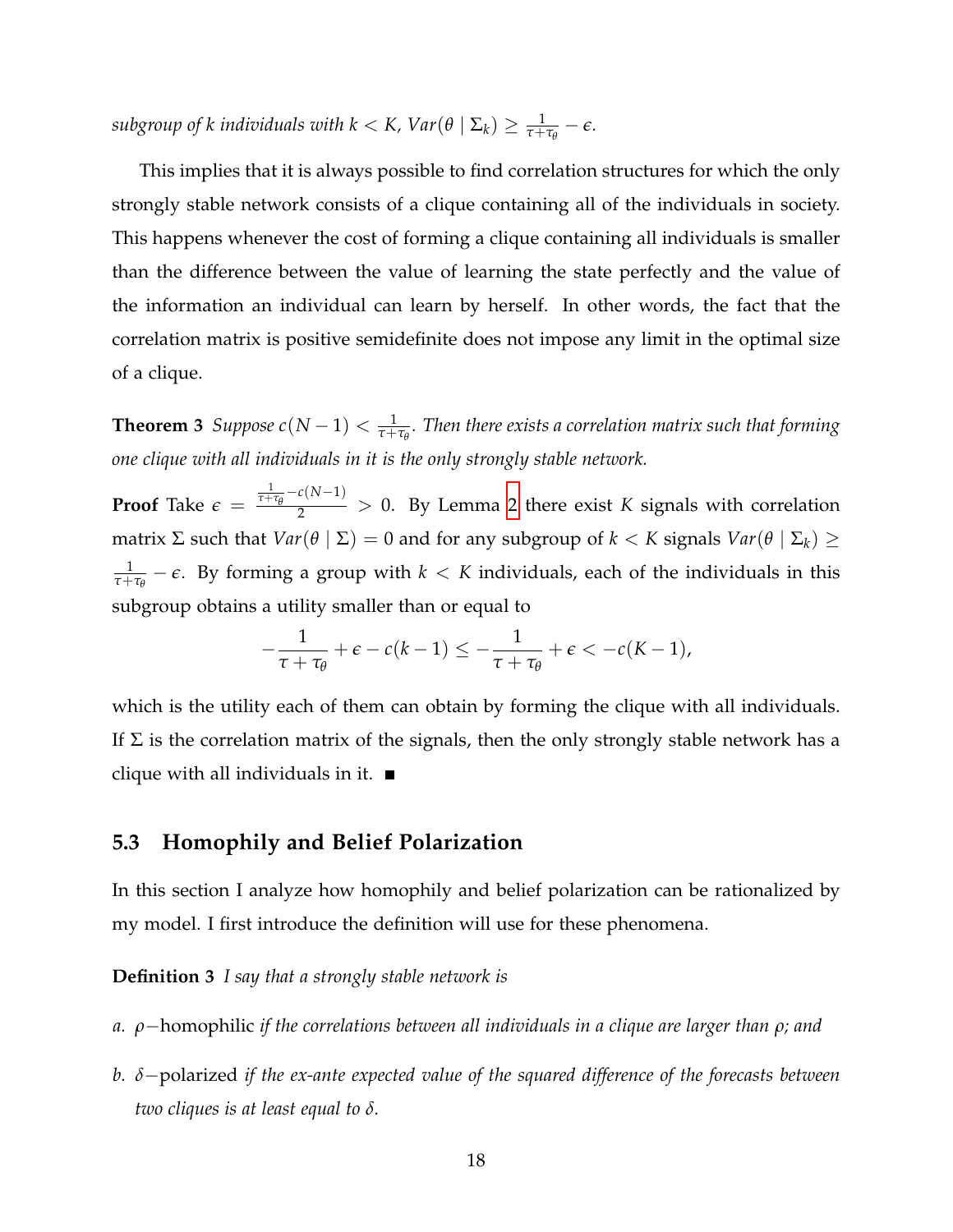For high *ρ*, saying that the stable network is *ρ*−homophilic means that individuals with similar information optimally communicate with each other, creating patterns that appear homophilic. For high *δ*, saying that the endogenous network is *δ*−polarized means that we expect individuals in different cliques to have different beliefs about the value of the stochastic state.

There is a close relationship between *δ*−polarization and the posterior variances in each of the cliques. When in both cliques the posterior variance is close to the prior variance, the difference in the forecasts must be small since in both cliques the forecasts are close to the prior mean. When in both cliques the posterior variance is close to zero, the difference in the forecasts has to be small since in both cliques the forecasts are close to the realization of *θ*. The difference between the forecasts has to be larger for intermediate values of the posterior variances: when forecasting, the agents assign similar weights to the prior mean and to the signal realization. Therefore, as we increase the posterior variance in both cliques, the difference between the forecasts first increases and then decreases as both posterior variances approach the prior variance. The next lemma formalizes this intuition.

<span id="page-21-1"></span>**Lemma 3** *Suppose that in a strong stable network two cliques form and all the signals across the cliques are independent. Let v*<sup>1</sup> *and v*<sup>2</sup> *be the posterior variance in each of the cliques. Then the ex-ante expected value of the squared difference of the forecasts is:*

$$
v_1+v_2-2\tau_\theta v_1v_2.
$$

*Suppose*  $v_2 = kv_1$ *,*  $k \neq 0$ *. Then this expectation increases in*  $v_1$  *iff*  $v_1 \leq \frac{1+k}{4k\tau_\theta}$  *and decreases in*  $v_1$ *otherwise.*

<span id="page-21-0"></span>Example [3](#page-21-0) shows that the endogenous network that arises in my environment can exhibit both homophily and belief polarization. Due to the complementarities of information that I introduced in Section [4,](#page-12-0) individuals with high correlations form a clique even when there are opportunities to link with individuals that have signals that are independent from theirs. At the same time, since there is no information flowing across the two cliques, the agents' posterior beliefs across the two cliques are different.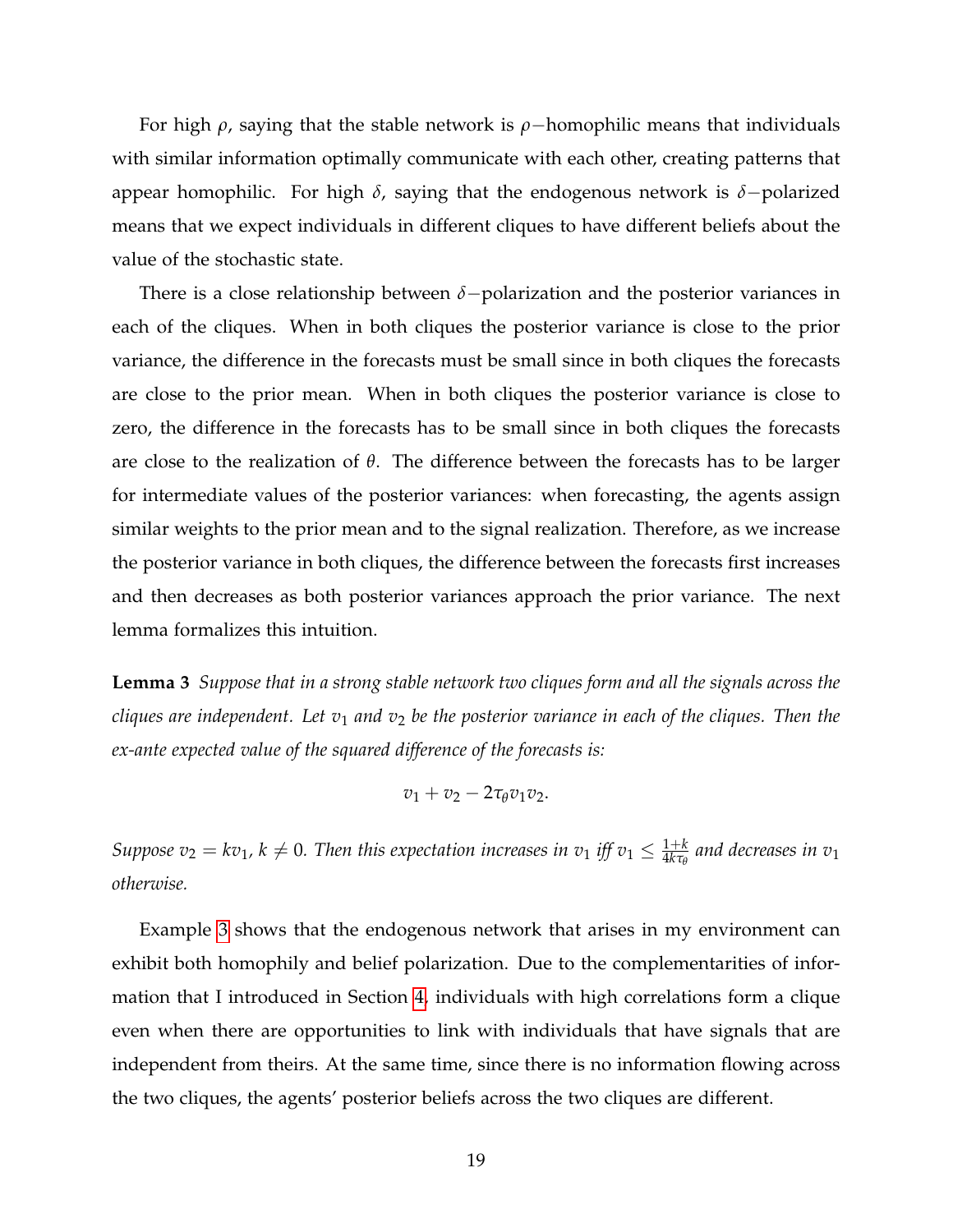<span id="page-22-0"></span>**Example 3** *Assume*  $\tau = \tau_{\theta} = 1$ ,  $c(k) = 0.01k^2$ , and  $N = 6$ . The correlation structure between *the agents' signals is depicted on Figure [4.](#page-22-0)*



Figure 4: Correlation structure for example [3.](#page-21-0)

*In this signal structure there are two identical cliques,* {1, 2, 3} *and* {4, 5, 6}*, with positive intra-clique correlations, and all signals are independent across these cliques. I show that the unique strongly stable network only contains these two cliques.*

*First, it can be calculated that the utility in a coalition with two individuals who receive independent signals is* −0.343*, which is the largest utility of a two-agent coalition. Naively carrying over the intuition from the two-agent coalitions, I would conclude that the clique with two zero correlations and a correlation equal to* 0.65 *should have the smaller variance of any threeagent coalition, but this is not the case. The three-agent coalitions that minimize the variance are* {1, 2, 3} *and* {4, 5, 6}*. The net utility in any of these coalitions is* −0.2708*. One of the four-agent coalitions that maximizes the net utility is* {1, 2, 3, 4}*. In this coalition the net utility is* −0.2775*. Groups with* 5 *and* 6 *individuals are too costly to be formed in equilibrium. Therefore, the only strongly stable network consists of the cliques* {1, 2, 3} *and* {4, 5, 6}*.*

*Since the posterior variance in each of the cliques is equal to* 0.23*, Lemma [3](#page-21-1) implies that the expected value of the squared difference between the forecasts is* 0.41*, which is almost half of the prior standard deviation. Therefore, this network is* 0.65−homophilic *and* 0.41−polarized*.*

Theorem [4](#page-23-0) generalizes the example. I assume that there are two cliques such that all inter-clique signals are independent. Under some mild conditions on the cost function, I show that for any *δ* small enough there exists *ρ* sufficiently large such that the only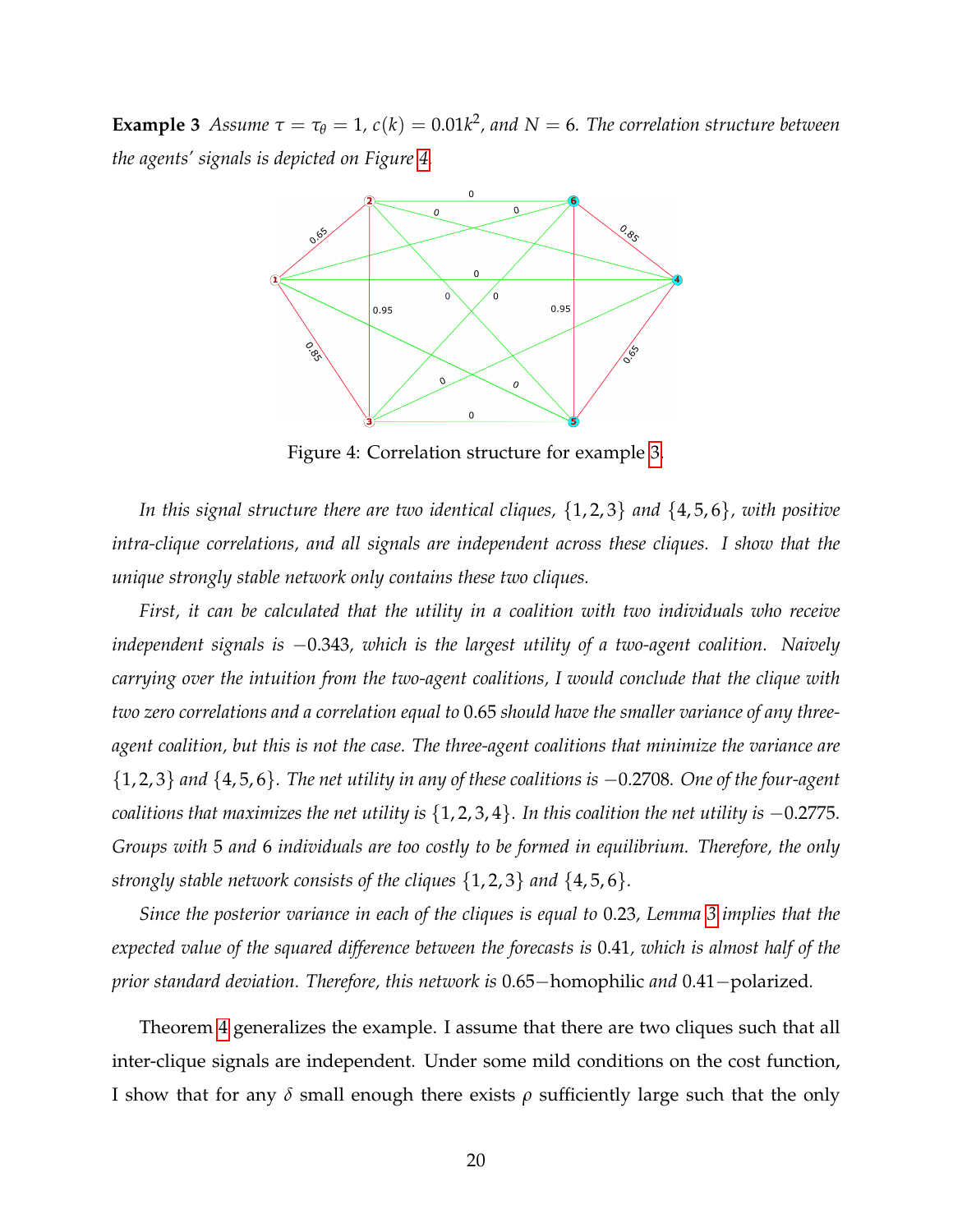strongly stable network is *ρ*−homophilic and *δ*−polarized. The last two conditions in the theorem are always satisfied for small enough  $\delta$  since there is a strictly increasing mapping between *δ* and *v*. The first condition deserves some discussion. This condition implies that the level of inter-clique disagreement that can be sustained decreases as the cliques become large. The reason is that a clique with a large number of individuals is stable only if the agents in the clique can learn very well, a condition implying immediately that the variance inside the clique is small and, by Lemma [1,](#page-24-1) that there is little polarization. Another implication is that obtaining a polarized society is easier when the communication cost is smaller. This finding is especially relevant in light of recent technologies, such as online social networks, which have reduced the communication cost at the same time that political polarization has increased.

<span id="page-23-0"></span>**Theorem 4** Suppose there are two cliques of individuals of sizes  $3 \le n \le m$  such that all inter*clique correlations are* 0*.* Let  $\delta < \frac{4\tau}{(\tau_{\theta}+2\tau)^2}$  and  $v = \frac{1-\sqrt{1-2\tau_{\theta}\delta}}{2\tau_{\theta}}$ 2*τ<sup>θ</sup> . Suppose that the following three conditions are satisfied:*

- *1.*  $c(m-1) < \frac{1}{\tau_{\theta}+2\tau} v$ ,
- 2. min $\{c(n) c(n-1), c(m) c(m-1)\} > \frac{v^2 \tau}{n \tau + 1}$ *vτ*+1 *, and*
- 3.  $c(n+m-1) c(m-1) > \frac{v}{2}$ .

*There exist*  $\tilde{\rho} > 0$  *and a correlation matrix with all intra-clique correlations larger than*  $\tilde{\rho}$ *such that the only strongly stable network consists of the two cliques, and this network is*  $$ 

I conclude this section by analyzing the relationship between level of polarization and homophily in a network. There are two effects. First, high levels of belief disagreement require large intra-clique correlations: if they are too low, then individuals will be able to learn the state very well just by forming pairs. However, there is a second effect that reinforces the first one: two individuals in a clique and a third one in another clique can learn more when the correlation between the signals of the two individuals in the same clique is lower,making a joint deviation between these three individuals more profitable.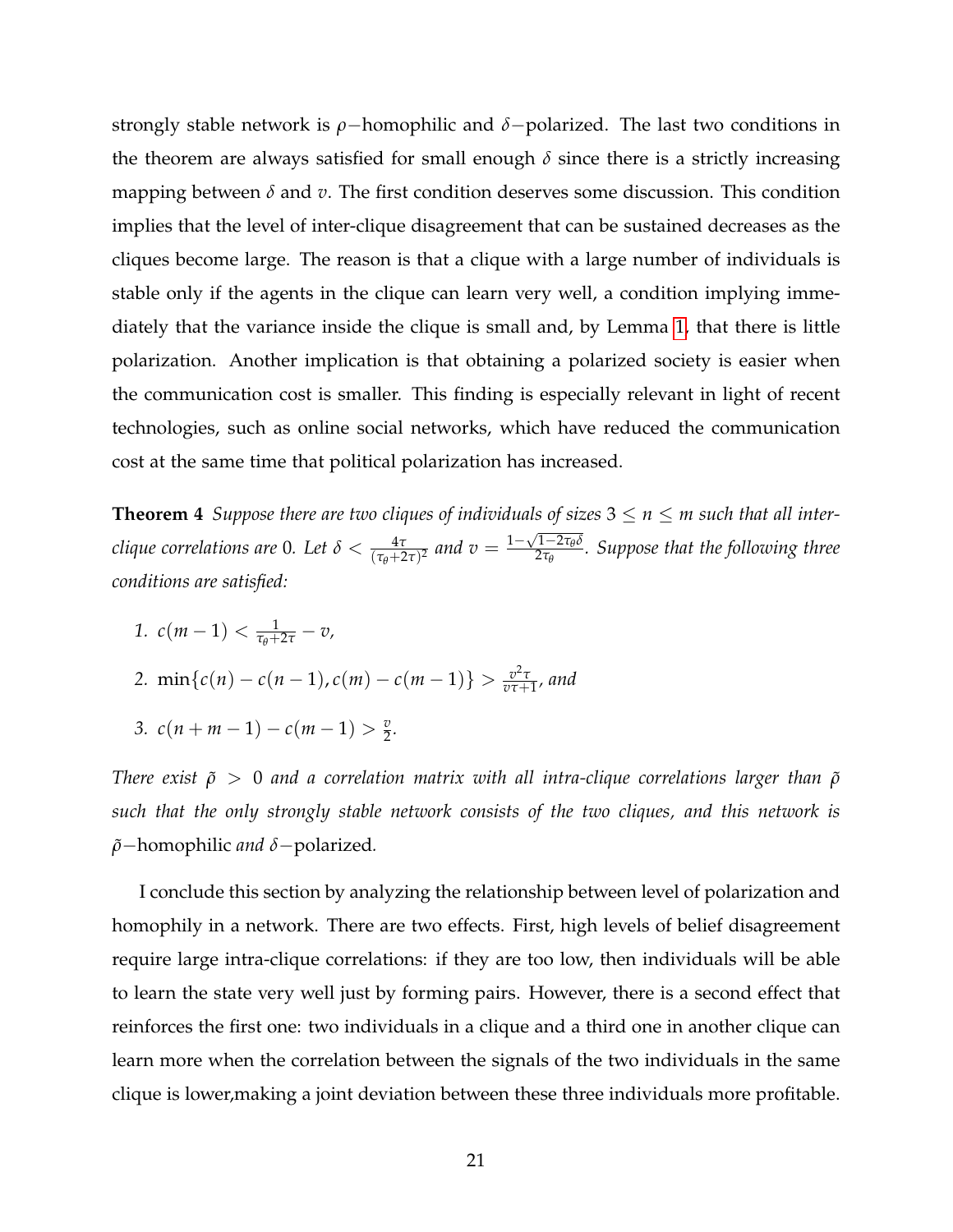Therefore, this outside option effect reduces the number of correlation structures that are consistent with high levels of disagreement.

<span id="page-24-1"></span>**Corollary 1** *Suppose*  $\delta < \frac{1}{\tau_{\theta}+2\tau}$ . Higher beliefs polarization requires that the endogenous net*work is more homophilic.*

# <span id="page-24-0"></span>**6 Discussion**

In this paper I have introduced an environment in which rational individuals want to forecast a stochastic state, and communicating the information they exogenously observed to others is costly. By studying the endogenous network that forms from the individuals' optimal communication decisions, I conclude that homophily and belief polarization can simultaneously emerge. Thus I offer a novel explanation for why homophily patterns are observed in the real world, using a model that does not require introducing behavioral biases or asymmetric frictions across groups.

In the process of working out this explanation, I discovered a counterintuitive statistical result: after observing a finite number of highly conditionally correlated signals, an individual can learn the state perfectly. This is an interesting result that might be important when studying other environments, and I point out two related situations that I believe are interesting for future work.

As a first example, consider a storyteller who wants to maximize the time a listener is exposed to his message and who wants to convey a narrative that is coherent and carries a clear message to the audience. My results suggest a way for the storyteller to achieve these objectives simultaneously: he can send a coherent message and keep the listener's attention for a long time by splitting the information into many positively correlated signals in a way that these signals communicate the whole message he wants to convey.

As another related example, consider a listener who needs to decide between two storytellers and pay attention to one of them. The listener will also have an opportunity to communicate with others who have listened to the storytellers. Assume that each storyteller sends a finite number of messages that are positively correlated and allow the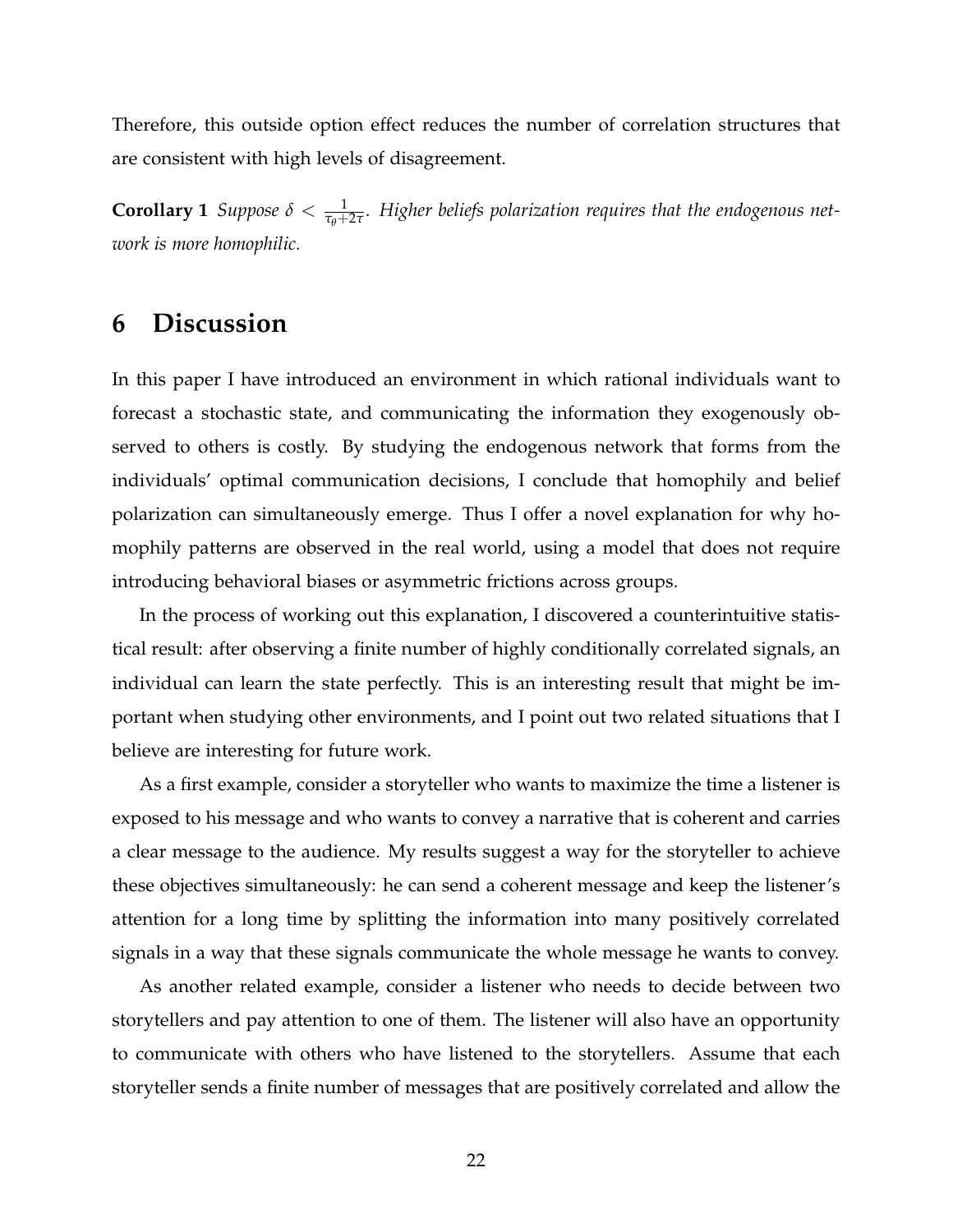listener to learn perfectly the state after processing all the messages, but these messages are independent across storytellers. A coordination effect emerges if the listener knows that he might miss some of the messages his storyteller sends: by communicating with individuals that have listened to the same storyteller, he is likely to recover information he has missed and recover the state perfectly, while if he communicates with individuals who have listened to the other storysteller, he may never learn the state perfectly.

# **References**

- <span id="page-25-6"></span>Albert, A. (1972): *Regression and the Moore-Penrose pseudoinverse*. Elsevier.
- <span id="page-25-7"></span>BANERJEE, S., H. KONISHI, AND T. SÖNMEZ (2001): "Core in a simple coalition formation game," *Social Choice and Welfare*, 18(1), 135–153.
- <span id="page-25-8"></span>Boyd, S., and L. Vandenberghe (2004): *Convex optimization*. Cambridge university press.
- <span id="page-25-2"></span>Currarini, S., M. O. Jackson, and P. Pin (2009): "An economic model of friendship: Homophily, minorities, and segregation," *Econometrica*, 77(4), 1003–1045.
- <span id="page-25-0"></span>DeGroot, M. H. (1974): "Reaching a consensus," *Journal of the American Statistical Association*, 69(345), 118–121.
- <span id="page-25-1"></span>DeMarzo, P. M., D. Vayanos, and J. Zwiebel (2003): "Persuasion bias, social influence, and unidimensional opinions," *The Quarterly journal of economics*, 118(3), 909–968.
- <span id="page-25-3"></span>DUNLAP, R. E., A. M. McCRIGHT, AND J. H. YAROSH (2016): "The political divide on climate change: Partisan polarization widens in the US," *Environment: Science and Policy for Sustainable Development*, 58(5), 4–23.
- <span id="page-25-4"></span>Dutta, B., and S. Mutuswami (1997): "Stable networks," *Journal of economic theory*, 76(2), 322–344.
- <span id="page-25-5"></span>Golub, B., and M. O. Jackson (2012): "How homophily affects the speed of learning and best-response dynamics," *The Quarterly Journal of Economics*, 127(3), 1287–1338.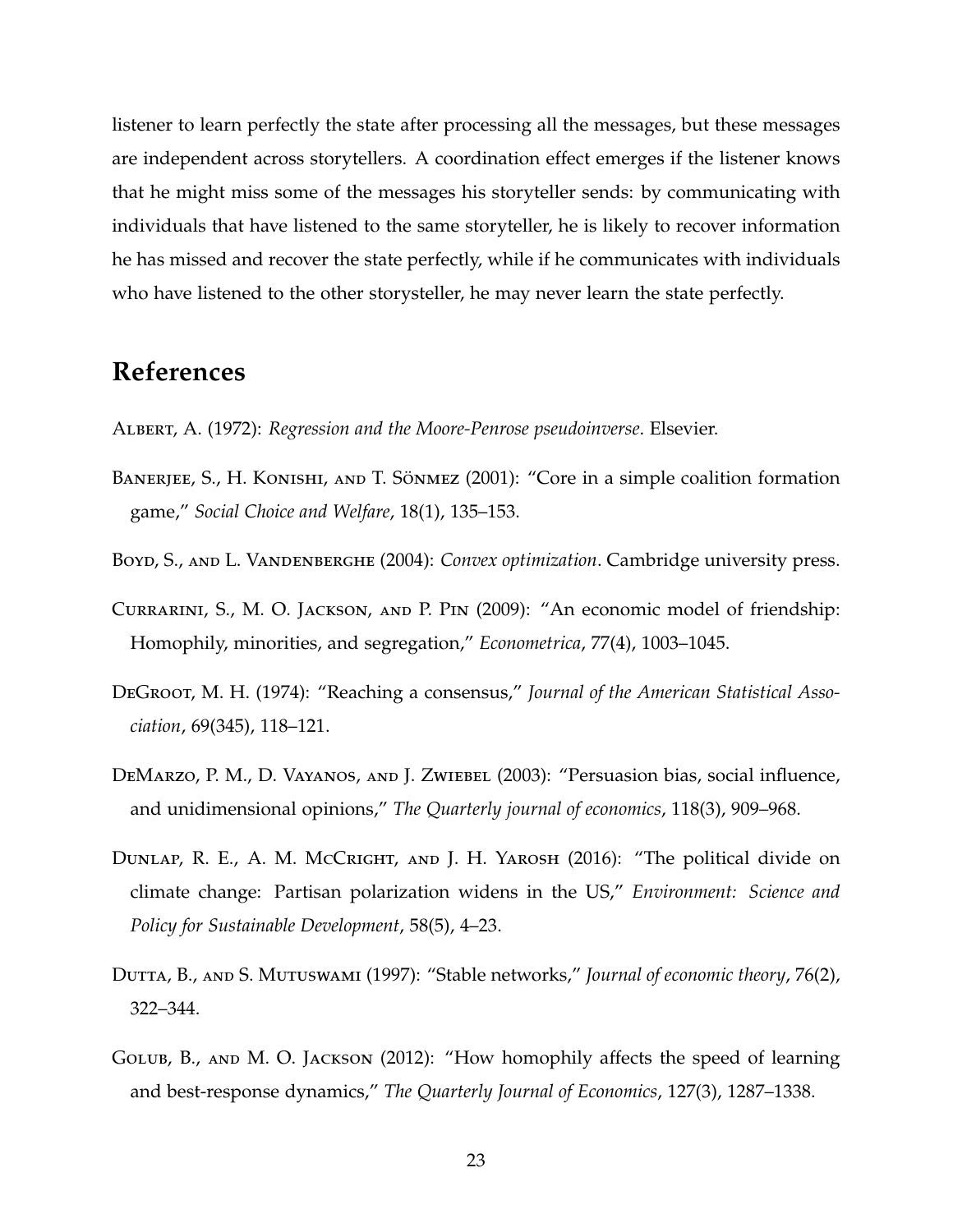- <span id="page-26-10"></span>Herings, P. J.-J., A. Mauleon, and V. Vannetelbosch (2009): "Farsightedly stable networks," *Games and Economic Behavior*, 67(2), 526–541.
- <span id="page-26-9"></span>Jackson, M. O., and A. Van den Nouweland (2005): "Strongly stable networks," *Games and Economic Behavior*, 51(2), 420–444.
- <span id="page-26-8"></span>JACKSON, M. O., AND A. WOLINSKY (1996): "A strategic model of social and economic networks," *Journal of economic theory*, 71(1), 44–74.
- <span id="page-26-5"></span>Kambhampati, A., C. Segura-Rodriguez, and P. Shao (2018): "Matching to Produce Information," *Working paper*.
- <span id="page-26-1"></span>KETS, W., AND A. SANDRONI (2016): "A belief-based theory of homophily,".
- <span id="page-26-4"></span>Liang, A., X. Mu, and V. Syrgkanis (2017): "Dynamic Information Acquisition from Multiple Sources," Discussion paper, Working Paper.
- <span id="page-26-2"></span>McPherson, M., L. Smith-Lovin, and J. M. Cook (2001): "Birds of a feather: Homophily in social networks," *Annual review of sociology*, 27(1), 415–444.
- <span id="page-26-7"></span>Meyer, M., and B. Strulovici (2015): "Beyond correlation: Measuring interdependence through complementarities," Discussion paper, CSIO Working Paper.
- <span id="page-26-11"></span>Rao, C. R. (1973): *Linear statistical inference and its applications*vol. 2, pp. 527–528. Wiley New York.
- <span id="page-26-3"></span>Sethi, R., and M. Yildiz (2016): "Communication with unknown perspectives," *Econometrica*, 84(6), 2029–2069.

# <span id="page-26-0"></span>**A Proofs**

**Proof Lemma [1](#page-8-0)**

<span id="page-26-6"></span><sup>(2018): &</sup>quot;Culture and Communication," *Available at SSRN 3263560*.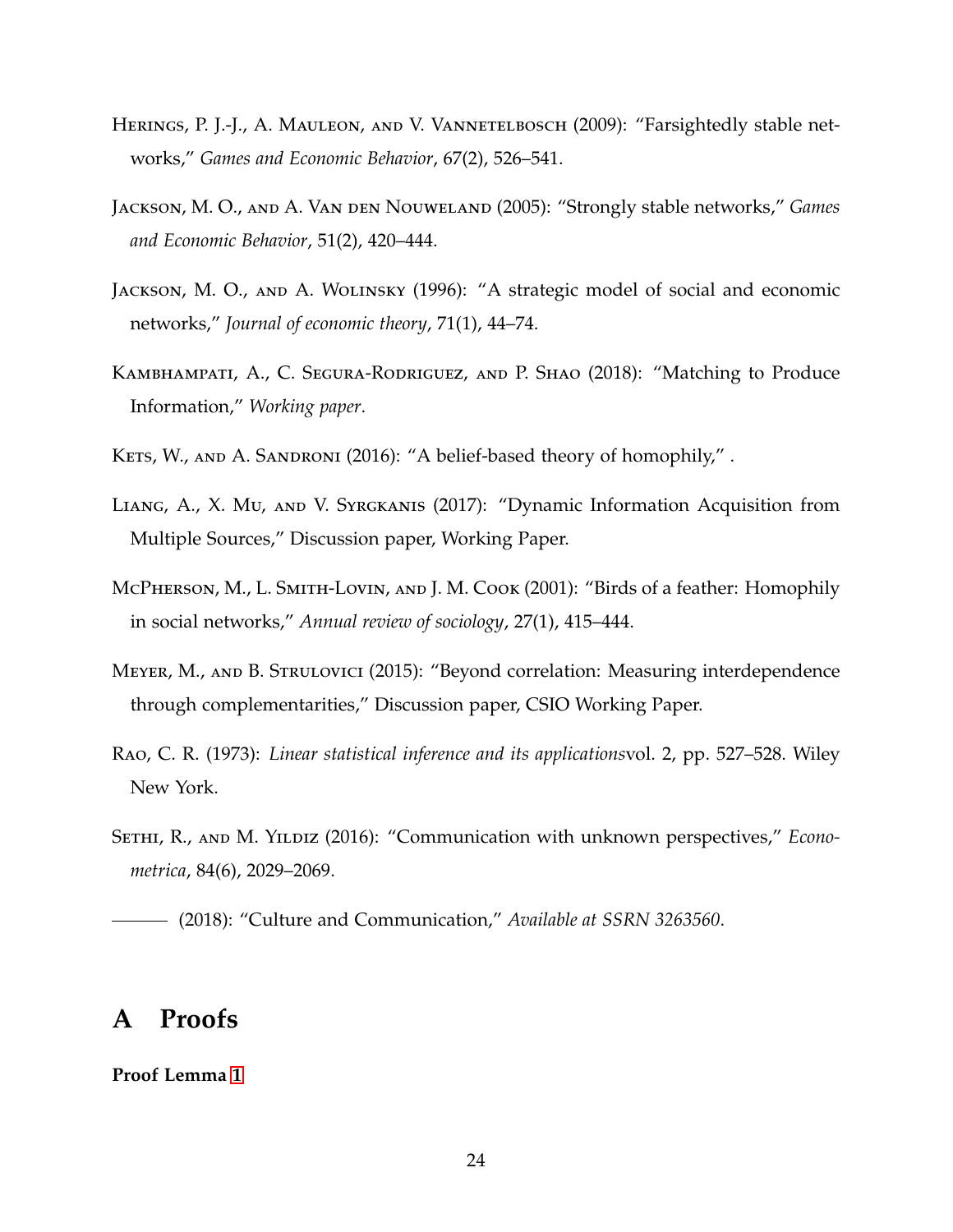For any function  $g: X_{N_i(g)} \to \mathbb{R}$ , where  $X_{N_i(g)}$  is the set of possible realizations of signals observed by individual *i*,

$$
-\mathbb{E}_{x_{N_i(g)},\theta}\left[\left(g(x_{N_i(g)})-\theta\right)^2\right] \leq -\mathbb{E}_{x_{N_i(g)},\theta}\left[\left(\mathbb{E}(\theta \mid x_{N_i(g)})-\theta\right)^2\right]
$$
  

$$
=-\mathbb{E}_{x_{N_i(g)}}\left[\mathbb{E}_{\theta}\left[\left(\mathbb{E}(\theta \mid x_{N_i(g)})-\theta\right)^2 \mid x_{N_i(g)}\right]\right]
$$
  

$$
=-Var(\theta \mid x_{N_i(g)}).
$$

The inequality follows from  $\mathbb{E}\left[(b-\theta)^2|x_{N_i(g)}\right]$  being minimized by setting  $b=\mathbb{E}[\theta|x_{N_i(g)}].$ The first equality follows from the Law of Iterated Expectations, and the second equality follows from the definition of conditional variance.

Let  $\Sigma$  be the correlation matrix of joint signals  $X_{N_i(g)}$ , and  $1_{|N_i(g)|}$  be a  $|N_i(g)|$ -column vector of 1s.

First, suppose that Σ is invertible. The likelihood function of joint signals is  $p(x_{N_i(g)}|\theta) =$  $\det(2\pi\sigma^{-2}\Sigma)^{-\frac{1}{2}}\exp\bigg(-\tfrac{1}{2}\big[(\theta\cdot 1_{|N_i(g)|}-x_{N_i(g)})'\sigma^{-2}\Sigma^{-1}(\theta\cdot 1_{|N_i(g)|}-x_{N_i(g)})\big]\bigg)$ , and the prior density is  $p(\theta) = (2\pi\sigma^{-2})^{-\frac{1}{2}}\exp\bigg(-\frac{1}{2}\big[(\theta-\mu_\theta)^2\sigma_\theta^{-2}$ *θ* .

By Bayes rule, the posterior distribution of  $\theta | x_{N_i(g)}$  is proportional to,

$$
p(x_{N_i(g)}|\theta)p(\theta) \propto \exp\left(-\frac{1}{2}\big[(\theta-\mu_{\theta})^2\sigma_{\theta}^{-2} + (\theta \cdot 1_{|N_i(g)|} - x_{N_i(g)})'\sigma^{-2}\Sigma^{-1}(\theta \cdot 1_{|N_i(g)|} - x_{N_i(g)})\big]\right)
$$
  

$$
\propto \exp\left(-\frac{1}{2}\big[\theta^2(\sigma_{\theta}^{-2} + \sigma^{-2}1'_{|N_i(g)|}\Sigma^{-1}1_{|N_i(g)|})
$$
  

$$
-\theta(2\mu_{\theta}\sigma_{\theta}^{-2} + \sigma^{-2}(x'_{N_i(g)}\Sigma^{-1}1_{|N_i(g)|} + 1'_{|N_i(g)|}\Sigma^{-1}x_{N_i(g)})\big]\right)
$$
  

$$
\propto \exp\left(-\frac{1}{2}\big[\theta - A\big]'\mathcal{C}[\theta - A]\right),
$$

where  $C = (\sigma_{\theta}^{-2} + \sigma^{-2}1)$  $|N_i(g)|^{\sum_{i=1}^{n} |N_i(g)|}$ ,  $A = C^{-1}(\mu_{\theta} \sigma_{\theta}^{-2} + \sigma^{-2}1)$  $\sum_{|N_i(g)|} \sum^{-1} x_{N_i(g)})$ , and the proportionality operator eliminates positive constants. Since the derived expression is the kernel of a normal distribution,  $Var(\theta | x) = C^{-1}$ .

Now suppose that Σ is singular with rank  $r < |N_i(g)|$ . Let the vector *B* be a basis of the null space of Σ. With a singular correlation matrix the distribution assigns positive probability only in an affine subspace of **R***<sup>r</sup>* . In this subspace the density can be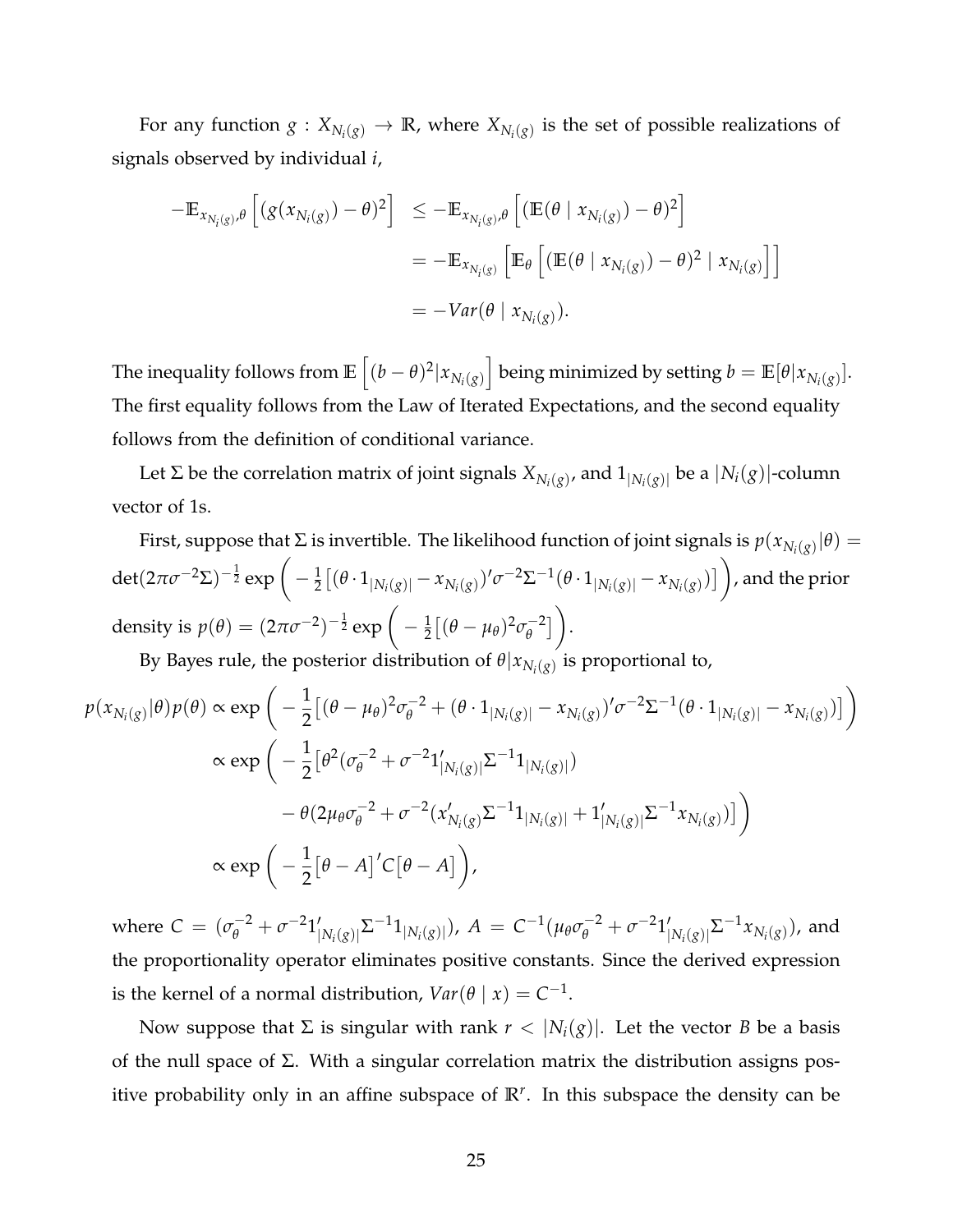expressed (see for example [Rao](#page-26-11) [\(1973\)](#page-26-11)) as

$$
f(x_{N_i(g)} | \theta, \Sigma) = (2\pi)^{-\frac{1}{2}} det(\Lambda)^{-\frac{1}{2}} exp{-\frac{1}{2}(x_{N_i(g)} - \theta \cdot 1_{|N_i(g)|})'\Sigma^{+}(x_{N_i(g)} - \theta \cdot 1_{|N_i(g)|}) }
$$

such that  $B'x_{N_i(g)} = \theta B'1_{|N_i(g)|}$  with probability 1,

where  $\hat{\Sigma}^+$  represents the Moore-Penrose pseudoinverse of  $\Sigma$ , and  $\Lambda$  is the  $r \times r$  diagonal matrix that contains the positive eigenvalues of  $\Sigma$ .

Suppose first that  $B'1_{|N_i(g)|} = 0$ . Then for any  $x_{N_i(g)}$  such that  $B'x_{N_i(g)} = 0$  I can follow the same procedure as before and obtain  $Var(\theta | x_{N_i(g)}) = (\sigma_\theta^{-2} + \sigma^{-2}1_\theta^d)$  $\sum_{|N_i(g)|}^{} \sum_{+} 1_{|N_i(g)|}^{})^{-1}.$ If in the contrary,  $B'1_{|N_i(g)|} = k \neq 0$  I can rewrite the condition that defines the subspace as  $\theta = \frac{B'x_{N_i(g)}}{k}$  $\frac{k_{i}(g)}{k}$ , that is, after observing the realization  $x_{N_{i}(g)}$ , the individuals can perfectly recover *θ*. In such a case,  $Var(\theta | x_{N_i(g)}) = 0$ .

#### **Proof Theorem [2](#page-13-0)**

The Schur Complement of  $A_{n-1}$  in  $A_n$  is given by  $1 - P' A_{n-1}^{-1}$ *n*−1 *P*. The proof of 1. is immediate from the Schur Complement characterization of positive definiteness (semidefiniteness) (See for example [Boyd and Vandenberghe](#page-25-8) [\(2004\)](#page-25-8)).

Before proving parts 2. and 3. I present two lemmas that will be important for their proof. I start by showing that a generalization of the Cholesky Decomposition is valid in my environment.

**Lemma 4** *Fix a correlation matrix*  $A_n$  *of dimension*  $n \times n$ *. There exist a vector*  $\epsilon = (\epsilon_1, \dots, \epsilon_n)$ *of independent random variables and a lower triangular matrix C* ∈ **R***n*×*<sup>n</sup> such that*

$$
\begin{pmatrix}\ny = & \theta & + & C & \epsilon \\
y_1 & & & & \\
y_2 & & & & \\
\vdots & & & & \\
y_M\n\end{pmatrix}\n=\n\begin{pmatrix}\n\theta \\
\theta \\
\vdots \\
\theta\n\end{pmatrix}\n+\n\begin{pmatrix}\n1 & 0 & 0 & \dots & 0 \\
c_{21} & c_{22} & 0 & \dots & 0 \\
\vdots & & \vdots & \ddots & \vdots & \vdots \\
c_{M1} & c_{M2} & c_{M3} & \dots & c_{MM}\n\end{pmatrix}\n\begin{pmatrix}\n\epsilon_1 \\
\epsilon_2 \\
\vdots \\
\epsilon_M\n\end{pmatrix}
$$

**Proof** If *A<sup>n</sup>* is positive definite, the result is immediate from the Cholesky Decomposition of  $A_n$ . If  $A_n$  is singular use the LDL decomposition and take  $C = LD^{\frac{1}{2}}$ , which is well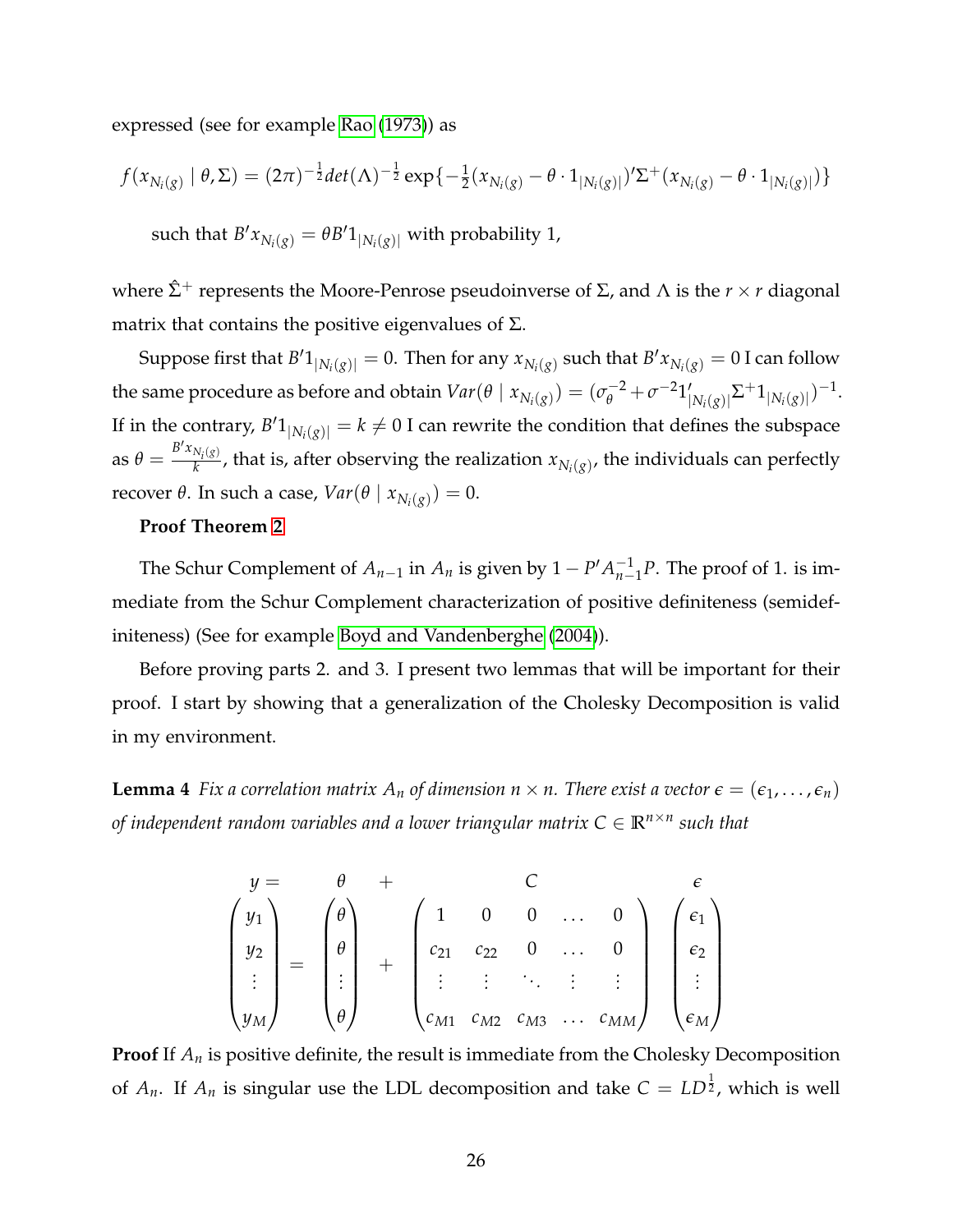defined since *D* is a non-negative diagonal matrix.

Let  $\bar{C}_{n-1}$  be the  $(n-1) \times (n-1)$  principal submatrix obtained by removing the last column and row from *C* and  $C_n$  the first  $n-1$  entries of the *n*-th row of *C*. The matrix  $\bar{C}_{m-1}$  is invertible as long as all of its diagonal components are non zero, which is implied by the correlation matrix between the *n* − 1 signals being positive definite. From the definition of the matrix *C*,  $\rho_{ij}$  can be rewritten as  $\rho_{ij} = \sum_{k=1}^{n} c_{ik} c_{jk}$ . Then the correlation vector between the observation *n*-th and the first  $n - 1$  observations can be written as:

$$
P' = C_n \bar{C}_{n-1}' = C_n \bar{C}_{n-1}^{-1} \bar{C}_{n-1} \bar{C}_{n-1}' = C_n \bar{C}_{n-1}^{-1} A_{n-1}
$$
(1)

Let  $a_{n,i}$  to be the  $i - th$  entry of the vector  $C_n \bar{C}_{n-1}^{-1}$ . Therefore,  $\rho_{ni} = \sum_{k=1}^{n-1}$  $\sum_{k=1}^{n-1} a_{n,i} A_{ki}$ , or equivalently  $P = a_{n,1}A_1 + ... + a_{n,n-1}A_{n-1}$ .

Furthermore, if the correlation matrix between the first *n* − 1 signals is positive definite I have:

$$
Y_{n-1} = \theta_{n-1} + \bar{C}_{n-1} \mathcal{E}_{n-1} \Rightarrow \mathcal{E}_{n-1} = \bar{C}_{n-1}^{-1} (Y_{n-1} - \theta_{n-1})
$$

Therefore, signal *y<sup>n</sup>* can be rewritten as a function of only the first *n* − 1 signals, the state and  $\epsilon_n$  as follows:

$$
y_n = \theta + (C_n, c_{nn})\mathcal{E}_n = \theta(1 - C_n\bar{C}_{n-1}^{-1}1'_{(n-1)}) + C_n\bar{C}_{n-1}^{-1}\hat{Y}_{n-1} + c_{nn}\epsilon_n
$$
  
=  $\theta\left(1 - \sum_{k=1}^{n-1} a_{n,k}\right) + a_{n,1}y_1 + \dots + a_{n,n-1}y_{n-1} + c_{nn}\epsilon_n.$ 

The following lemma characterizes in which cases the coalition can learn perfectly the state and in which cases the last signal is redundant in terms of these linear combinations.

<span id="page-29-0"></span>**Lemma 5** *Suppose that n* − 1 *signals have a positive definite correlation matrix. Then:*

*1. If*  $\left(1 - \sum_{k=1}^{n-1} \right)$  $\binom{n-1}{k=1}$   $a_{nk}$   $\Big) \neq 0$  and  $c_{nn} = 0$ , the n signals perfectly reveal the state. 2. *If*  $\left(1 - \sum_{k=1}^{n-1} \right)$  $\binom{n-1}{k-1}$   $a_{nk}$   $\Big) = 0$ , the n-th signal is redundant given the other  $n-1$  signals.

**Proof** The assumptions in case 1 imply that  $y_n = a_{n,0}\theta + a_{n,1}y_1 + \ldots + a_{n,n-1}y_{n-1}$  with  $a_{n,0} = 1 - \sum_{k=1}^{n-1}$  $a_{k=1}^{n-1} a_{n,k} \neq 0$ . Then after observing the *n* signals the agents can invert the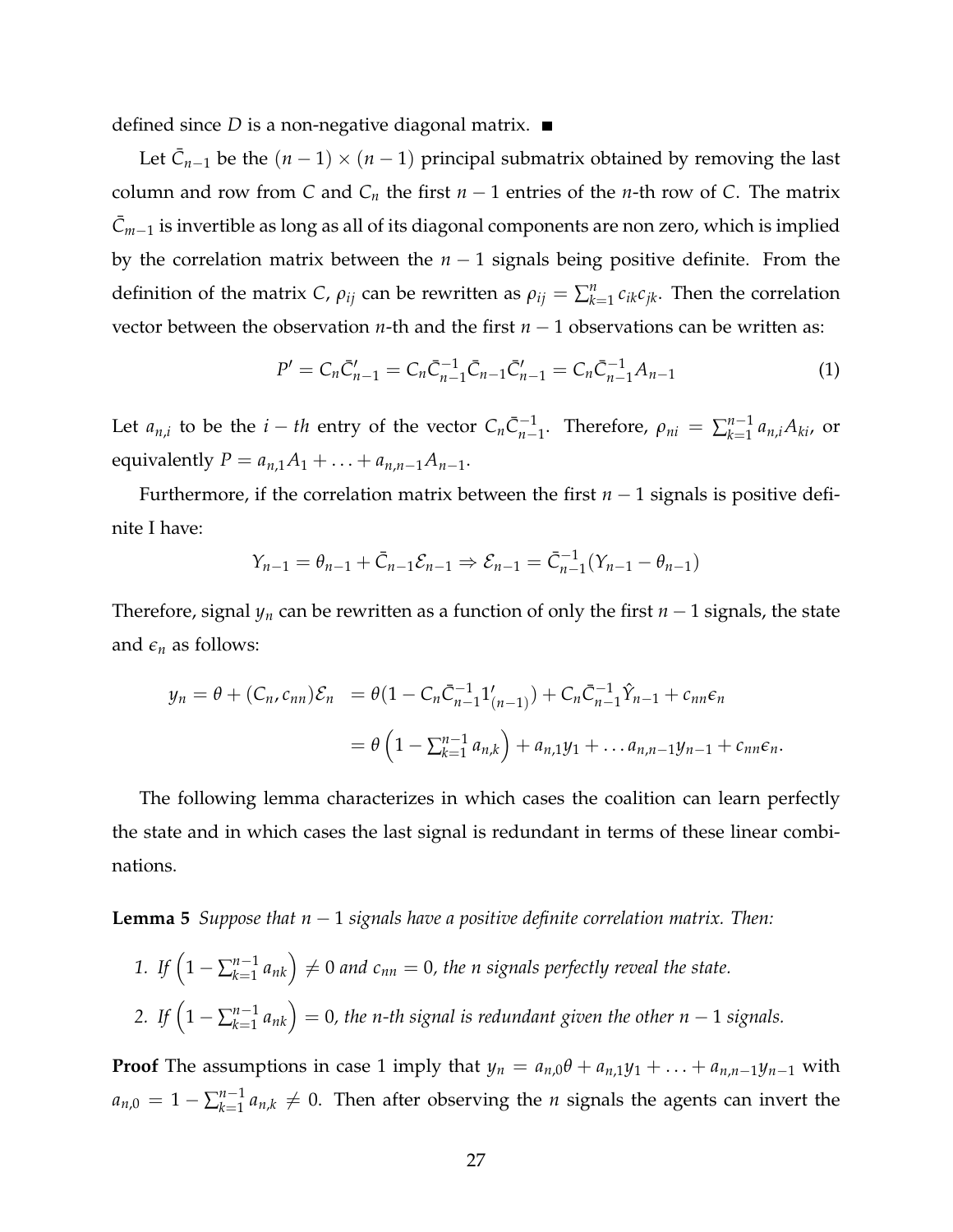expression above to find *θ* as

$$
\theta = \frac{1}{a_{n,0}}y_n - \frac{a_{n,1}}{a_{n,0}}y_1 - \ldots - \frac{a_{n,n-1}}{a_{n,0}}y_{n-1}.
$$

The assumption in case 2 implies that  $y_n = a_{n,1}y_1 + \ldots + a_{n,n-1}y_{n-1} + c_{nn}\epsilon_n$ . Signal *y<sup>n</sup>* does not contain any extra information about *θ*, so signal *y<sup>n</sup>* is redundant given all the other  $n-1$  signals.  $\blacksquare$ 

Now I proceed to prove part 2. From Lemma [5](#page-29-0) I conclude the first direction in part 2.: if  $\sum_{i} a_{ni} = 1$  it has to be that  $Var(\theta | A_n) = Var(\theta | A_{n-1}).$ 

Now suppose that  $Var(\theta | A_n) = Var(\theta | A_{n-1})$ . If  $A_n$  is singular then  $c_{nn}$ 0 and  $\sum_{i} a_{ni}$  has to be equal to 1; if not the coalition could learn the state perfectly according to Lemma [5.](#page-29-0) Suppose  $A_n$  is invertible. Then Lemma [1](#page-8-0) implies that  $1'_nA_n^{-1}1_n =$  $1'_{n-1}A_{n-}^{-1}$  $\frac{n-1}{n-1}$  $\mathbb{1}_{n-1}$ .  $A_n$  can be written as:

$$
A_n = \begin{pmatrix} A_{n-1} & P \\ P' & 1 \end{pmatrix} = \begin{pmatrix} A_{n-1} & 0_{n \times 1} \\ 0_{1 \times n} & 1 \end{pmatrix} + \begin{pmatrix} 0_{n \times 1} & P \\ 1 & 0 \end{pmatrix} \begin{pmatrix} P' & 0 \\ 0_{1 \times p-1} & 1 \end{pmatrix} = \bar{A}_{n-1} + UV.
$$

Clearly  $\bar{A}_{n-1}$  is invertible since  $A_{n-1}$  is. The Woodbury Matrix Identity implies that:

$$
A_n^{-1} = \bar{A}_{n-1}^{-1} - \bar{A}_{n-1}^{-1} U (I - V \bar{A}_{n-1}^{-1} U)^{-1} V \bar{A}_{n-1}^{-1}.
$$

The sum of the entries of  $\bar{A}_{n-1}^{-1}$  is equal to  $1'_{n-1}A_{n-1}1_{n-1} + 1$ . From the definition of the matrices and using that the inverse of a block matrix is equal to the matrix formed by the inverse of each block, I obtain,

$$
\bar{A}_{n-1}^{-1}U(I-V\bar{A}_{n-1}^{-1}U)^{-1}V\bar{A}_{n-1}^{-1} = \begin{pmatrix} 0_{n\times 1} & A_{n-1}^{-1}P \\ 1 & 0 \end{pmatrix} \frac{1}{1-P'A_{n-1}^{-1}P} \begin{pmatrix} 1 & -P'A_{n-1}^{-1}P \\ -1 & 1 \end{pmatrix} \begin{pmatrix} P'A_{n-1}^{-1} & 0 \\ 0_{n\times 1} & 1 \end{pmatrix}
$$

$$
= \frac{1}{1-P'A_{n-1}^{-1}P} \begin{pmatrix} -A_{n-1}^{-1}PP'A_{n-1}^{-1} & A_{n-1}^{-1}P \\ P'A_{n-1}^{-1} & -P'A_{n-1}^{-1}P \end{pmatrix}
$$

and the sum of its entries is  $\frac{1}{1 - P' A_{n-1}^{-1} P} [1' A_{n-1}^{-1}]$  $\frac{-1}{n-1}P(2-P'A_{n-}^{-1})$  $\binom{n-1}{n-1}$  $\binom{n-1}{n-1}$ *n*−1 *P*]. I conclude that,

<span id="page-30-0"></span>
$$
1'_{n}A_{n}^{-1}1_{n} = 1'_{n-1}A_{n-1}^{-1}1_{n-1} + 1 - \frac{1}{1 - P'A_{n-1}^{-1}P}[1'_{n-1}A_{n-1}^{-1}P(2 - P'A_{n-1}^{-1}1_{n-1}) - P'A_{n-1}^{-1}P].
$$
 (2)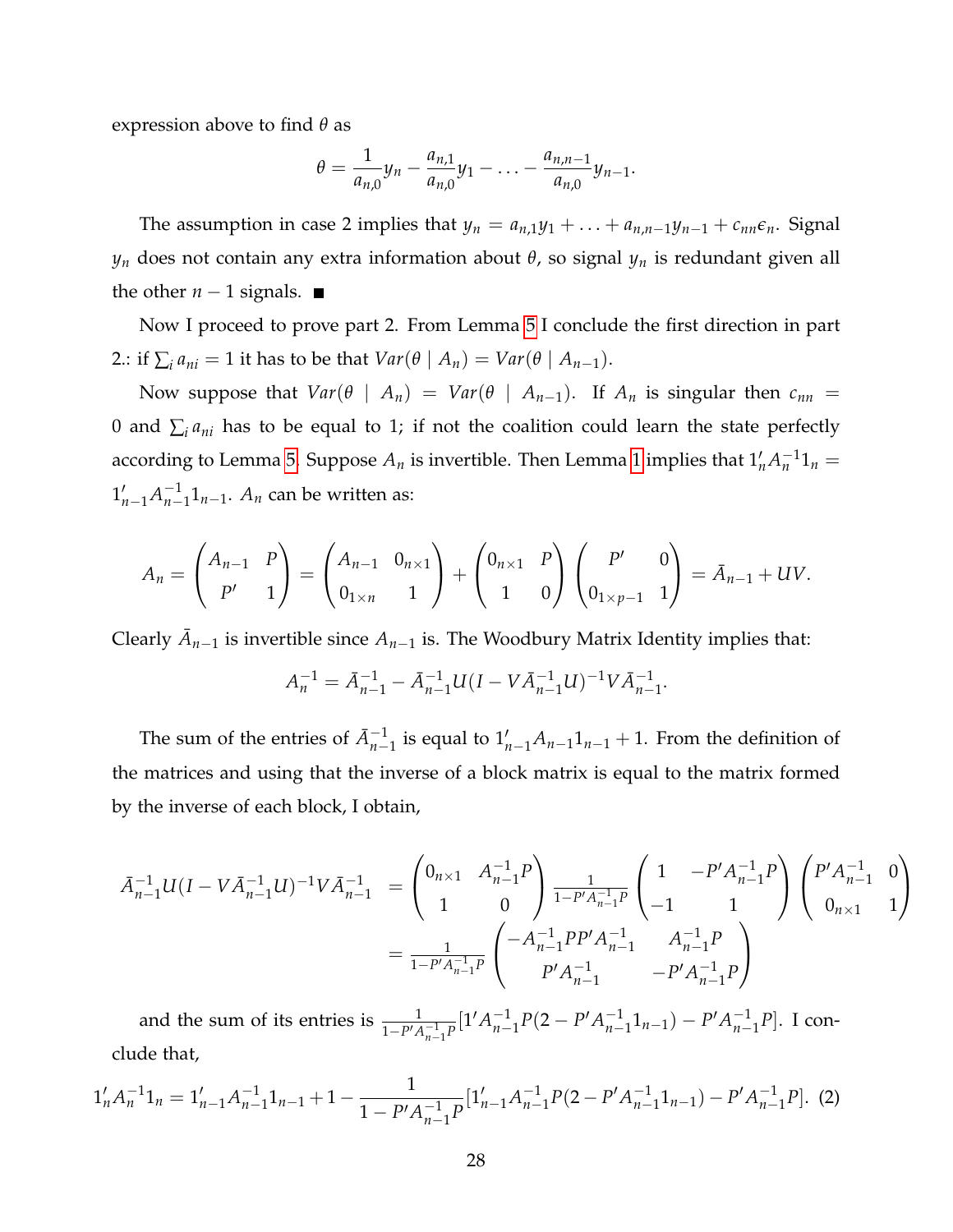Since  $1'_n A_n^{-1} 1_n = 1'_{n-1} A_{n-1}^{-1}$  $\frac{-1}{n-1}1_{n-1}$ , it has to be that  $1'_{n-1}A^{-1}_{n-1}$  $\frac{-1}{n-1}P(2-P'A_{n-}^{-1})$  $\frac{-1}{n-1}1_{n-1}$ ) = 1. This is a quadratic equation in  $P'A_{n-}^{-1}$  $n-1$ <sub>*n*−1</sub> with unique solution  $P'A$ <sup>-1</sup><sub>*n*−</sub>  $\frac{-1}{n-1}1_{n-1} = 1$ . From Equation (1) I conclude that  $C_n\bar{C}_{n-1}^{-1}1_{n-1} = 1$ , that is,  $\sum_i a_{ni} = 1$ .

The next lemma characterizes when is that the matrix  $A_n$  is invertible if  $\sum_i a_{ni} = 1$ , which concludes the proof of part 2.

<span id="page-31-0"></span>**Lemma 6** *Suppose that*  $\sum_{i} a_{ni} = 1$ . The matrix  $A_n$  is singular iff  $\exists i \in 1, ..., n-1$  such that  $a_{ni} = 1$  *and*  $a_{ni} = 0$  *for*  $j \neq i$ .

**Proof** Remember that in the Cholesky decomposition *cnn* = 0 if and only if *A<sup>n</sup>* is singular. Since all the signals have the same variance it has to be that

<span id="page-31-1"></span>
$$
c_{nn} = 1 - \sum_{k=1}^{n-1} a_{nk}^2 + 2 \sum_{k=1}^{n-1} \sum_{j>k} a_{nk} a_{nj} \rho_{kj}
$$
  
\n
$$
\geq 1 - \sum_{k=1}^{n-1} a_{nk}^2 - 2 \sum_{k=1}^{n-1} \sum_{j>k} a_{nk} a_{nj}
$$
  
\n
$$
= 1 - (\sum_{k=1}^{n-1} a_{nk})^2 = 0
$$

and the inequality is strict if two different  $a_{nk}$  and  $a_{ni}$  are non-zero, since by assumption  $|\rho_{jk}| < 1$ . Then  $c_{nn} = 0$  if and only if  $a_{ni} = 1$  for some *i* and  $a_{nj} = 0$  for  $j \neq i$ .

To prove 3. I will use the following lemma.

**Lemma** 7 *If*  $P'A_{n-}^{-1}$  $\sum_{n=1}^{n} P = 1$ , the conditions  $\sum_{i} a_{ni} = 1$  and  $\exists i \in 1, \ldots, n-1$  such that  $p_i = 1$ *are equivalent.*

**Proof** First, by lemma [6](#page-31-0) I know that  $P'A_{n-}^{-1}$  $\sum_{i=1}^{n-1} P = 1$  and  $\sum_{i} a_{ni} = 1$  imply that  $\exists i \in$ 1,..., *n* − 1 such that  $a_{ni} = 1$  and  $a_{nj} = 0$  for  $j \neq i$ . Then  $p_i = \rho_{ni} = a_{ni} = 1$ .

Now suppose that  $\exists i \in 1, ..., n-1$  such that  $p_i = 1$ . WLOG, reorder the first  $n-1$ observations such that  $p_1 = 1$ . As  $p_1 = c_{n1}$ , it has to be that  $c_{n1} = 1$ . By part 2 I have that  $1 = P'A_{n-}^{-1}$  $\overline{C}_{n-1}^{-1}P = C_n \overline{C}_{n-1}^{-1}A_{n-1}\overline{C}_{n-1}^{-1}$  $C_{n-1}^{(-1)}C_n' = C_nC_n'.$  Then  $c_{nj} = 0$  for  $j ≠ 1.$  I conclude that  $C_n\bar{C}_{n-1}^{-1} = (1,0,\ldots,0)$  since  $c_{11} = 1$ . Therefore,  $a_{n1} = 1$  and  $a_{nj} = 0$  for  $j \neq 1$ , that is,  $\sum_i a_{ni} = 1.$ 

From part 1. I know that  $A_n$  being singular implies that  $P'A_{n-}^{-1}$  $\frac{-1}{n-1}P = 1$ . By the last lemma I can replace the condition  $p_i \neq 1$  by  $\sum_i a_{ni} \neq 1$ . As  $A_n$  is singular we have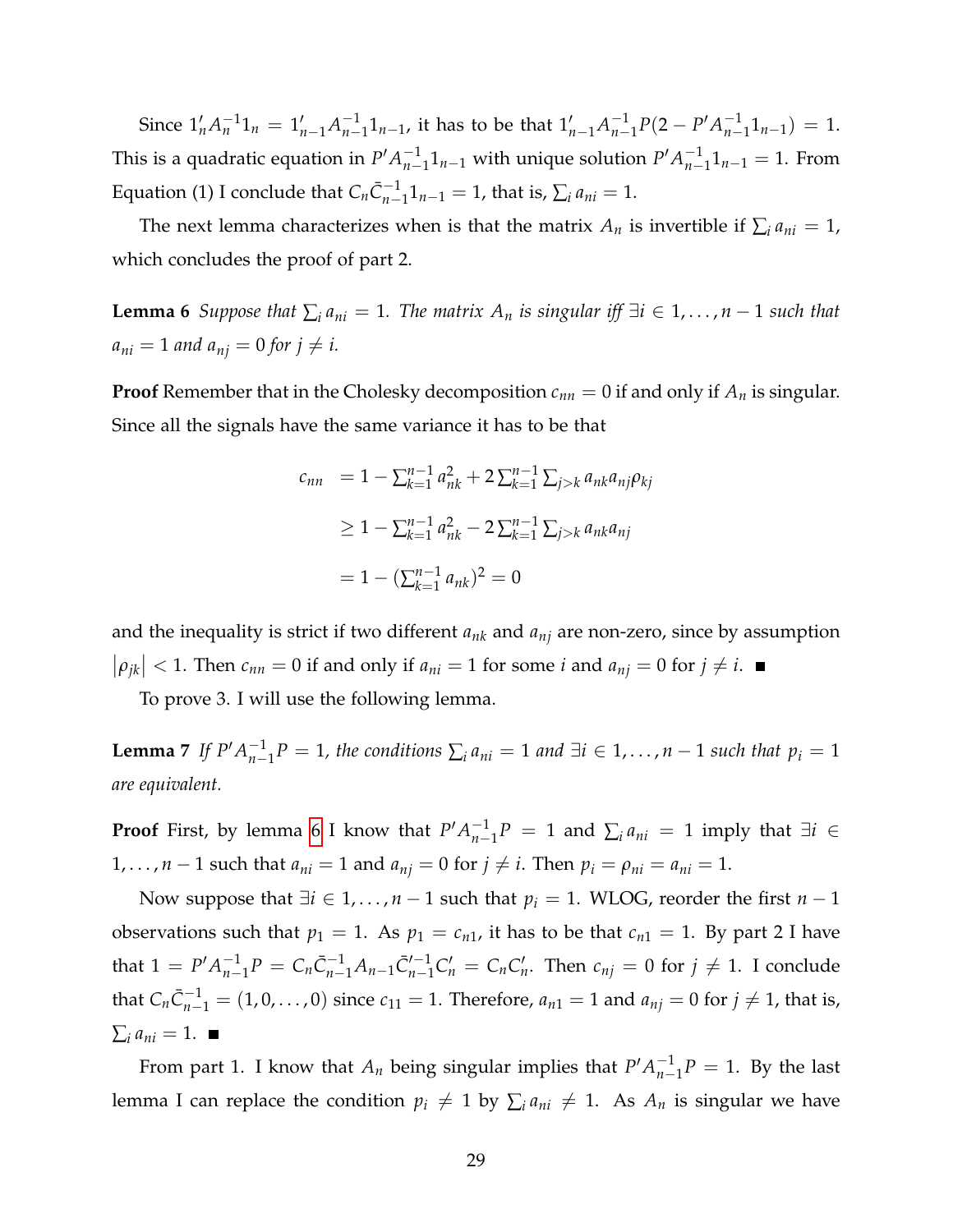$c_{nn} = 0$ . Therefore, Lemma [5](#page-29-0) implies the if direction of part 3.

For the other direction suppose that  $Var(\theta \mid A_n) = 0$ . By Lemma [1](#page-8-0) it has to be that  $A_n$  is singular. Further,  $\sum_i a_{ni}$  has to be different from 1; if not, Lemma [5](#page-29-0) implies that *Var*( $\theta$  |  $A_n$ ) = *Var*( $\theta$  |  $A_{n-1}$ ) and this cannot be true since  $A_{n-1}$  being invertible implies that *Var*( $\theta$  |  $A_{n-1}$ )  $\neq$  0. By Lemma [7](#page-31-1) it has to be that for all *i*  $p_i \neq 1$ .

## **Proof Proposition [1](#page-16-1)**

Suppose  $P'A_{n-}^{-1}$  $\int_{n-1}^{-1} P \neq 1$  $\int_{n-1}^{-1} P \neq 1$ . By Lemma 1 and Theorem [2,](#page-13-0)  $Var(\theta | A_n) = (\tau_{\theta} + \tau 1'_n A_n 1_n)^{-1}$ . Besides, by equation [2](#page-30-0)

<span id="page-32-0"></span>
$$
1'_{n}A_{n}^{-1}1_{n} = 1'_{n-1}A_{n-1}^{-1}1_{n-1} + \frac{1}{1 - P'A_{n-1}^{-1}P}[1 - 1'_{n-1}A_{n-1}^{-1}P(2 - P'A_{n-1}^{-1}1_{n-1})].
$$
 (3)

Clearly,  $1'_n A_n^{-1} 1_n$  is a continuous function of *P*, so  $Var(\theta \mid A_n)$  is a continuous function of *P*.

Suppose  $P'A_{n-}^{-1}$  $\binom{n}{n-1}$  *P* = [1](#page-8-0) and  $p_i \neq 1 \ \forall i \in \{1, \ldots, n-1\}$ . Lemma 1 and Theorem [2](#page-13-0) imply that  $Var(\theta \mid A_n) = 0$ . Take a sequence  $P_k \to P$  such that the matrix  $A_n^k$  generated by adding  $P_k$  to  $A_{n-1}$  is positive semidefinite. As  $p_i \neq 1 \ \forall i \in \{1, \ldots, n-1\}$  it has to be that  $P'A_{n-}^{-1}$  $\frac{n-1}{n-1}$ 1 ≠ 1. Therefore for large *k*,  $P'_k A^{-1}_{n-1}$  $\frac{n-1}{n-1}$ 1 ≠ 1. Furthermore,  $P'_k A_{n-1}^{-1}$  $\frac{-1}{n-1}P_k$  → 1.

If the sequence  $P'_k A^{-1}_{n-1}$  $n-1$ ,  $P_k$  is finally constant and equal to 1, I have  $Var(\theta | A_n^k) = 0$ for large *k*, completing the proof.

Suppose for all *k*, there exists  $k' > k$  such that  $P'_k$  $a_{n-k}^{\prime}A_{n-k}^{-1}$  $\frac{-1}{n-1}P_{k'} \neq 1$ . Take the subsequence generated by those indexes where the equality does not hold. Then I can use equation [3](#page-32-0) to calculate  $1'_n A_n^{k'}$ *n*  $^{-1}$ 1<sub>n</sub>. The function *x*(2 – *x*) has a unique maximum at 1 and the maximum value is 1 which is reached when  $x = 1$ . Then, for large k the numerator of the last summand is strictly positive since  $P'_k$  $a_{n-k}^{\prime}A_{n-k}^{-1}$  $\frac{-1}{n-1}$ 1<sub>*n*−1</sub> ≠ 1. As *k*<sup> $\prime$ </sup> → ∞ the denominator approaches 0 from the right since  $A_n^{k'}$  $\frac{k}{n}$  is positive definite and part 1 in Theorem [2.](#page-13-0) Therefore, as  $k' \to \infty$ ,  $1'_n A_n^{k'}$ *n*  $\overline{\mathcal{C}}^{-1}1_n \to \infty$  and  $Var(\theta \mid A_n^{k'})$  $_{n}^{k^{\prime}}\rightarrow0.$ 

From both cases, if  $||P - \hat{P}|| < \delta$  and  $\hat{A}_n$  is positive definite then the inequality  $|Var(\theta | A_n) - Var(\theta | \hat{A}_n)| < \epsilon$  holds, where  $\hat{A}_n$  is obtained from  $A_{n-1}$  by adding  $\hat{P}$ .

#### **Proof Proposition [2](#page-17-1)**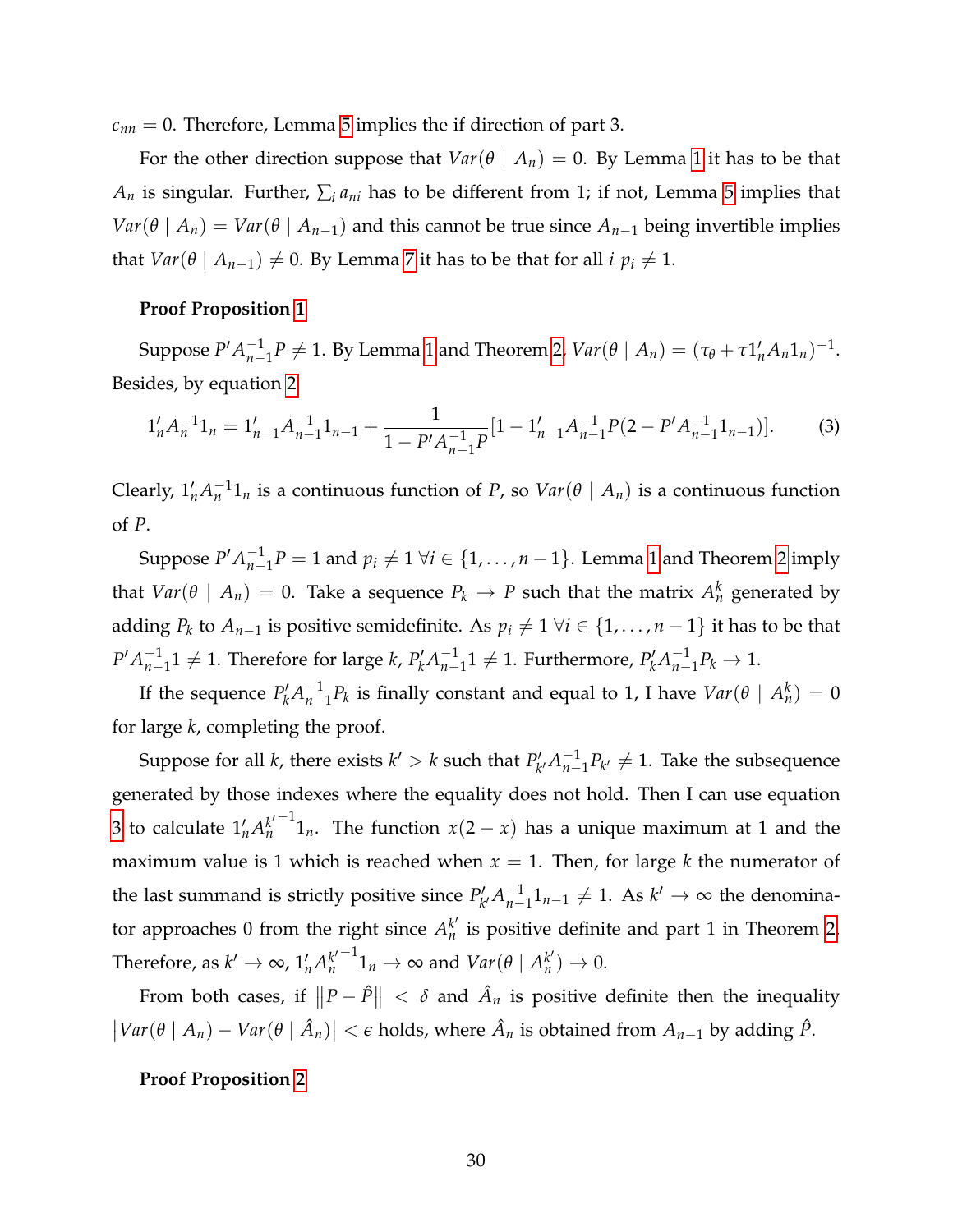By equation [2,](#page-30-0)  $1'_n A_n^{-1} 1_n = 1'_{n-1} A_{n-1}^{-1}$  $\frac{1}{n-1}$ **1**<sub>*n*−1</sub> + 1 −  $\frac{1'_{n-1}A_{n-1}^{-1}P(2-P'A_{n-1}^{-1}P)-P'A_{n-1}^{-1}P}{1-P'A_{n-1}^{-1}P}$  $\frac{1-P(A_{n-1}^{-1})-1-A_{n-1}^{-1}}{1-P'(A_{n-1}^{-1}P)}$ . If  $P=$  $(p, \ldots, p), 1'_{n-1}A^{-1}_{n-1}$  $n-1$ <sup>*P*</sup> = *p*1<sup>*t*</sup><sub>*n*</sub>*A*<sub>*n*<sup>1</sup></sup></sub>  $n^{-1}$ , and  $P'A^{-1}P = p^2 1'_{n-1}A_{n-1}^{-1}$ *n*−1 1*n*−1. Then from Lemma [1](#page-8-0) I conclude that:

$$
\frac{\partial Var(\theta \mid A_n)}{\partial p} = \frac{\frac{\partial 1'_n A_n^{-1} 1_n}{\partial p}}{Var(\theta \mid A_n)^2}
$$

Solving for the derivative in the numerator I obtain

$$
\begin{array}{rcl} \frac{\partial 1'_nA_n^{-1}1_n}{\partial p} & = & \frac{21'_{n-1}A_{n-1}^{-1}1_{n-1}(1-p1'_{n-1}A_{n-1}^{-1}1_{n-1})(1-p^21'_{n-1}A_{n-1}^{-1}1_{n-1})-2p1'_{n-1}A_{n-1}^{-1}1_{n-1}(1-p1'_{n-1}A_{n-1}^{-1}1_{n-1})^2}{(1-p^21'_{n-1}A_{n-1}^{-1}1_{n-1})^2} \\ & & = & \frac{21'_{n-1}A_{n-1}^{-1}1_{n-1}(1-p1'_{n-1}A_{n-1}^{-1}1_{n-1})(1-p^21'_{n-1}A_{n-1}^{-1}1_{n-1}-p+p^21'_{n-1}A_{n-1}^{-1}1_{n-1})}{(1-p^21'_{n-1}A_{n-1}^{-1}1_{n-1})^2} \\ & & = & \frac{21'_{n-1}A_{n-1}^{-1}1_{n-1}(1-p1'_{n-1}A_{n-1}^{-1}1_{n-1})(1-p)}{(1-p^21'_{n-1}A_{n-1}^{-1}1_{n-1})^2}, \end{array}
$$

which is positive iff  $p < \frac{1}{1_{n-1}'A_{n-1}^{-1}1_{n-1}'},$  since  $1_{n-1}'A_{n-1}^{-1}$  $\frac{-1}{n-1}$ 1<sub>*n*−1</sub> > 0.

## **Proof Lemma [2](#page-19-1)**

Fix  $\epsilon > 0$ . Pick  $\rho_{12} < 1$  such that  $\frac{1}{\tau \frac{1}{1+\rho_{12}}+\tau_{\theta}} \geq \frac{1}{\tau+\tau_{\theta}}-\frac{\epsilon}{2}$ . Such correlation always exists since the posterior variance continuously decreases with respect to  $\rho_{12}$  and when  $\rho_{12} = 1$ it is given by  $\frac{1}{\tau+\tau_\theta}$ .

By Theorem [2](#page-13-0) I can sequentially find vectors *P*2, . . . , *PK*−<sup>1</sup> such that the matrix with *K* − 1 observations still have the same posterior variance and the matrix with the *K* − 1 observations is positive definite. Using the same Theorem, I can find the vector  $\hat{P}_K$  such that the posterior variance remains the same and the matrix  $\hat{\Sigma}$  is singular. This implies that the posterior variance after observing any *k* signals, with *k* < *K*, is greater than or equal to  $\frac{1}{\tau+\tau_{\theta}}-\frac{\epsilon}{2}$ .

By Theorem [2](#page-13-0) and Proposition [1,](#page-16-1) I can find a vector  $P_K$  that satisfies two properties. First, the correlation matrix between any  $k < K$  signals that is generated by the correlation structure with vector  $P_K$  is invertible. Second,  $P_K$  is close enough to  $\hat{P}_K$  such that the posterior variance after observing any  $k$  signals, with  $k < K$ , is greater than or equal to  $\frac{1}{\tau+\tau_\theta}-\epsilon$ . I only need to show that I can pick a vector  $P_K$  as close as I want to  $\hat{P}_K$  that satisfies the first property and such that  $P'_K \Sigma_{k-1} P_K = 1$  and  $P'_K \Sigma_{k-1} 1_{K-1} \neq 1$ .

When considering the Cholesky decomposition with  $\hat{P}_K$  it has to be that  $\hat{c}_{nn}=0$  and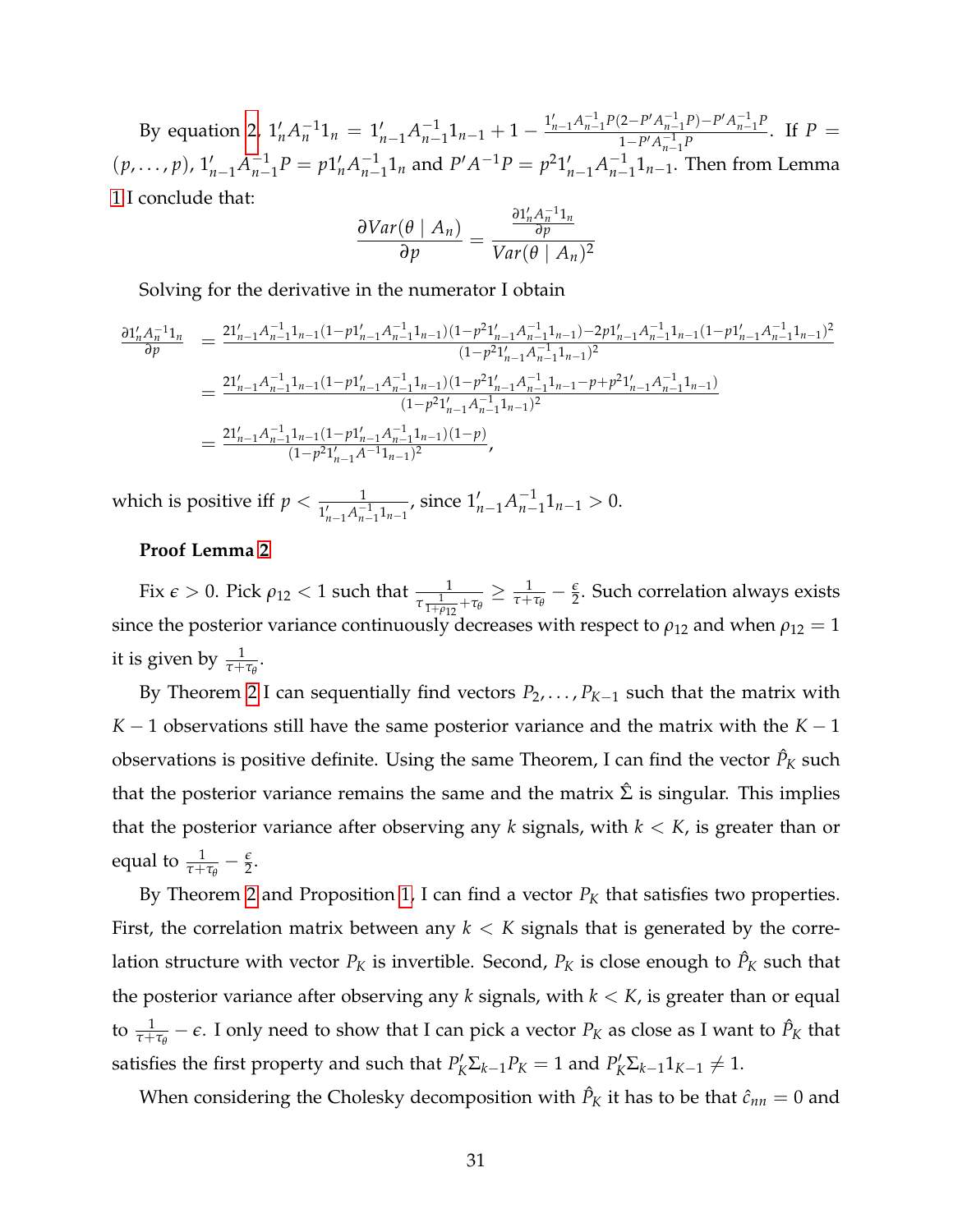$\exists i \in \{1, \ldots, n\}$  such that  $\hat{a}_{ni} = 1$  and  $\hat{a}_{ni} = 0$  for  $j \neq i$ . Build a new signal such that *c*<sub>nn</sub> = 0 and  $a_{ni} = 1 - \delta$  and  $a_{nj} = \gamma$  for  $j \neq i$ . Since none of the correlations between the first *K* − 1 signals is 1, it has to be that  $\delta \neq (K - 2)\gamma$ . Then under the new signal with correlation vector  $P_K$ ,  $P'_K \Sigma_{k-1} P_K = 1$  and  $P'_K \Sigma_{k-1} 1_{K-1} \neq 1$  , that is, the state would be perfectly learned. When  $\delta$  and  $\gamma$  are small,  $\hat{P}_K$  and  $P_K$  are close and the correlation matrix between any  $k < K$  signals that is generated by the correlation structure with vector  $P_K$  is invertible.

#### **Proof Lemma [3](#page-21-1)**

Let  $\mu_1$  and  $\mu_2$  to denote the expected value of the forecast. From Lemma [1,](#page-8-0) for any vector of signals *x*, the team forecast is given by,  $\mu_i = \frac{\tau_{\theta} \mu_{\theta} + \tau \frac{1}{\sum_{i=1}^{i} x_i}{\tau_{\theta} + \tau \frac{1}{\sum_{i=1}^{i} x_i}}$  $\frac{\partial \mu \theta + \tau \, \mathrm{d} \, \Sigma_i^{-1} \mathcal{I}}{\tau_{\theta} + \tau \, \mathrm{d}' \Sigma_i^{-1} \mathcal{I}}$ . Therefore,  $\mathbb{E}[\mu_i | \theta] =$  $\frac{\tau_{\theta}\mu_{\theta}+\tau\mathbb{1}'\Sigma_{i}^{-1}\mathbb{1}\theta}{\tau}$  $\frac{\mu_{\theta} + \tau \mathbf{1}' \Sigma_i^{-1} \mathbf{1} \theta}{\tau_{\theta} + \tau \mathbf{1}' \Sigma_i^{-1} \mathbf{1}} = (\delta_i \tau_{\theta} \mu_{\theta} + \theta (1 - \delta_i \tau_{\theta}))$ , and  $Var(\mu_i | \theta) = \frac{\tau \mathbf{1}' \Sigma_i^{-1} \mathbf{1}}{(\tau_{\theta} + \tau \mathbf{1}' \Sigma_i^{-1} \mathbf{1})}$  $\frac{i \Gamma Z_i}{(\tau_{\theta} + \tau \Gamma' \Sigma_i^{-1} \Gamma)^2} = \delta_i (1 - \delta_i \tau_{\theta}).$ 

As the signals across the two cliques are independent

$$
z | \theta = \mu_1 - \mu_2 | \theta \sim N(\tau_\theta(\mu_\theta - \theta)(\delta_1 - \delta_2), \delta_1(1 - \delta_1 \tau_\theta) + \delta_2(1 - \delta_2 \tau_\theta)) = N(\mu_z, \sigma_z^2).
$$

Therefore,

$$
\mathbb{E}[z^2] = \mathbb{E}[\mathbb{E}[z^2 | \theta]] = \mathbb{E}[\sigma_z^2 + \mu_z^2]
$$
  
=  $\mathbb{E}[\tau_\theta^2 (\mu_\theta - \theta)^2 (\delta_1 - \delta_2)^2 + \delta_1 (1 - \delta_1 \tau_\theta) + \delta_2 (1 - \delta_2 \tau_\theta)]$   
=  $-2\delta_1 \delta_2 \tau_\theta + \delta_1 + \delta_2$ ,

where in the third line we use that  $E[(\theta - \mu_{\theta})^2] = \tau_{\theta}^{-1}$  $e^{-1}$ .  $\mathbb{E}[z^2]$  value is always positive since  $\delta_i < \tau_{\theta}^{-1}$ *θ* .

If  $\delta_2 = k\delta_1$  then  $\frac{\partial E[z^2]}{\partial \delta_1}$  $\frac{E[z^2]}{\partial \delta_1} = 1 + k - 4k\delta_i\tau_\theta$ , so it increases with respect to  $\delta_1$  iff  $\delta_1 \leq \frac{1+k}{4k\tau_\theta}.$ 

## **Proof Theorem [4](#page-23-0)**

Fix  $\delta < \frac{4\tau}{(\tau_{\theta}+2\tau)^2}$  and let  $v = \frac{1-\sqrt{1-2\tau_{\theta}\delta}}{2\tau_{\theta}}$  $\frac{1-2\mu_{\theta} \nu}{2\tau_{\theta}}$ . Notice that *v* is one of the solutions to the equation  $\delta = 2v - 2v\tau_{\theta}$ . Therefore, by Lemma [1](#page-24-1) if we can find a strongly stable network with two cliques in which the posterior variance is equal to *v* we are done. Further,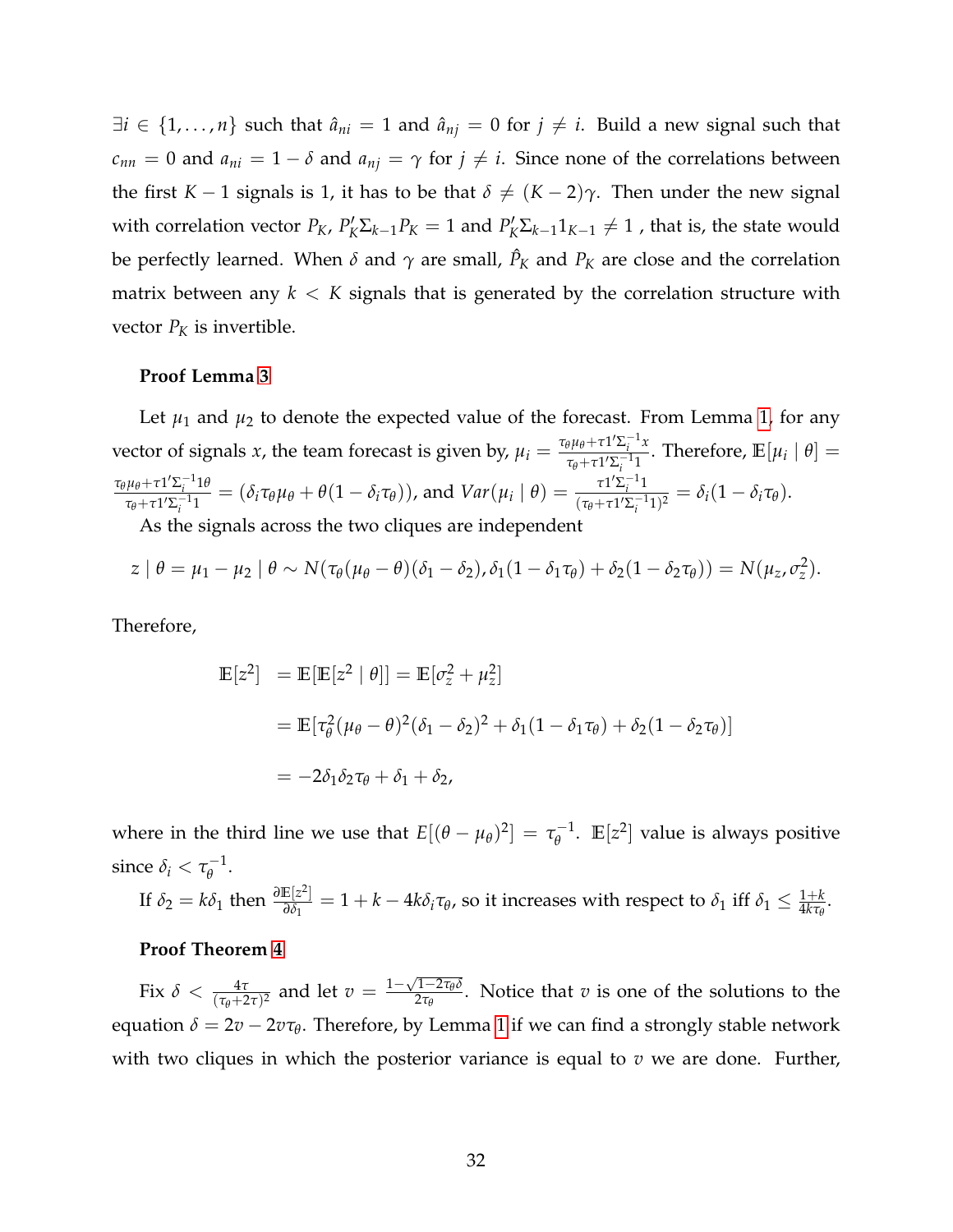$v < \frac{1}{\tau_{\theta}+2\tau}$ . This is true since

$$
\frac{1-\sqrt{1-2\tau_{\theta}\delta}}{2\tau_{\theta}} < \frac{1}{\tau_{\theta}+2\tau}
$$
  

$$
\Leftrightarrow 2\tau - \tau_{\theta} < (\tau_{\theta} + 2\tau)\sqrt{1-2\tau_{\theta}\delta}.
$$

If the expression in the left is negative we are done. Suppose it is positive then the inequality is equivalent to

$$
4\tau^2 - 4\tau\tau_{\theta} + \tau_{\theta}^2 < (4\tau^2 - 4\tau\tau_{\theta} + \tau_{\theta}^2)(1 - 2\tau_{\theta}\delta)
$$
  
\$\Leftrightarrow \delta < \frac{4\tau}{(\tau\_{\theta} + 2\tau)^2}\$.

Let  $\gamma = c(m-1) + v$ . Find  $\tilde{\rho}$  to be the minimum correlation that satisfies simultane- $\text{ously that } \gamma \leq \frac{1}{\tau_\theta + \frac{4}{1+\rho} \tau}, v \leq \frac{1}{\tau_\theta + \frac{2}{1+\rho} \tau} \text{ and } \frac{v^2 \tau}{v \tau + \frac{1}{1+\rho} \tau}$  $\overline{v\tau+\frac{1+\rho}{2}}$  $\leq c(n+1) - c(n-1)$ . I can find always a correlation smaller than 1 that satisfies all the inequalities since  $v < \frac{1}{\tau_{\theta}+2\tau}$ , condition one in the 1. in the theorem implies that  $\gamma < \frac{1}{\tau_{\theta}+2\tau}$ , and as *c* is strictly increasing, condition 2. implies that  $c(n+1) - c(n-1) > \frac{v^2 \tau}{n \tau + 1}$  $\frac{v^2\tau}{v\tau+1}$ .

I build a correlation matrix inside the first clique such that the posterior variance inside the clique is equal to *v* and all intra-clique correlations are larger than  $\tilde{\rho}$ . First, pick the correlation between the first two individuals such that  $\rho_{12}^1 > \tilde{\rho}$ . Then by the definition of  $\tilde{\rho}$ , it satisfies  $\frac{1}{\tau_{\theta}+\frac{2}{1+\rho_{12}^1}\tau} > v$ , that is, the first two individuals have a posterior variance that is larger than the objective. Now for the individuals 3 to  $n-1$ , I can pick sequentially correlation vectors, as described in Theorem [2,](#page-13-0) such that after observing the first *n* − 1 signals they have learned the same as if they had observed only the first two, and all the correlations in these vectors are larger than  $\tilde{\rho}$ . Let  $\epsilon_1 =$  $\frac{1}{\tau_{\theta} + \frac{4}{1+\rho_{12}^1}}$ *τ* −*γ*  $\frac{p_{12}}{2}$ , which is larger than 0 since  $\rho_{12}^1 > \tilde{\rho}$ . A small variation of Lemma [2](#page-19-1) shows that I can add the *n*-th individual such that with the *n* signals the variance reduces to *v* and for any smaller subgroup the integrated variance is at least  $\frac{1}{\tau_{\theta} + \frac{2}{1+\rho_{12}^1}\tau} - \epsilon_1$ .

I want to show that forming the two cliques is the only strongly stable network. The utility for each individual of forming clique 1 is  $-v - c(n - 1)$ . The utility of forming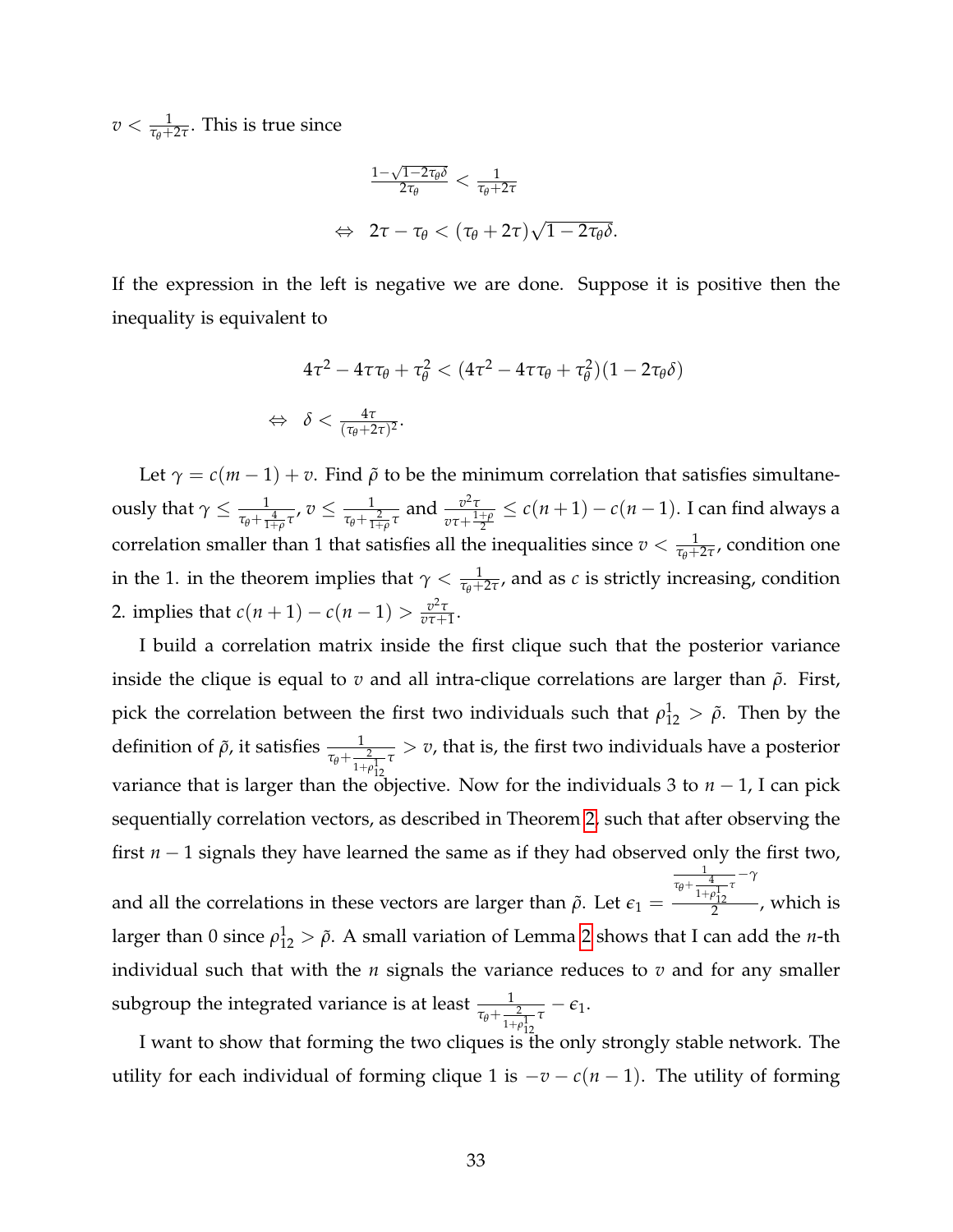any subgroup of individuals in 1 is at most

$$
-\frac{1}{\tau_{\theta}+\frac{2}{1+\rho_{12}^1}\tau}+\epsilon_1<-\frac{\frac{1}{\tau_{\theta}+\frac{2}{1+\rho_{12}^1}\tau}+\gamma}{2}<-\gamma\leq-v-c(n-1),
$$

where the first inequality follows from the definition of  $\epsilon_1$  and the second one follows from the inequality  $\rho_{12}^1 > \tilde{\rho}$  and the definition of  $\tilde{\rho}$ . Then deviations to smaller groups inside 1 are not profitable. An analogous argument holds for smaller groups inside 2.

Now consider a joint deviation for a proper subset *S*<sup>1</sup> of individuals in 1 and a proper subset *S*<sup>2</sup> of individuals in 2. The correlation matrix between the signals of this individuals is a block matrix. Then the posterior variance in this case is  $\frac{1}{\sqrt{1-\frac{1}{n}}}$  $\tau_{\theta} + \tau \left( \mathbf{1}_{|S_1|}' \Sigma_{S_1}^{-1} \mathbf{1}_{|S_1|} + \mathbf{1}_{|S_2|}' \Sigma_{S_2}^{-1} \mathbf{1}_{|S_2|} \right)$  $\overline{\ }$ . Since after observing the signals in  $S_i$  the variance is at least  $\frac{1}{\tau_{\theta} + \frac{2}{1+\rho_{12}^i}-\tau} - \epsilon_i > \gamma > v$ , we 12 can find  $\hat{\rho}^I > \tilde{\rho}$  such that  $1'_{|S_i|} \Sigma_{S_i}^{-1}$  $S_i^{-1}1_{|S_i|} = \frac{2}{1+\hat{\rho}^i}$ . Therefore, the utility of such deviation is at most

$$
-\frac{1}{\tau_\theta+\tau\left(1_{|S_1|}'\Sigma_{S_1}^{-1}1_{|S_1|}+1_{|S_2|}'\Sigma_{S_2}^{-1}1_{|S_2|}\right)}=-\frac{1}{\tau_\theta+\tau\frac{2}{1+\hat{\rho}^1}+\tau\frac{2}{1+\hat{\rho}^2}}<-\frac{1}{\tau_\theta+\tau\frac{4}{1+\tilde{\rho}}}=-\gamma,
$$

so this deviation is not profitable for any of the individuals.

Now consider the deviation where all individuals in group 1 and a proper subset  $S_2$ of individuals in 2 are together. Since  $v = \frac{1}{\tau_{\theta} + \tau \mathbb{1}'_n \Sigma_n^{-1} \mathbb{1}_{|n|}}$ ,  $\mathbb{1}'_n \Sigma_n^{-1} \mathbb{1}_n = \frac{1 - v \tau_{\theta}}{v \tau}$  $\frac{-\nu\iota_{\theta}}{\nu\tau}$ . If in *S*<sub>2</sub> there is only one individual, every deviator's utility is

$$
-\frac{1}{\tau_{\theta}+\tau+\tau_{n}^{2}\Sigma_{n}^{-1}1_{n}}-c(n)=-\frac{v}{v\tau+1}-c(n)<-\frac{v}{v\tau+1}-\frac{v^{2}\tau}{v\tau+1}-c(n+1)=-v-c(n-1),
$$

so this deviation is not profitable. Now, if there are more than one individual in *S*2, I can find  $\hat{\rho}^2 > \tilde{\rho}$  as before and the utility is at most

$$
-\frac{1}{\tau_{\theta} + \tau \frac{2}{1+\hat{\rho}^2} + \frac{1-\tilde{\sigma}\tau_{\theta}}{\tilde{\sigma}}} - c(n-1+|S_2|) < -\frac{\tilde{\sigma}}{\frac{2\tilde{\sigma}\tau}{1+\tilde{\rho}} + 1} - c(n-1+|S_2|)
$$
  

$$
= \frac{\tilde{\sigma}^2 \tau}{\tilde{\sigma}\tau + \frac{1+\tilde{\rho}}{2}} - \tilde{\sigma} - c(n-1+|S_2|)
$$
  

$$
< c(n+1) - c(n-1) - \tilde{\sigma} - c(n+1) = -c(n-1) - \tilde{\sigma},
$$